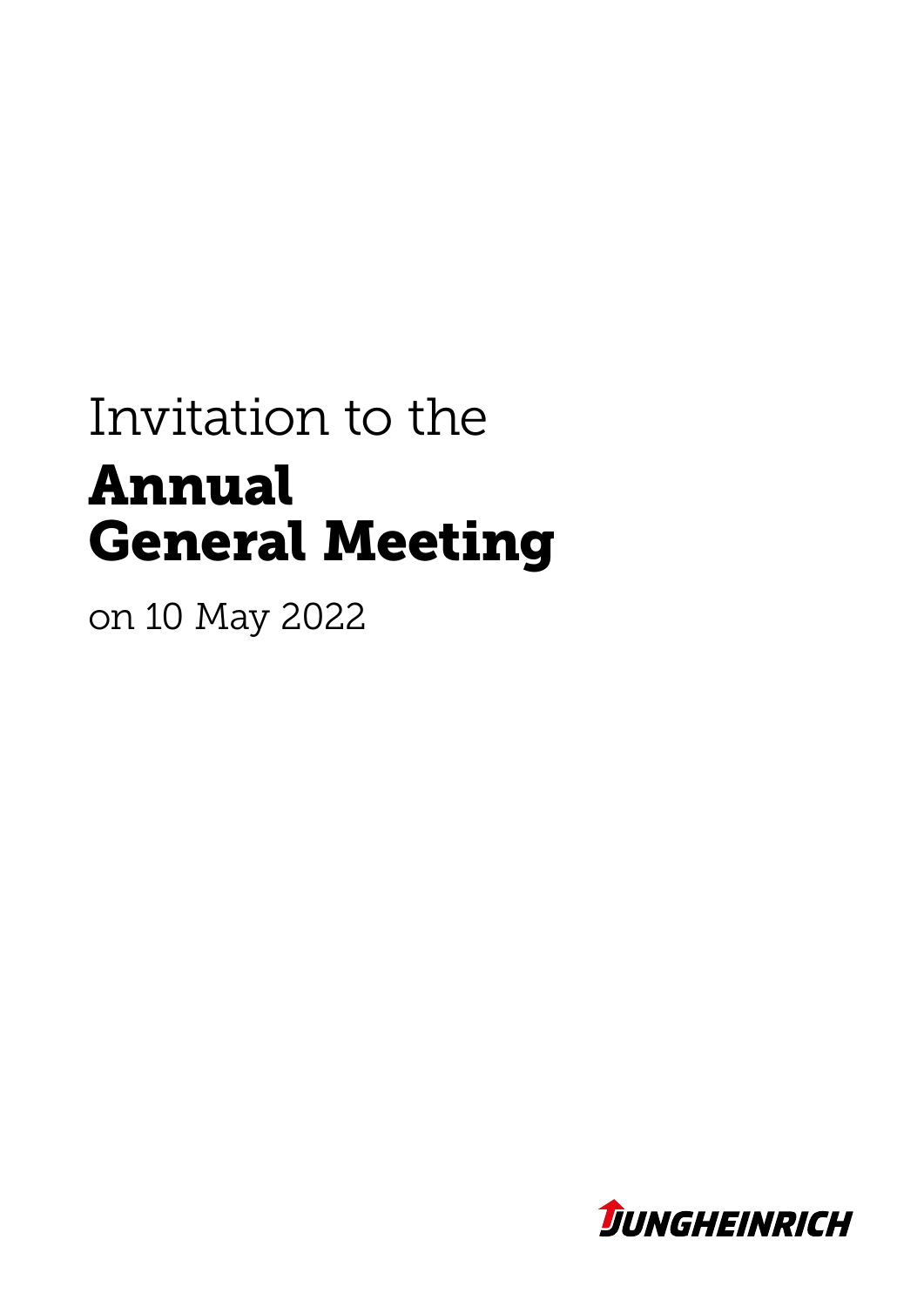# Jungheinrich Aktiengesellschaft, Hamburg ISIN DE0006219900, DE0006219926 and DE0006219934

We hereby invite the shareholders in our company to the

# Annual General Meeting on Tuesday, 10 May 2022, at 10.00 a.m.

The Annual General Meeting will take place as a virtual Annual General Meeting, without the option for shareholders or their proxies (apart from the proxies designated by the company) to attend in person. Shareholders and their proxies who are properly registered can follow the entire Annual General Meeting by live video and audio stream in the company's password-protected AGM shareholder portal.

Holders of ordinary shares can only exercise their voting rights by postal vote or by appointing one of the company proxies.

Please note the rules on registering for the Annual General Meeting in section III. 2., as registration is still required.

The location of the Annual General Meeting as required by the German Stock Corporation Act is the company's place of business, Friedrich-Ebert-Damm 129, 22047 Hamburg. Shareholders and their proxies (apart from the proxies designated by the company) are not entitled to attend the Annual General Meeting in person. They are afforded the rights detailed in section III. below.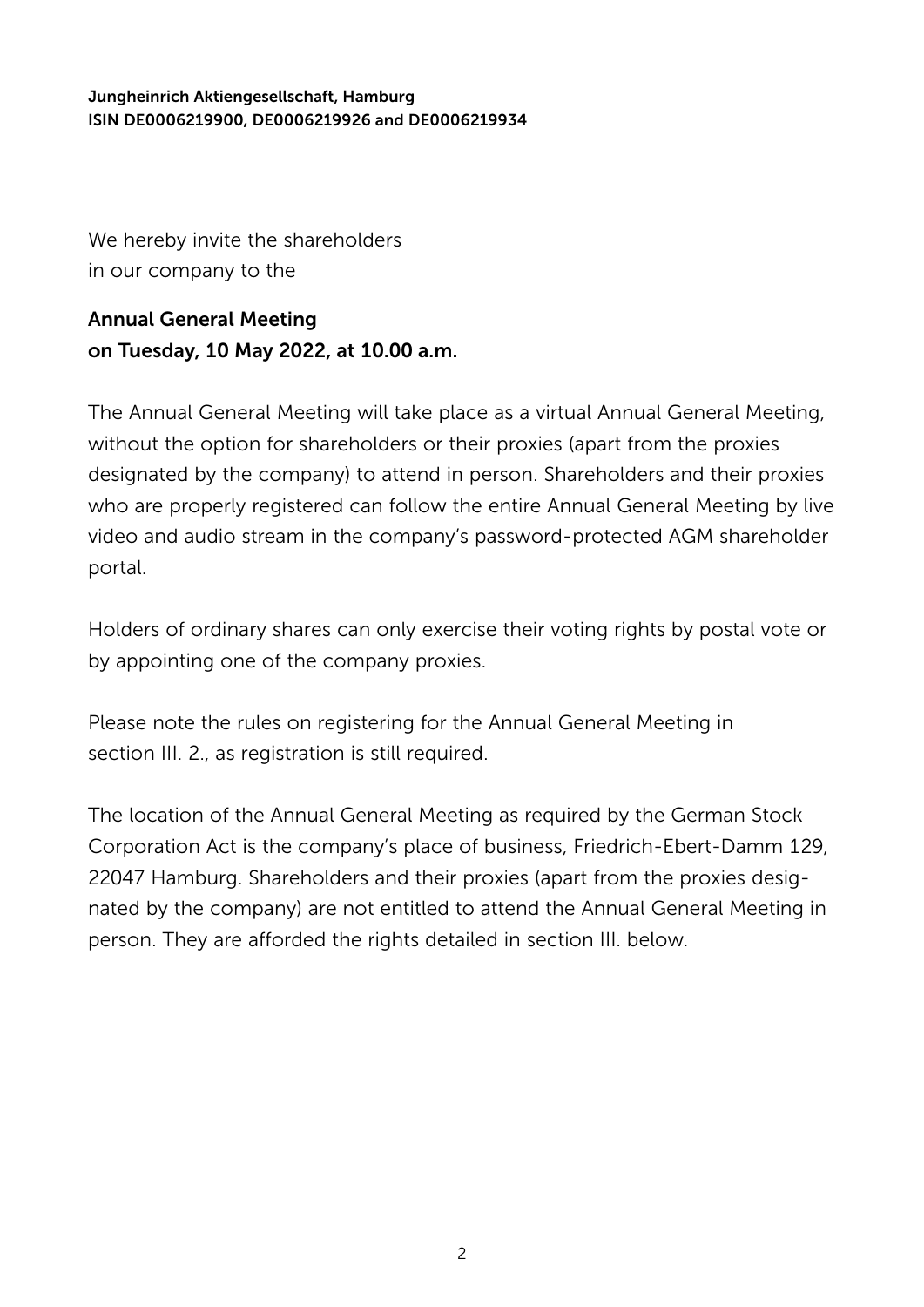# I. Agenda

1. Presentation of the annual financial statements of Jungheinrich AG as of 31 December 2021 finalised by the Supervisory Board, the consolidated financial statements as of 31 December 2021 approved by the Supervisory Board and the combined management report for Jungheinrich AG and the Group with the report of the Supervisory Board for the 2021 financial year.

#### 2. Resolution on the use of distributable profit for the 2021 financial year

The Board of Management and the Supervisory Board propose that the distributable profit disclosed for the 2021 financial year in the amount of €68,280,000.00 to be distributed in full as follows to the shareholders:

| Dividend payment of $\epsilon$ 0.66 per ordinary share  | €35,640,000.00  |
|---------------------------------------------------------|-----------------|
| Dividend payment of $\epsilon$ 0.68 per preferred share | €32,640,000.00. |

# 3. Resolution on discharge of the Members of the Board of Management for the 2021 financial year

The Board of Management and the Supervisory Board propose to discharge the current Members of the Board of Management for the 2021 financial year.

# 4. Resolution on discharge of the Members of the Supervisory Board for the 2021 financial year

The Board of Management and the Supervisory Board propose to discharge the current Members of the Supervisory Board for the 2021 financial year.

#### 5. Resolution on the appointment of the auditor for the 2022 financial year

Based on the recommendation by the Finance and Audit Committee the Supervisory Board proposes that

PricewaterhouseCoopers GmbH, Wirtschaftsprüfungsgesellschaft, Hamburg, Germany,

be appointed as the auditor for the 2022 financial year.

#### 6. Resolution on the approval of the remuneration report

In accordance with Section 120a, Paragraph 4 of the German Stock Corporation Act, the Annual General Meeting of a listed company decides on whether to approve the remuneration report prepared and audited for the previous financial year in accordance with Section 162 of the German Stock Corporation Act.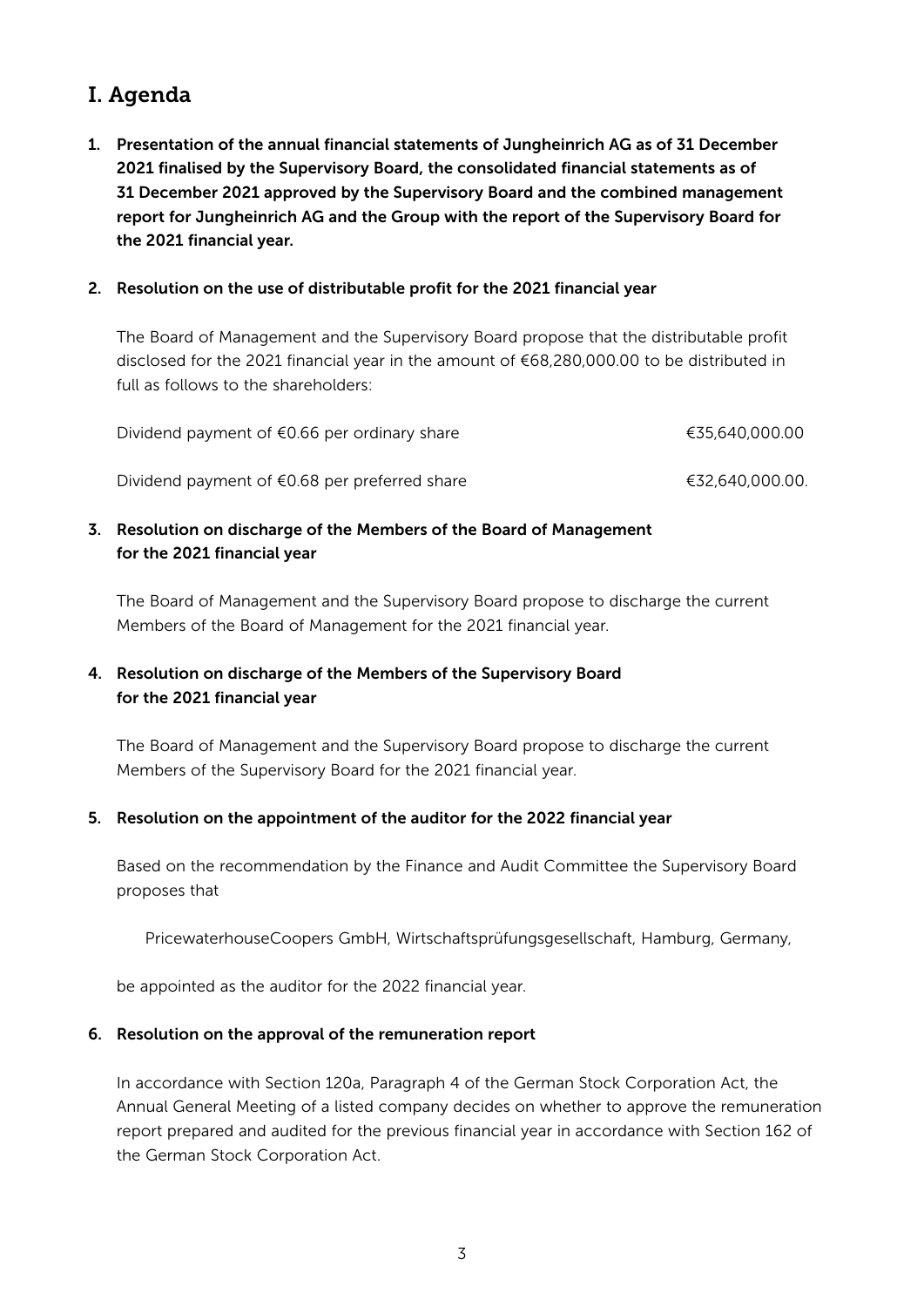The Board of Management and the Supervisory Board prepared the remuneration report for the 2021 financial year in accordance with Section 162 of the German Stock Corporation Act and each passed a resolution on it on 4 March 2022. The company's auditor reviewed the remuneration report in accordance with Section 162, Paragraph 3, Sentences 1 and 2 of the German Stock Corporation Act and issued its opinion in accordance with Section 162, Paragraph 3, Sentence 3 of the German Stock Corporation Act on 29 March 2022. The audit opinion is attached to the remuneration report. The audited remuneration report for the 2021 financial year will be submitted to the Annual General Meeting for approval. The remuneration report with the auditor's opinion is shown below in section II. 1. and is available on the company's website at

https://www.jungheinrich.com/investor-relations/hauptversammlung-1310.

The Board of Management and the Supervisory Board propose the following resolution:

The audited remuneration report of Jungheinrich AG for the 2021 financial year shown in section II. 1. below is approved.

# 7. Resolution on the approval of the modified system for remunerating the members of the Board of Management

In accordance with Section 120a, Paragraph 1 of the German Stock Corporation Act, the Annual General Meeting of a listed company decides on whether to approve the remuneration system presented by the Supervisory Board for the members of the Board of Management for every material change, or at least every four years.

The Annual General Meeting on 11 May 2021 approved under agenda item 7 the system for the remuneration of members of the Board of Management adopted by the Supervisory Board on 25 February 2021 in accordance with Section 120a, Paragraph 1 of the German Stock Corporation Act.

At its meeting on 21 December 2021, the Supervisory Board adopted an amended system for the remuneration of members of the Board of Management in accordance with Section 87a of the German Stock Corporation Act, which updates and modifies the previous remuneration system in certain respects. This modified remuneration system, effective since 1 January 2022, will be presented to the Annual General Meeting for approval. It is described below in Section II. 2. and is available on the company website under

https://www.jungheinrich.com/investor-relations/hauptversammlung-1310.

The Supervisory Board proposes the following resolution:

The system for remunerating the members of the Board of Management of Jungheinrich AG detailed in section II. 2. below is approved.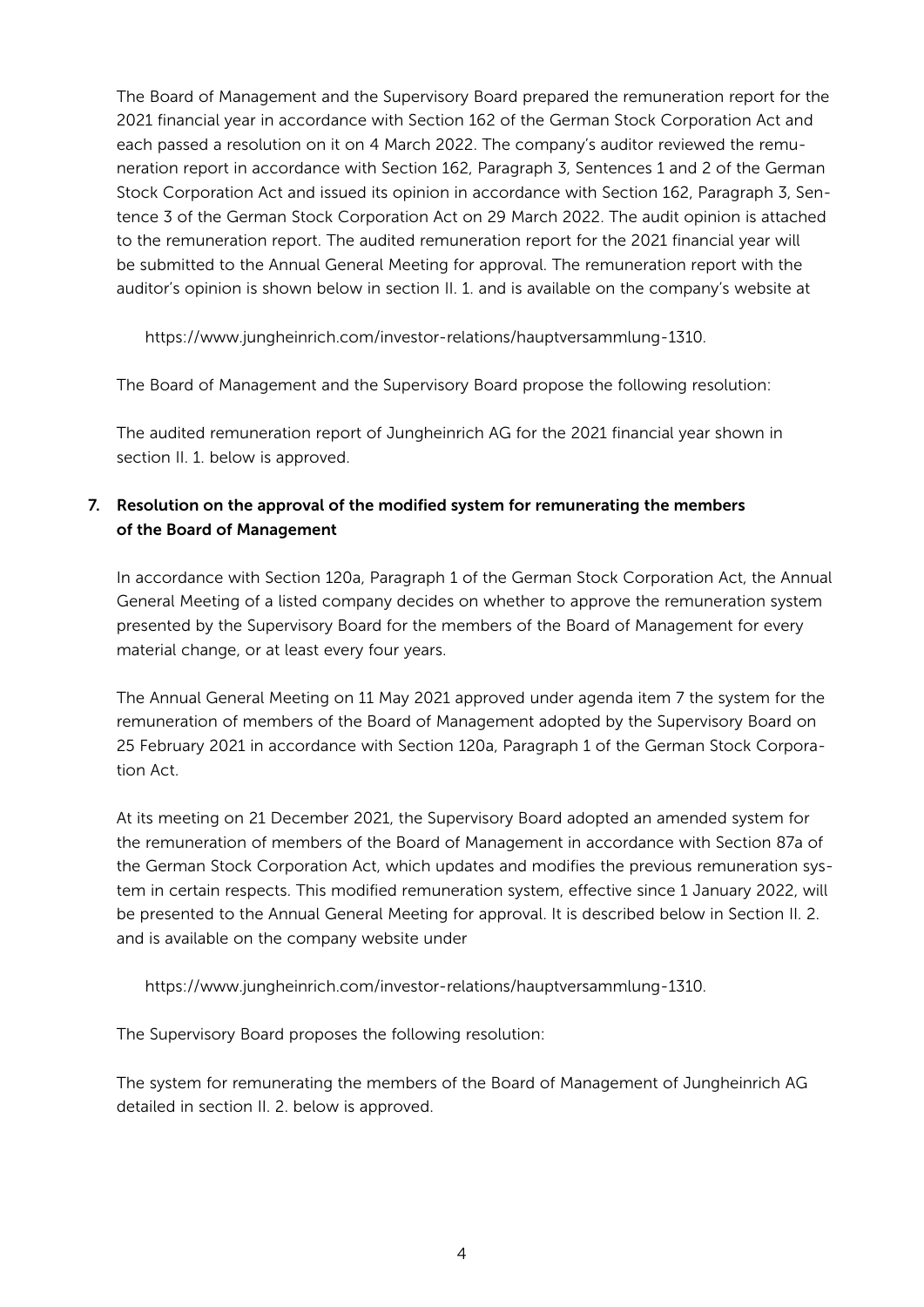#### 8. Resolution on the approval of a control and profit and loss transfer agreement

Jungheinrich AG and arculus GmbH (hereinafter "arculus") entered into a control and profit and loss transfer agreement on 4 March 2022, the effectiveness of which depends on its approval by the Annual General Meeting of Jungheinrich AG, the shareholders' meeting of arculus, and its subsequent entry into the commercial register of arculus.

The sole shareholder of arculus with a capital stock of  $\xi$ 38,827.00 is Jungheinrich AG. The corporate purpose of arculus as defined in the articles of association is to develop modular assembly and logistics systems, in particular for the automotive industry, as well as to provide related sales and consulting services.

The main points of the control and profit and loss transfer agreement are as follows:

- arculus places the management of its company under the control of Jungheinrich AG, which is entitled to issue instructions to arculus management.
- For the term of the agreement, arculus undertakes to transfer its entire profit to Jungheinrich AG in accordance with all provisions of Section 301 of the German Stock Corporation Act as amended. The agreement further stipulates that other retained earnings formed during the term of the agreement must be released and transferred at the request of Jungheinrich AG.
- arculus is entitled, with the consent of Jungheinrich AG, to allocate amounts from the net profit for the year to the retained earnings within the meaning of Section 272, Paragraph 3 of the German Commercial Code to the extent that this is permissible under commercial law and economically justified on the basis of prudent business judgement.
- The provisions of Section 302 of the German Stock Corporation Act, as amended from time to time, apply analogously to the assumption of losses by Jungheinrich AG. The claim for the transfer of losses – as well as the claim for the transfer of profits – arises at the end of the financial year of arculus and is due with a value date at this time.
- The agreement will become effective when it is entered into the commercial register for arculus and apply with regard to the provisions on control from that point in time. It further stipulates that the regulations on transferring profits and assuming losses apply retroactively from the beginning of the financial year in which the agreement is entered into the commercial register for arculus. This enables the corporation and trade tax group to be created for the entire current financial year of arculus.
- The agreement is concluded for a fixed period of five years, calculated from the time the regulations on the transfer of profits and the assumption of losses start applying. According to the current legal situation, this equates to the minimum tax term of the corporation tax group established by the agreement (Section 14, Paragraph 1, Sentence 1, Item 3 in conjunction with Section 17 of the German Corporation Tax Act). If these five years end during a current financial year of arculus, the minimum term of the agreement will be extended until the end of this financial year. The agreement will continue thereafter for an indefinite period of time unless terminated in writing with one month's notice.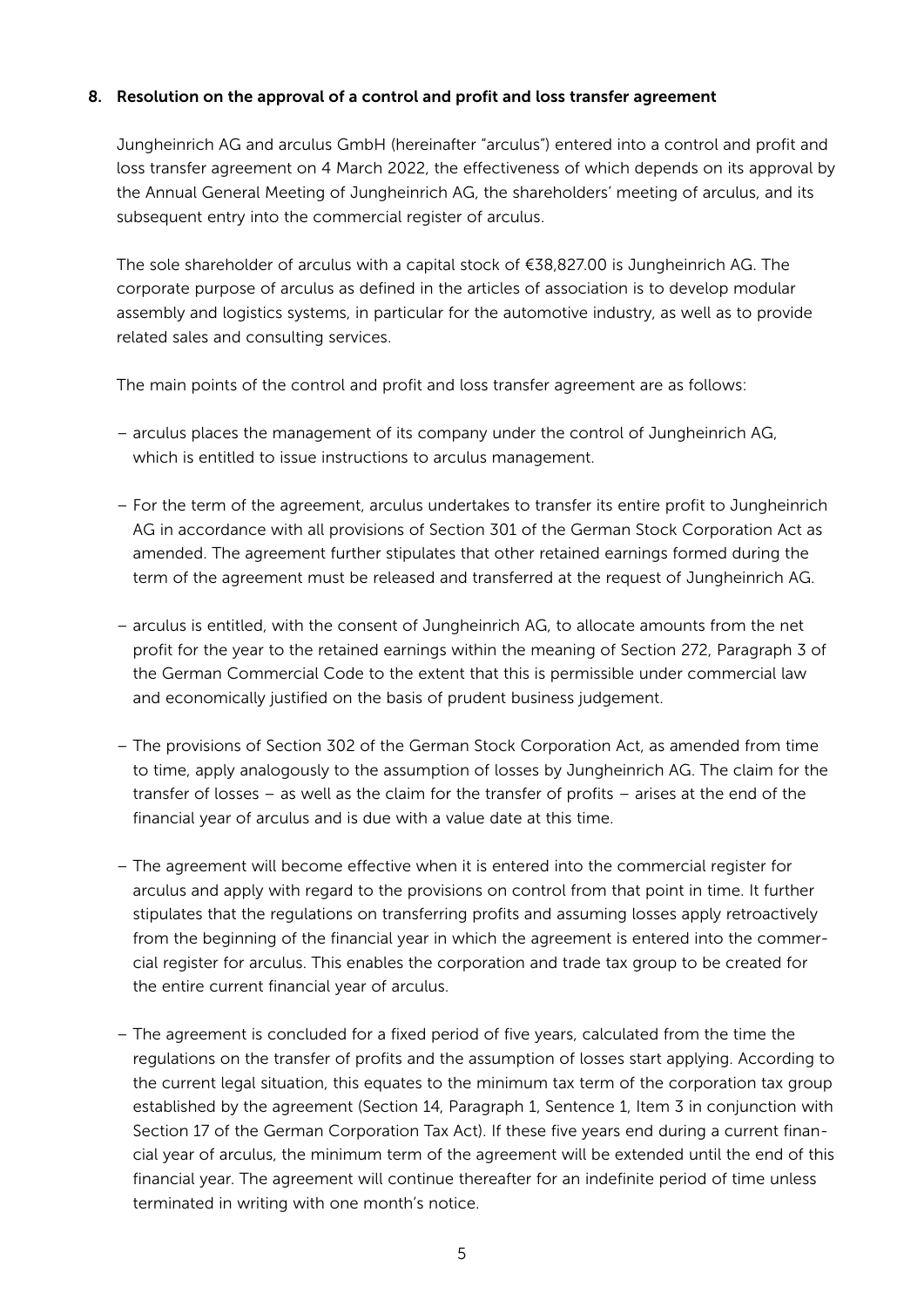– The agreement may also be terminated for cause. Cause is also deemed to exist in particular if Jungheinrich AG no longer holds a majority of the voting rights in arculus, if it sells or introduces the shares in arculus, if Jungheinrich AG or arculus is merged, split or liquidated, or if an external shareholder acquires a stake in arculus for the first time in accordance with Section 307 of the German Stock Corporation Act.

There was no need to determine any compensation payments or settlements for external arculus shareholders in the control and profit and loss transfer agreement as there are no external arculus shareholders; Jungheinrich AG holds a direct, 100 per cent stake in arculus. This also means that there was no need to evaluate the companies with a shareholding to determine appropriate compensation and payment. Since Jungheinrich AG directly holds all the shares in arculus, there is no need for the agreement to be audited by expert auditors (contract auditors) pursuant to Section 293b, Paragraph 1 of the German Stock Corporation Act.

The control and profit and loss transfer agreement, together with the joint report of the Board of Management of Jungheinrich AG and the management of arculus, as well as the other documents to be disclosed pursuant to Section 293f, Paragraph 1, Item 2 and Paragraph 3 of the German Stock Corporation Act, are available from the time the Annual General Meeting is convened on the company's website at

https://www.jungheinrich.com/investor-relations/hauptversammlung-1310.

The Board of Management and the Supervisory Board propose the following resolution:

The control and profit and loss transfer agreement concluded between Jungheinrich AG and arculus GmbH on 4 March 2022 is approved.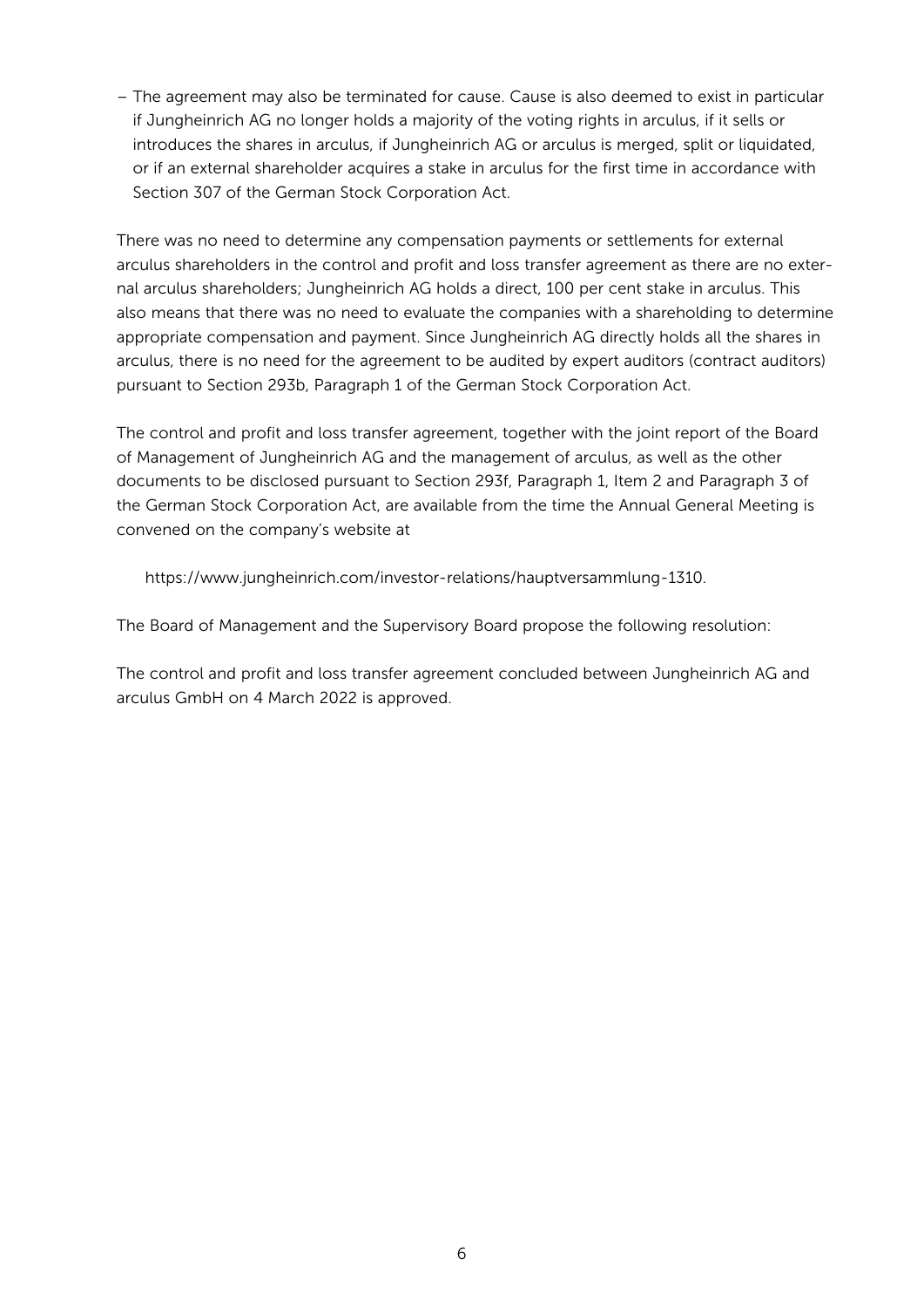# II. Further information and reports

# 1. Jungheinrich AG Group remuneration report for the 2021 financial year (for agenda item 6)

#### Preamble

The remuneration report explains in detail the remuneration granted and owed to former and active members of the Board of Management and Supervisory Board of Jungheinrich AG in the 2021 financial year. It complies with the requirements of Section 162 of the German Stock Corporation Act and also contains voluntary disclosures, in particular on promised remuneration.

## I. Remuneration of the members of the Board of Management

## A. General principles of the remuneration system

The Supervisory Board of Jungheinrich AG is responsible for the remuneration system and for determining the remuneration of the individual members of the Board of Management. It is supported in this by the Personnel Committee, which prepares the decisions of the Supervisory Board and the review of remuneration level appropriateness.

In the 2021 financial year, the Supervisory Board adopted a new remuneration system for the members of the Board of Management with retroactive effect from 1 January 2021. The aim of the remuneration system is to support the achievement of Jungheinrich's strategic goals and to ensure appropriate remuneration for the members of the Board of Management. In line with Jungheinrich's corporate strategy, the remuneration system incentivises profitable growth and the creation of sustainable value. Long-term variable remuneration exceeds short-term variable remuneration in order to emphasise the particular importance of Jungheinrich AG's long-term development. The remuneration system for the members of the Board of Management adopted by the Supervisory Board was presented to the Annual General Meeting on 11 May 2021 and approved with 100 per cent of the votes.

#### B. Remuneration system in 2021

The remuneration of the members of Jungheinrich AG's Board of Management in 2021 comprised non-performance-related and performance-related remuneration components. The specific components of the remuneration system in 2021 are summarised in the table below: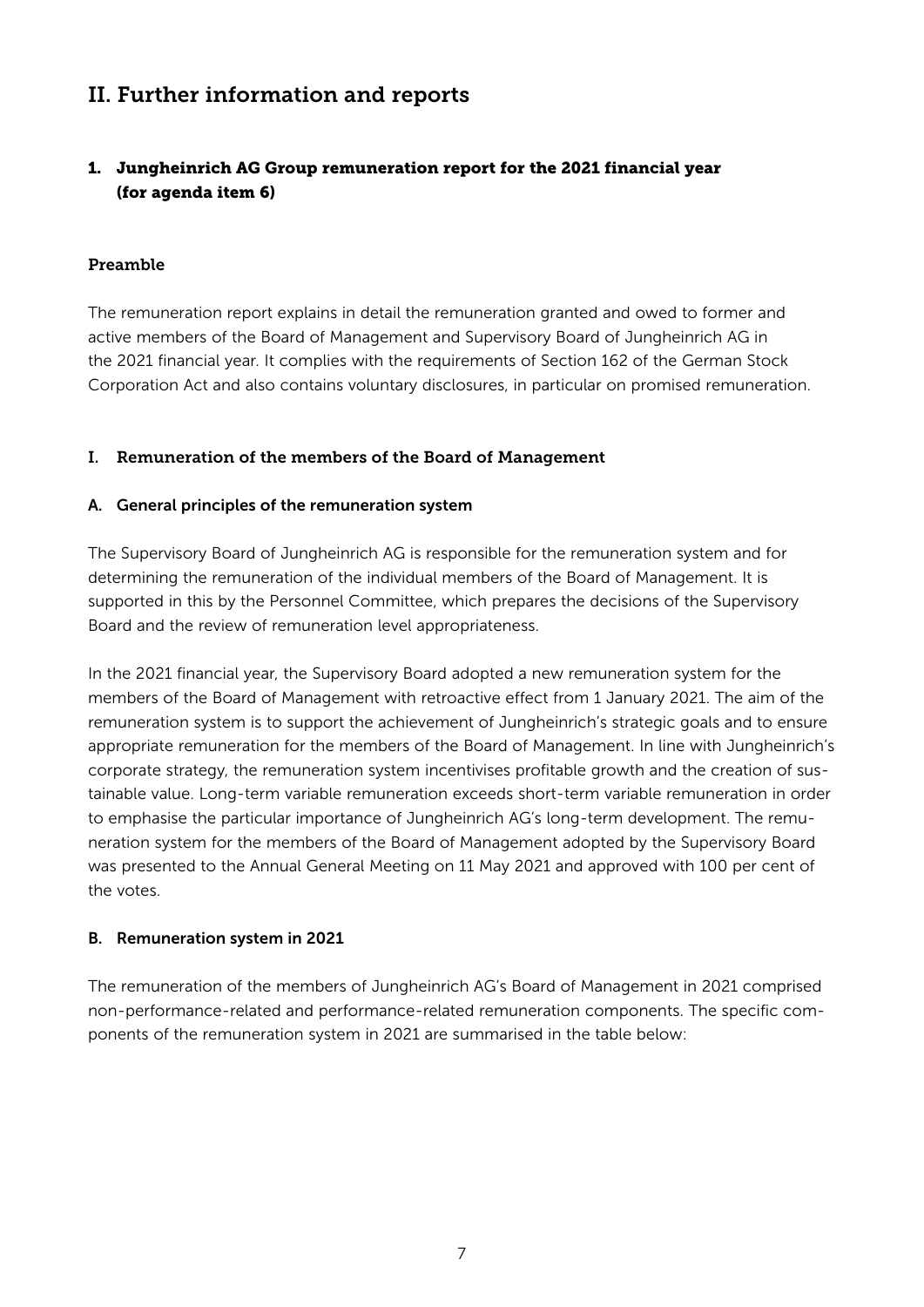| Remuneration<br>elements               | <b>Promoting long-term</b><br>development                                                                                                                                                      | <b>Specification 2021</b>                                                                                                                                                                                                                                                                                                                                 |
|----------------------------------------|------------------------------------------------------------------------------------------------------------------------------------------------------------------------------------------------|-----------------------------------------------------------------------------------------------------------------------------------------------------------------------------------------------------------------------------------------------------------------------------------------------------------------------------------------------------------|
|                                        | Non-performance-related remuneration                                                                                                                                                           |                                                                                                                                                                                                                                                                                                                                                           |
| <b>Basic</b><br>remuneration           | Forms the basis for attracting<br>and retaining highly qualified                                                                                                                               | • Fixed remuneration paid as monthly payments                                                                                                                                                                                                                                                                                                             |
| <b>Ancillary benefits</b>              | members of the Board of<br>Management to develop and<br>implement the strategy                                                                                                                 | • Company car and insurance for all members of<br>the Board of Management as well as deferred<br>compensation for Ms Neuß and Mr Erlach                                                                                                                                                                                                                   |
| Pension                                |                                                                                                                                                                                                | • Defined benefit commitment                                                                                                                                                                                                                                                                                                                              |
| Performance-related remuneration       |                                                                                                                                                                                                |                                                                                                                                                                                                                                                                                                                                                           |
| Short-term<br>variable<br>remuneration | Rewarding the operational<br>implementation of the corporate<br>strategy within a financial year                                                                                               | • Plan type: Target bonus<br>• Performance criteria:<br>- 45% Group EBT return on sales<br>- 35% Increase in Group revenue<br>- 20% Lithium-ion equipment ratio<br>• Discretionary factor of 0.8 to 1.2                                                                                                                                                   |
|                                        |                                                                                                                                                                                                | • Payment limitation: 150 % of target amount                                                                                                                                                                                                                                                                                                              |
|                                        |                                                                                                                                                                                                | • Term: One year                                                                                                                                                                                                                                                                                                                                          |
| Long-term<br>variable<br>remuneration  | Incentivising sustainable growth<br>and long-term increases in the<br>value of Jungheinrich AG as well<br>as aligning interests between<br>investors and members of the<br>Board of Management | • Plan type: Virtual performance share plan<br>· Performance criteria:<br>- 60% Return on capital employed (ROCE)<br>- 20% Relative total shareholder return (TSR)<br>compared with an individual peer group<br>- 20% Sustainability target<br>• Discretionary factor of 0.8 to 1.2<br>• Payment limitation: 180% of target amount<br>• Term: Three years |
| Other                                  |                                                                                                                                                                                                |                                                                                                                                                                                                                                                                                                                                                           |
| Malus/clawback                         | Ensuring responsible corporate<br>governance for Jungheinrich AG                                                                                                                               | • Option to reduce or reclaim variable remuneration<br>in the event of significant, deliberate or grossly<br>negligent breaches of duty                                                                                                                                                                                                                   |
| <b>Maximum</b><br>remuneration         | Limit on remuneration to a<br>level that has a motivating effect<br>on the members of the Board<br>of Management, but is not<br>inappropriate                                                  | • Limit on total remuneration granted for one<br>financial year in accordance with Section 87a,<br>Paragraph 1, Sentence 2, Item 1 of the German<br><b>Stock Corporation Act:</b><br>- Chairman of the Board of Management:<br>€3,500,000<br>- For each ordinary member of the Board of<br>Management: €2,300,000                                         |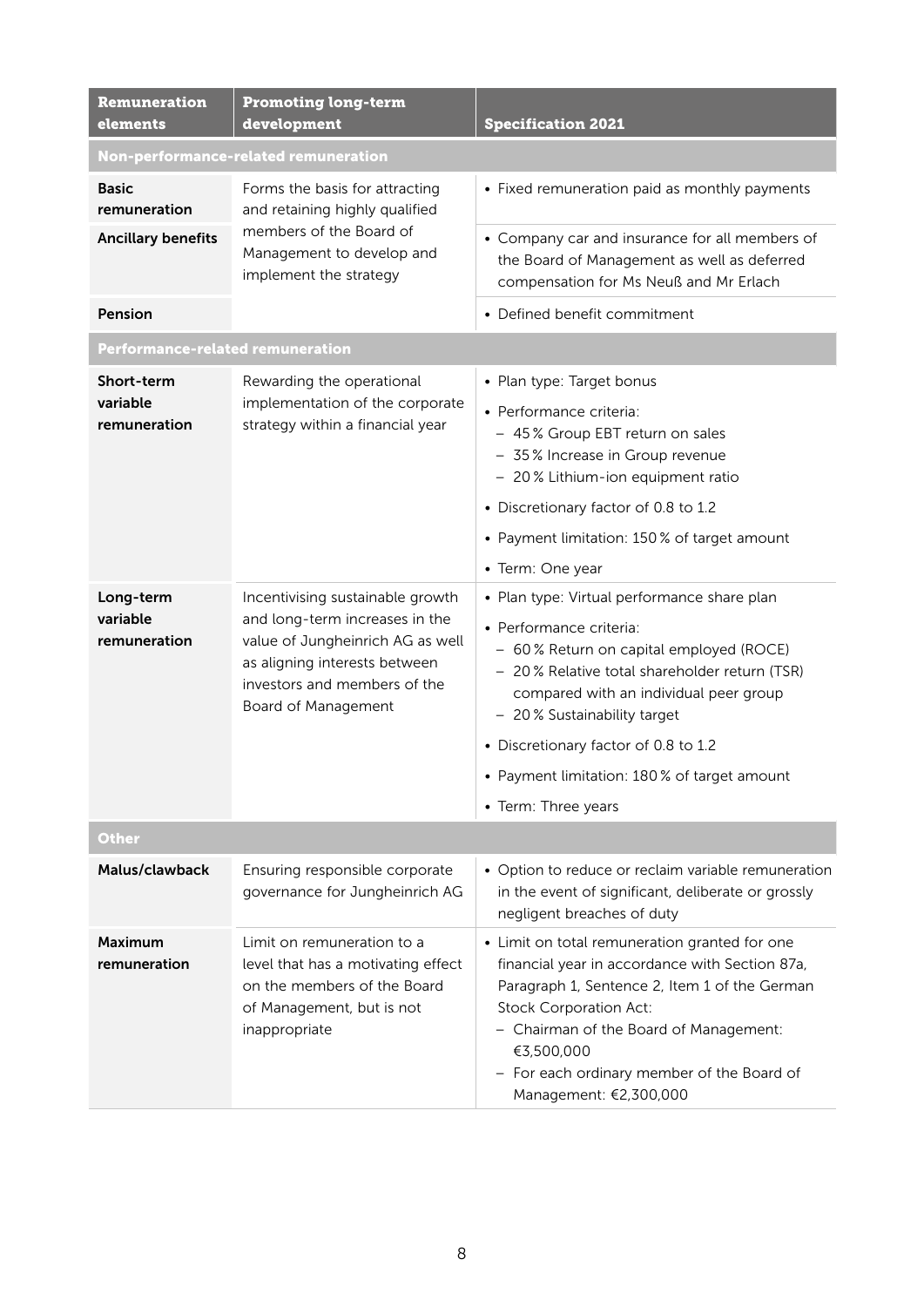#### 1. Basic remuneration

The basic remuneration is a fixed amount that is granted irrespective of the development of Jungheinrich AG. As part of the non-performance-related remuneration, it forms the basis for attracting and retaining highly qualified members of the Board of Management who develop and implement the strategy.

## 2. Ancillary benefits

Each member of the Board of Management also receives ancillary benefits in the form of emoluments in kind and other emoluments. As part of the non-performance-related remuneration, they help attract and retain highly qualified members of the Board of Management to develop and implement the strategy In 2021, ancillary benefits for members of the Board of Management include being provided with a company car and being granted insurance benefits. The members of the Board of Management are granted accident insurance covering disability and death of the members of the Board of Management, the premiums for which are paid by Jungheinrich AG for the term of the employment contracts. Ms Neuß and Mr Erlach also received an additional payment to their private pension plans in 2021 as compensation (referred to as deferred compensation) for the fact that the company pension plan is only vested from the fourth year of the appointment. In addition, the members of the Board of Management are covered by standard directors and officers liability insurance, the deductible of which complies with the requirements of company law.

## 3. Pension

The current members of Jungheinrich AG's Board of Management are entitled to a retirement and disability pension as well as support for surviving family members. As part of the non-performancerelated remuneration, the pension scheme supports the recruitment and retention of highly qualified members of the Board of Management who develop and implement the strategy.

The pension takes the form of a defined benefit commitment that entitles the member of the Board of Management to a pension payable for life from the end of their  $63^{rd}$  year.

| <b>Aspect</b>                                      | <b>Specification</b>                    |
|----------------------------------------------------|-----------------------------------------|
| <b>Commitment type</b>                             | Defined benefit commitment              |
| <b>Commencement of pension</b>                     | End of 63rd year                        |
| <b>Basic amount</b>                                | €30,000 per year                        |
| Increase per year on<br><b>Board of Management</b> | €4,200 per year                         |
| <b>Payment options</b>                             | Monthly payment (annual increase of 1%) |
| Disability/death                                   | Disability: 100 %<br>Death: 50 %        |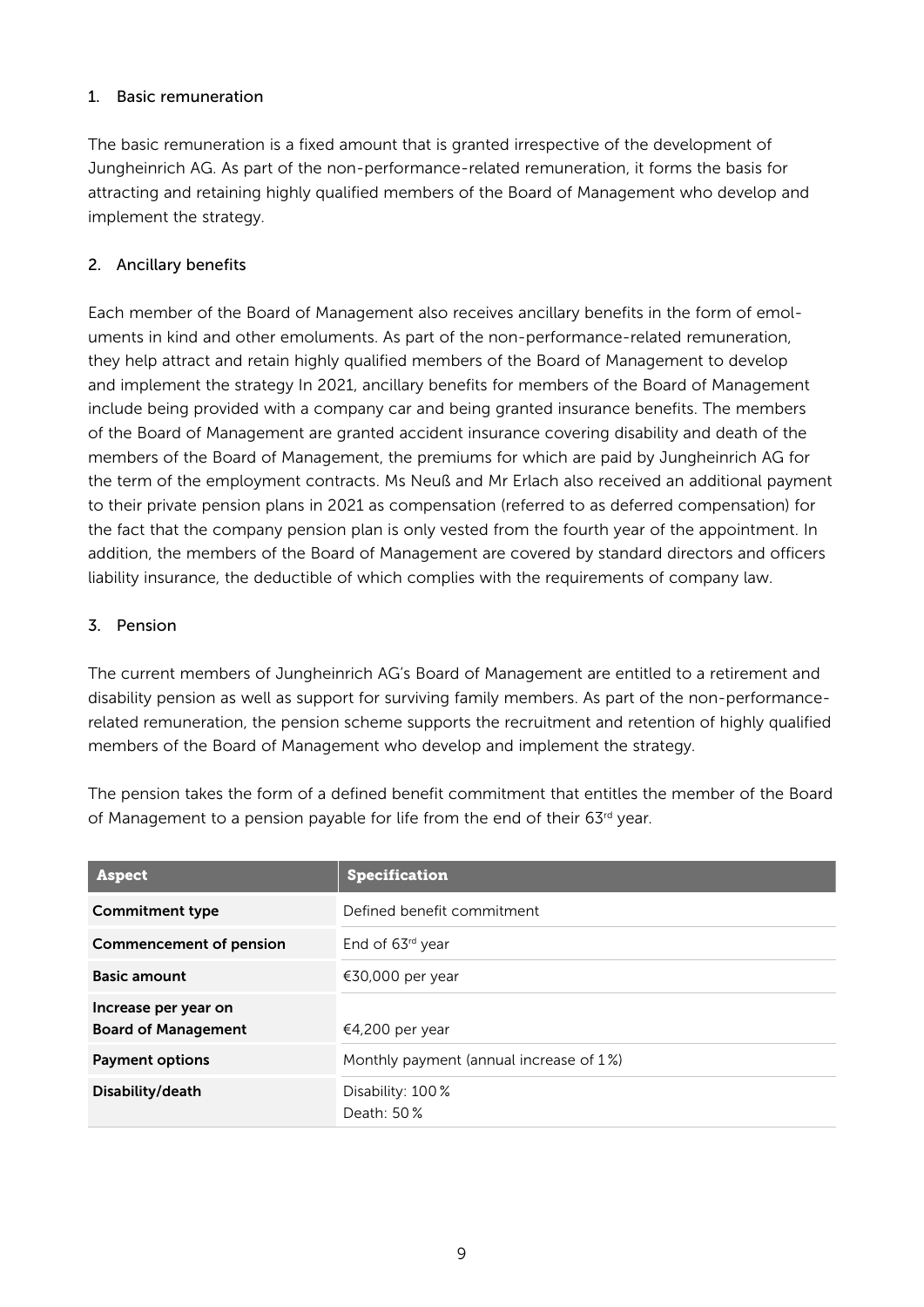## Provisions for pensions for the members of the Board of Management

Provisions for pensions are formed to finance the retirement benefits of the members of the Board of Management. The pension expenses for 2021 and the present values of the benefits promised to the members of the Board of Management are as follows:

| in $\epsilon$ thousand  | <b>Pension expenses (current</b><br>service cost) in accordance with<br>IFRS in the 2021 financial year | <b>Present value of pension</b><br>obligations in accordance<br>with IFRS as at 31/12/2021 |
|-------------------------|---------------------------------------------------------------------------------------------------------|--------------------------------------------------------------------------------------------|
| Dr Lars Brzoska         | 139                                                                                                     | 1.014                                                                                      |
| <b>Christian Erlach</b> | 260                                                                                                     | 843                                                                                        |
| Dr Volker Hues          | 146                                                                                                     | 1.809                                                                                      |
| <b>Sabine Neuß</b>      | 201                                                                                                     | 384                                                                                        |

## 4. Performance-related remuneration

The following chapters describe the structure of the variable remuneration granted and owed in the 2021 financial year. The remuneration granted represents the remuneration for which the activity (of one or more years) on which the remuneration is based has been fully performed. Remuneration is owed if Jungheinrich has a legally existing obligation towards the Supervisory Board member that is due but has not yet been fulfilled.

In addition, the system of the Long-Term Incentive (LTI) 2021–2023 promised in the 2021 financial year is voluntarily presented. The promised remuneration is the remuneration that is promised to the members of the Board of Management for the 2021 financial year, regardless of the time of payment (target remuneration).

# 4.1 Short-term variable remuneration (STI)

# Short-Term Incentive (STI) 2021

The short-term variable remuneration is based on the currently valid remuneration system and helps secure the long-term development of the company by rewarding work that operationally implements the corporate strategy within a financial year: Success is assessed on the basis of financial and sustainable performance criteria that reflect Jungheinrich AG's strategy and its social and environmental responsibility, as well as a discretionary factor.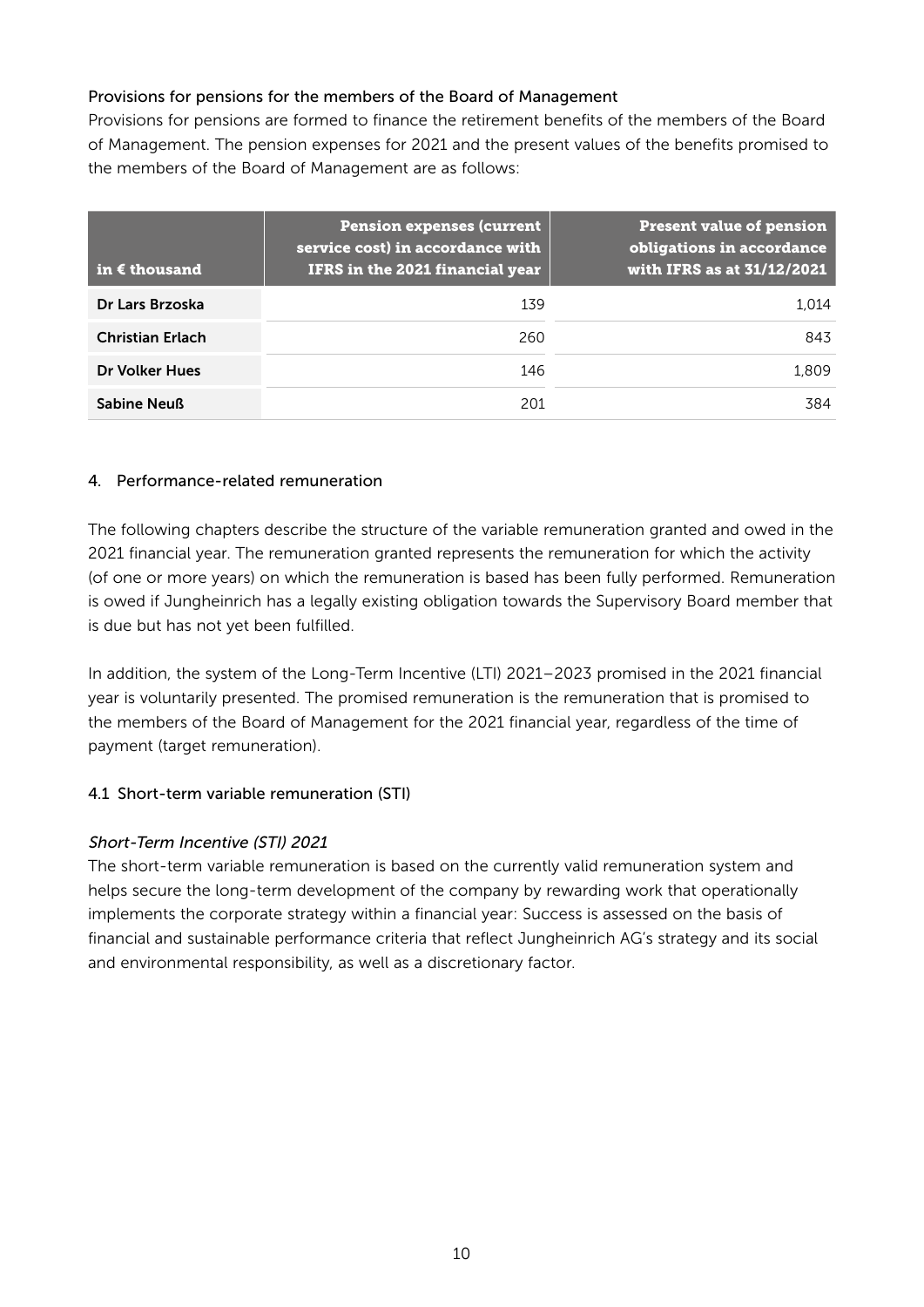|                             | <b>Short-term incentive</b> |                           |                                     |     |                      |                  |                                   |                 |
|-----------------------------|-----------------------------|---------------------------|-------------------------------------|-----|----------------------|------------------|-----------------------------------|-----------------|
|                             |                             |                           | 2021                                |     |                      |                  | 2022                              |                 |
|                             |                             |                           | One-year performance period         |     |                      |                  |                                   |                 |
|                             |                             | ( x )                     | Target achievement in % (0 %-150 %) |     | <b>Discretionary</b> | (E)              |                                   |                 |
|                             | <b>Target</b>               |                           | Group EBT return on sales           | 45% | factor               |                  | Payout in $\epsilon$<br>Cap: 150% |                 |
| amount<br>$\mathsf{in} \in$ | Θ<br>O                      | Increase in Group revenue | 35%                                 |     | $0.8 - 1.2$          | of target amount |                                   |                 |
|                             |                             |                           | Lithium-ion equipment ratio         | 20% |                      |                  | <b>Malus</b>                      | <b>Clawback</b> |

The target amount forms the basis for the STI and amounts to 45 per cent of the basic remuneration for each member of the Board of Management. The payment of STI is dependent on the weighted degree of overall target achievement, which is determined using "Group EBT return on sales", "increase in Group revenue" and "equipment ratio of lithium-ion", as well as the specification of a discretionary factor. The target values for the performance criteria are set by the Supervisory Board, and their degree of achievement is decided by the Supervisory Board after the end of the performance period.

## Group EBT return on sales

Group earnings before taxes return on sales (Group EBT return on sales) is the ratio of Group earnings before tax (EBT) and the Group revenue (in each case as per the consolidated financial statements) and is taken into account with a weighting of 45 per cent.

The degree to which the target for Group EBT return on sales would have been achieved is 157.67 per cent in 2021, but this is limited by the cap to 150.00 per cent.

# Increase in Group revenue

The increase in Group revenue is the rate of increase in Group revenue for the financial year compared to Group revenue for the previous financial year (in each case as per the consolidated financial statements, adjusted for changes in currency exchange rates) expressed as a per cent. The increase in Group revenue is taken into account with a weighting of 35 per cent.

The degree to which the target for the increase in Group revenue was achieved in 2021 is 149.20 per cent.

#### Lithium-ion equipment ratio

The lithium-ion equipment ratio sustainability target refers to the proportion of selected Jungheinrich Group products equipped with lithium-ion batteries. To determine the target value, the strategic planning for lithium-ion batteries was broken down to the 2021 financial year. Target achievement was measured by comparing the actual value achieved in the 2021 financial year with the target value. A more detailed definition of the performance criterion and the specific values for the lower threshold, the target value and the cap are not provided as this would reveal detailed information about Jungheinrich's strategic planning to its competition and might put the company at a not inconsiderable disadvantage. The lithium-ion equipment ratio is taken into account with a weighting of 20 per cent.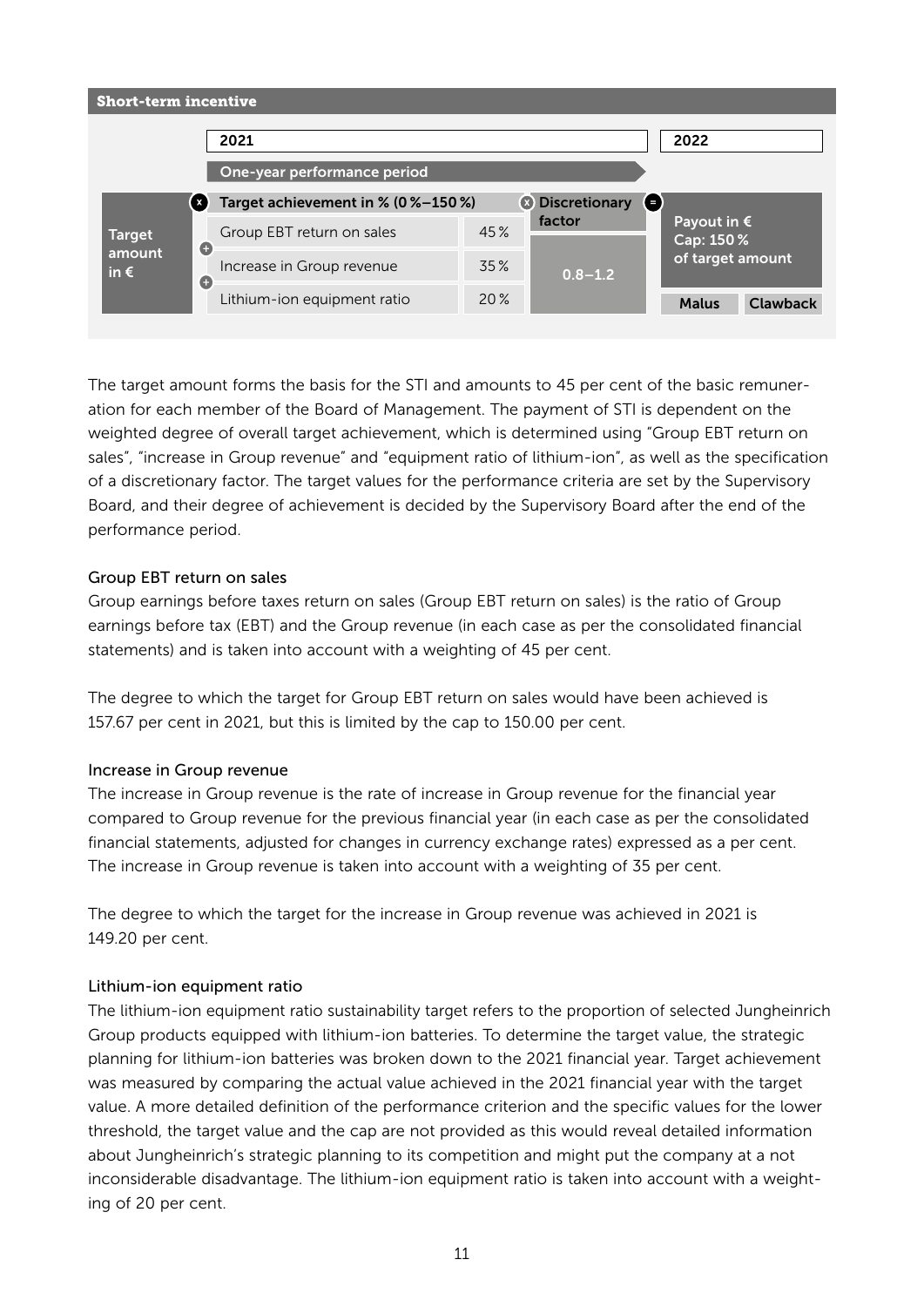The degree to which the target for the lithium-ion equipment ratio was achieved in 2021 is 84.30 per cent.

#### Application of the performance criteria in the STI

The performance criteria and target values for the performance criteria may not be subsequently changed. For the STI, the Supervisory Board has the possibility under recommendation G.11 of the German Corporate Governance Code (GCGC) in justified exceptional cases to account for extraordinary developments to an appropriate extent with regard to calculating parameters, setting targets and establishing target achievement. From the Supervisory Board's point of view, there was no reason to make use of this option in the 2021 financial year.

The degrees of target achievement for the three performance criteria are 50 per cent at the lower threshold, 100 per cent at the target and 150 per cent at the cap. Below the lower threshold, target achievement is 0 per cent and above the cap 150 per cent. In case of performance between the lower threshold and the target value, target achievement is interpolated on a linear basis between 50 per cent and 100 per cent, and for performance between the target value and the cap, target achievement is interpolated on a linear basis between 100 per cent and 150 per cent.

The specification of the performance criteria at lower threshold, target value and cap is shown in the following table:

| <b>Specification</b><br>of the performance criteria | <b>Lower threshold</b> | <b>Target value</b> | $\mathbf{Cap}$ |
|-----------------------------------------------------|------------------------|---------------------|----------------|
| Group EBT return on sales                           | $5.0\%$                | 6.5%                | 8.0%           |
| Increase in Group revenue                           | 20%                    | 70%                 | $12.0\%$       |
| Lithium-ion equipment ratio                         | No information         | No information      | No information |

The target achievement of the performance criteria and the overall target achievement in the STI are as follows in the 2021 financial year:

| <b>Performance criteria</b><br>(weighting) | <b>Target value</b> | <b>Actual value</b><br>in the 2021<br>financial year | <b>Target</b><br>achievement  <br>2021 |
|--------------------------------------------|---------------------|------------------------------------------------------|----------------------------------------|
| Group EBT return on sales (45%)            | 6.5%                | 8.23%                                                | 150.00%                                |
| Increase in Group revenue (35%)            | 7.0%                | 11.92%                                               | 149.20%                                |
| Lithium-ion equipment rate (20%)           | No information      | No information                                       | 84.30%                                 |
| Total (100%)                               |                     |                                                      | 136.58%                                |

<sup>1</sup> After applying the cap.

#### Determining the STI

The degrees of target achievement calculated in this way are multiplied by the respective weighting of the performance criterion to determine the weighted overall target achievement. On an exceptional basis, the Supervisory Board can multiply the degree of weighted overall target achievement by a factor of between 0.8 and 1.2 in the form of a discretionary decision due to extraordinary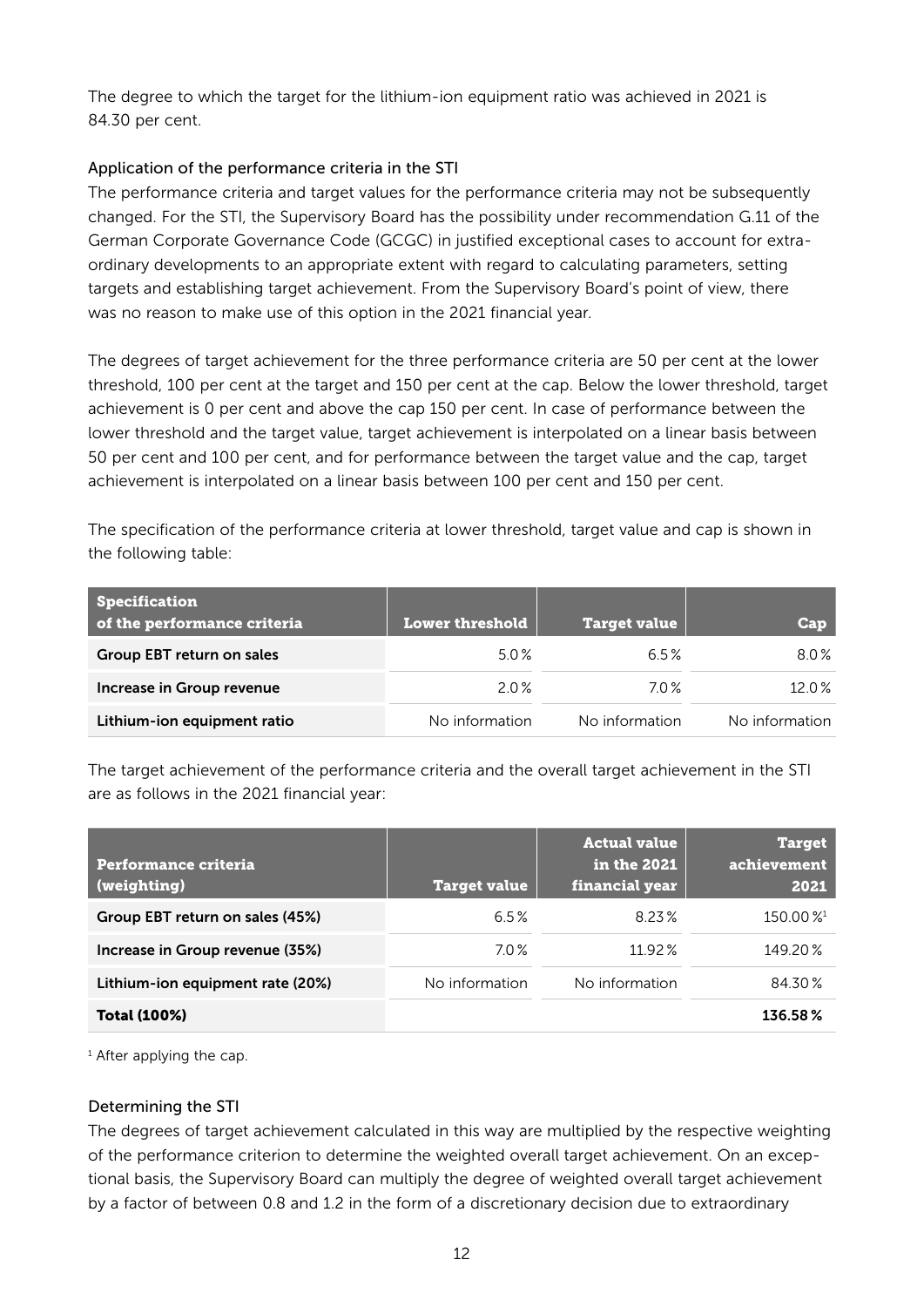events or due to the individual performance of one or more members of the Board of Management and amend it as a result. The Supervisory Board did not make use of this option in the 2021 financial year. The weighted overall target achievement is multiplied by the target amount to determine the payment amount. This is limited to 150 per cent of the target amount.

|                         | <b>STI</b> target<br>amount | <b>STI target</b><br>achievement | <b>Discretionary</b><br>factor | <b>STI</b> payment<br>amount |
|-------------------------|-----------------------------|----------------------------------|--------------------------------|------------------------------|
| Dr Lars Brzoska         | €567 thousand               | 136.58%                          | 1.0                            | $\epsilon$ 775 thousand      |
| <b>Christian Erlach</b> | €327 thousand               | 136.58%                          | 1.0                            | €446 thousand                |
| Dr Volker Hues          | $\epsilon$ 327 thousand     | 136.58%                          | 1.0                            | €446 thousand                |
| <b>Sabine Neuß</b>      | €327 thousand               | 136.58%                          | 1.0                            | $€446$ thousand              |

# 4.2 Long-term variable remuneration (LTI)

## Long-Term Incentive (LTI) 2021–2023

The LTI 2021–2023 is based on the currently valid remuneration system and helps secure the long-term development of the company by rewarding the implementation of the corporate strategy and the long-term increase in the value of Jungheinrich AG: Success is assessed on the basis of financial, share-based and sustainable performance criteria that reflect Jungheinrich AG's strategy and its social and environmental responsibility, as well as a discretionary factor.



The LTI is allocated every year as a tranche in the form of virtual performance shares. The target amount forms the basis for the allocation and amounts to 55 per cent of the basic remuneration for each member of the Board of Management. At the start of the term, the target amount is divided by Jungheinrich AG's average share price (arithmetic mean of the closing prices in the last 120 trading days before the start of the performance period) to calculate the number of virtual shares assigned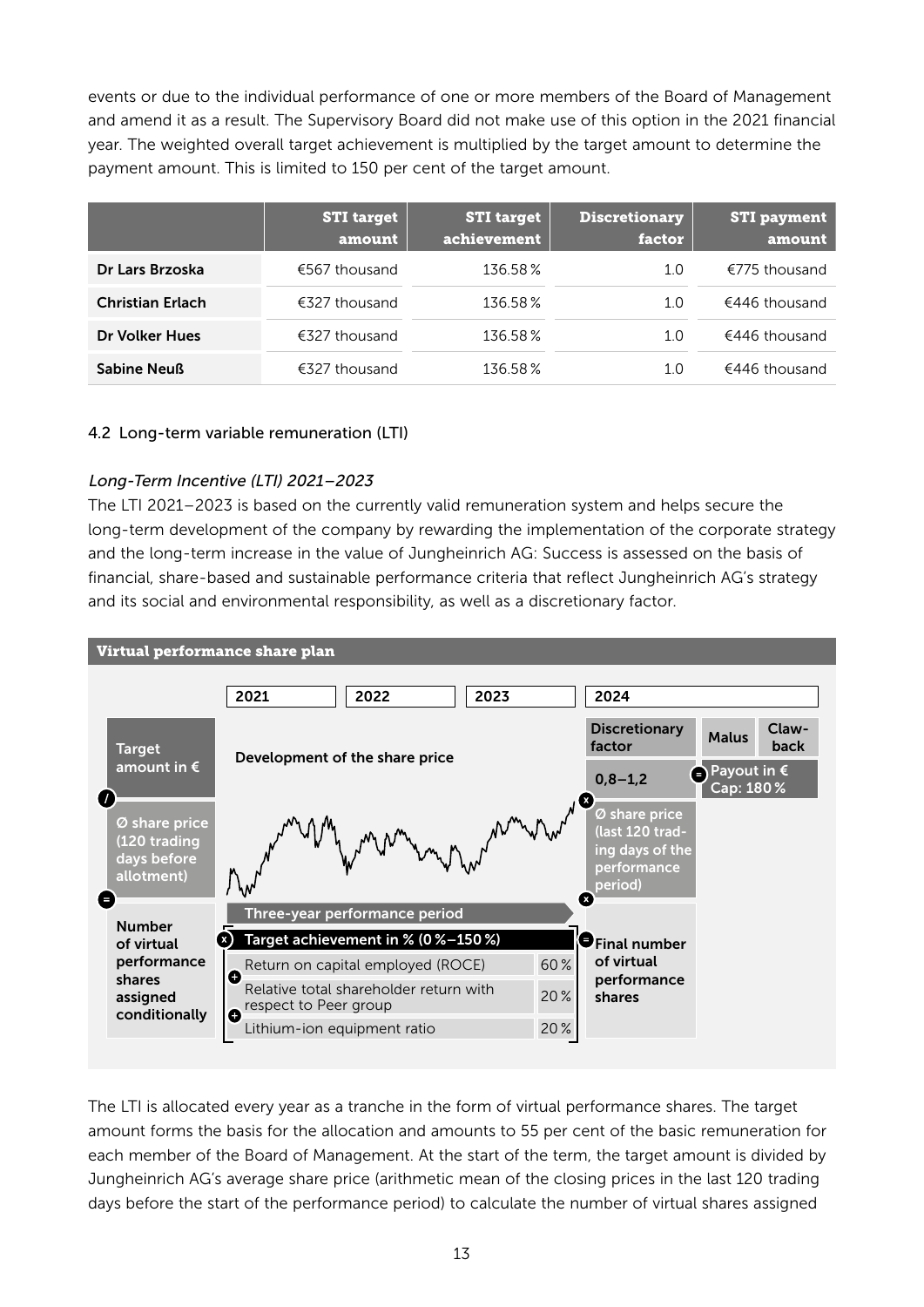conditionally (virtual performance shares – VPSs). The average share price of Jungheinrich AG in the 120 trading days prior to allocation is €31.54 for the 2021 financial year. The number of VPS allocated to the members of the Board of Management for the 2021 financial year is shown in the table below.

| Member of the<br><b>Board of Management</b> | <b>Number of conditionally allocated VPS</b> |
|---------------------------------------------|----------------------------------------------|
| Dr Lars Brzoska                             | 21,989.54                                    |
| <b>Christian Erlach</b>                     | 12,660.11                                    |
| Dr Volker Hues                              | 12,660.11                                    |
| <b>Sabine Neuß</b>                          | 12.660.11                                    |

The final number of VPSs depends on the degree of weighted overall target achievement, which is determined on the basis of the return on capital employed (ROCE), relative total shareholder return (relative TSR) and the lithium-ion equipment ratio performance criteria, as well as the specification of a discretionary factor.

The target values for the performance criteria are set by the Supervisory Board, and their degree of achievement is decided by the Supervisory Board after the end of the performance period. The number of final VPS is always limited to 150 per cent of the originally allocated VPS. The degrees of target achievement of the performance criteria are determined as shown below.

#### Return on capital employed

ROCE is the ratio of earnings before interest and taxes (EBIT) of the Intralogistics segment as per the consolidated financial statements and the capital employed in the segment in the respective financial year and is weighted at 60 per cent. The ROCE of the last financial year of the performance period, i.e. the ROCE of the 2023 financial year, is the relevant figure when determining whether the target for the 2021 tranche has been met.

In case of performance between the lower threshold and the target value, target achievement is interpolated on a linear basis between 50 per cent and 100 per cent, and for performance between the target value and the cap, target achievement is interpolated on a linear basis between 100 per cent and 150 per cent. The specific values for the lower threshold, the target value and the cap will be published ex-post in the remuneration report of the financial year in which the LTI 2021–2023 is granted or owed to the Board of Management members.

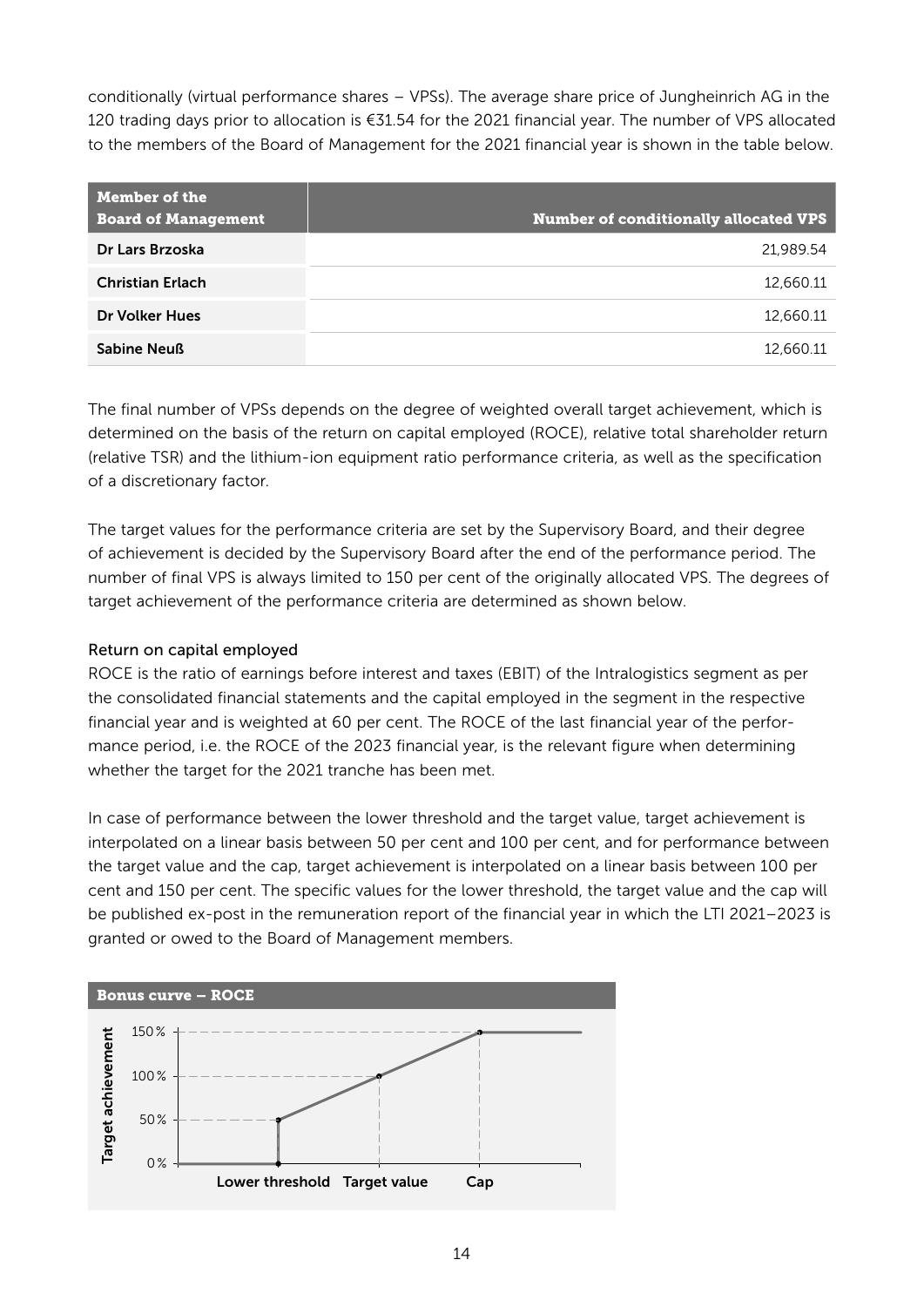#### Relative total shareholder return

The relative TSR compares the TSR performance of Jungheinrich with the TSR performance of an individual peer group and is weighted at 20 per cent. The TSR performance is the development of the share price plus dividends paid during the performance period. The peer group primarily includes German companies from the SDAX and MDAX that are comparable to Jungheinrich in terms of industry and size. Other comparable, stock-market-listed companies from Germany and continental European countries are also part of the peer group.

The TSR performance is determined for each company in the peer group and Jungheinrich after the performance period ends. The resulting individual values are subsequently ranked and given a percentile ranking, whereby the 0th percentile ranking corresponds to the lowest TSR performance and the 100th percentile ranking to the highest TSR performance.

The target achievement for the relative TSR is determined after the performance period ends based on Jungheinrich's percentile ranking: Up to the 25th percentile ranking, the target achievement corresponds to 0 per cent; at the 25th percentile ranking, 50 per cent; at the 50th percentile ranking, 100 per cent; and from the 75th percentile ranking upwards, 150 per cent. Between the percentile rankings mentioned, the target achievement is interpolated on a linear basis.



#### Sustainability target

The non-financial sustainability target for the 2021 tranche is an equipment ratio for lithium-ion. As in the STI, the lithium-ion equipment ratio refers to the proportion of selected Jungheinrich Group products equipped with lithium-ion batteries. The target value is based on the strategic planning in the lithium-ion battery division. Target achievement is measured by comparing the realised actual value in the performance period with the target value. The lithium-ion equipment ratio is taken into account in the 2021 tranche with a weighting of 20 per cent.

In case of performance between the lower threshold and the target value, target achievement is interpolated on a linear basis between 50 per cent and 100 per cent, and for performance between the target value and the cap, target achievement is interpolated on a linear basis between 100 per cent and 150 per cent. The specific values for the lower threshold, the target value and the cap will be published ex-post after the end of the performance period in one of the subsequent remuneration reports.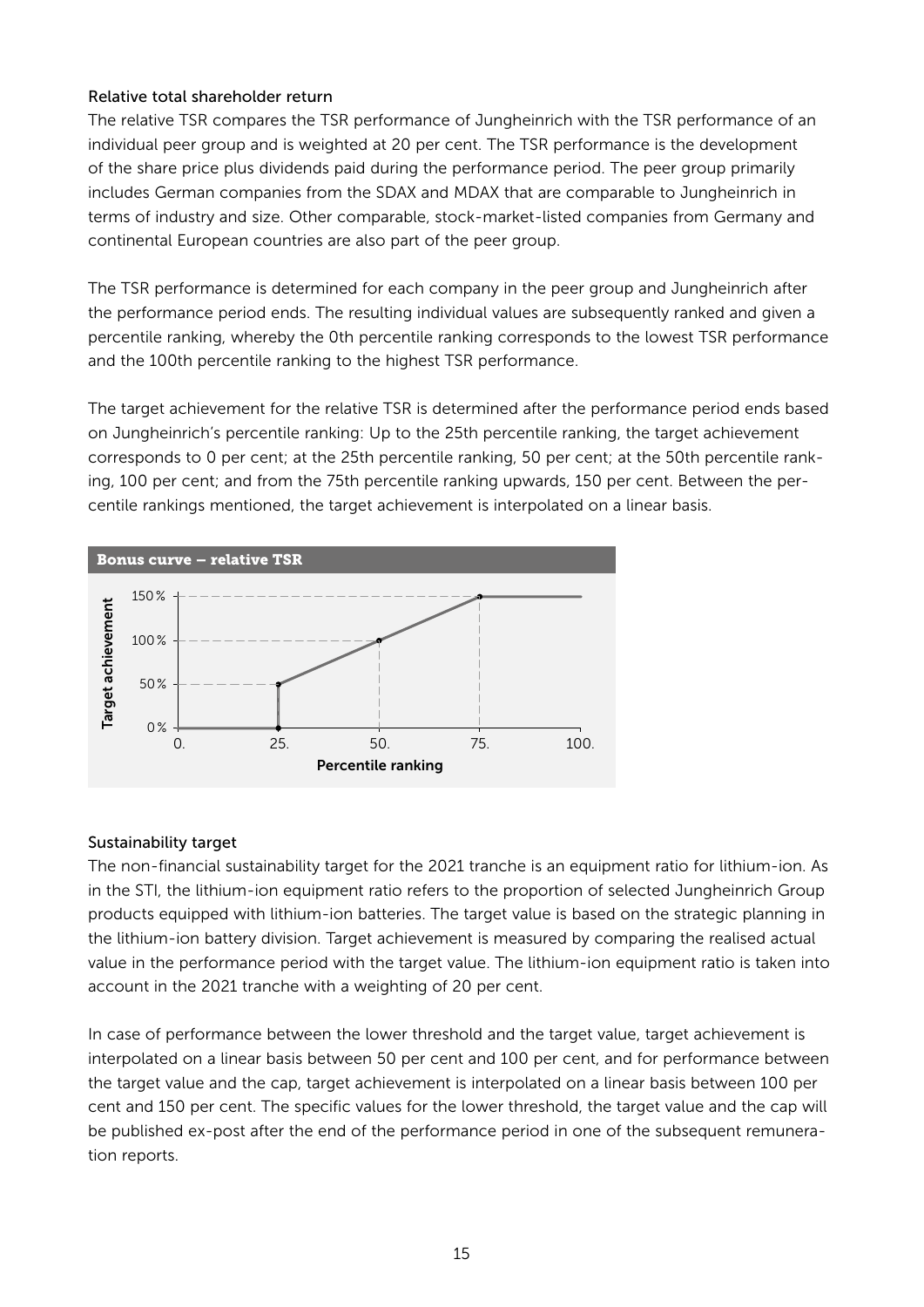

The performance criteria and target values for the performance criteria may not be subsequently changed. For the LTI, the Supervisory Board has the possibility under recommendation G.11 of the GCGC in justified exceptional cases to account for extraordinary developments to an appropriate extent with regard to calculating parameters, setting targets and establishing target achievement.

The Jungheinrich Group's lithium-ion strategy was revised in the 2021 financial year. In order to maintain sustainable control through the remuneration system, which takes equal account of Jungheinrich's strategic orientation as well as its sustainability ambitions, the Supervisory Board decided to adjust the definition of the equipment ratio lithium-ion performance criterion in the LTI to the revised strategy. In doing this, the Supervisory Board raised the target as well as the lower threshold and cap value of the performance criterion lithium-ion equipment ratio in order to continue setting ambitious targets.

#### Determining the LTI

After the end of the performance period, the final number of VPS is determined by multiplying the conditionally allocated number of VPS by the weighted degree of overall target achievement. To determine the cash payout amount after the end of the performance period, the final number of VPS is then multiplied by the average share price of Jungheinrich AG (arithmetic mean of the closing prices of the last 120 trading days before the end of the performance period). On an exceptional basis, the Supervisory Board can multiply the payment amount by a factor of between 0.8 and 1.2 in the form of a discretionary decision due to extraordinary events or due to the individual performance of one or more members of the Board of Management and amend it as a result. In all cases, the payment amount is limited to 180 per cent of the target amount.

As the new LTI was allocated for the first time under the new remuneration system adopted in the 2021 financial year and the performance period is three years, remuneration under the new LTI is neither granted nor owed in the 2021 financial year. The new LTI will be settled or granted in the 2023 financial year for the tranche that was allocated in the 2021 financial year. Only the deferrals that were still allocated under the previous remuneration system will be granted or owed in the 2021 financial year. Details on the system of deferrals and the achievement of targets in the 2021 financial year are presented below.

# Deferral 2020–2021 (annual bonus 2019) and deferral 2021–2022 (annual bonus 2020)

The 2020–2021 and 2021–2022 deferrals are based on the remuneration system valid until 31 December 2020. The deferrals help the long-term development of the company by incentivis-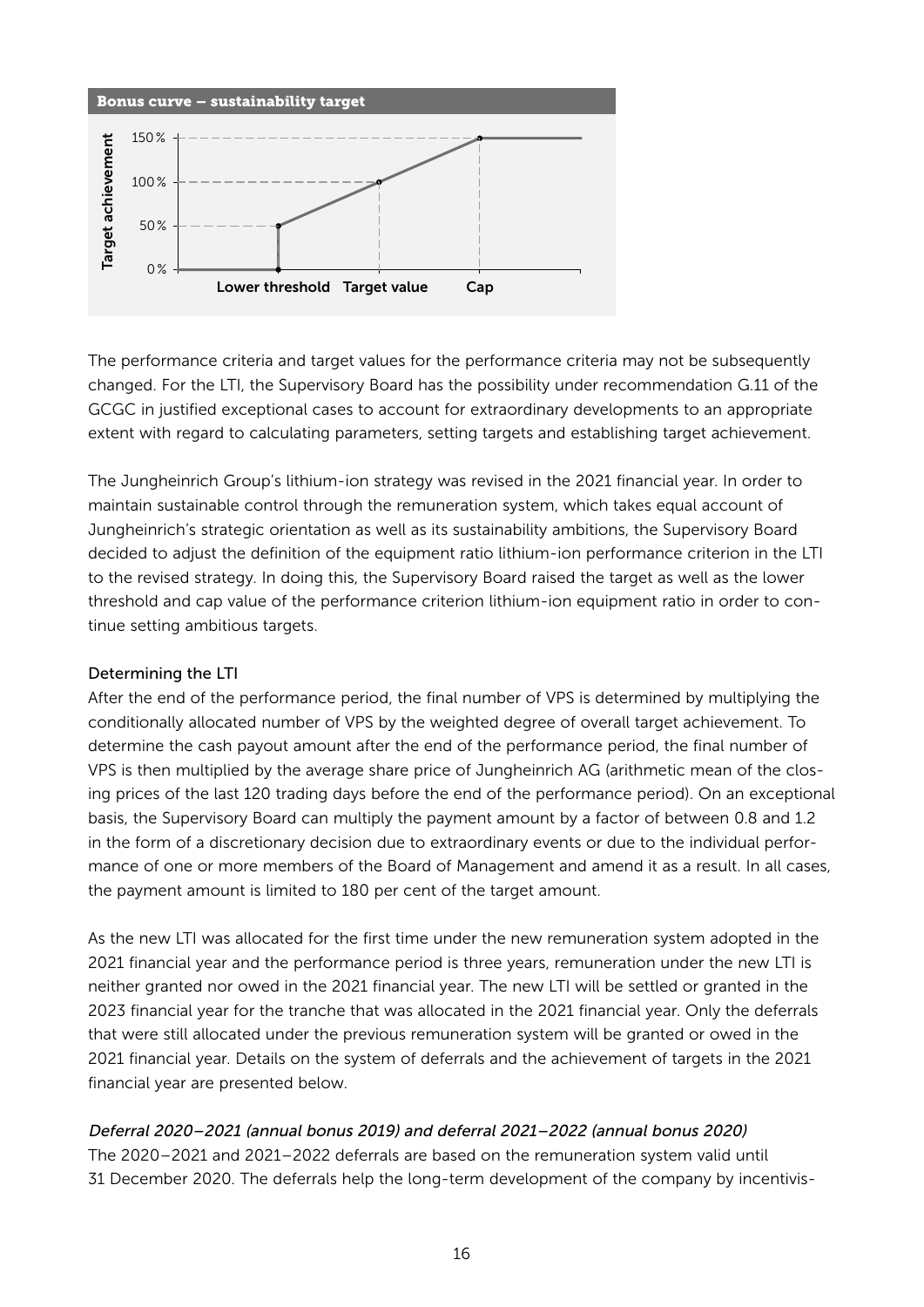ing the long-term implementation of Jungheinrich's corporate strategy: This is how combining the deferrals' performance criteria does justice to Jungheinrich's targeted sustainable growth. The multi-year structure emphasises the relevance of Jungheinrich's long-term development. The total entitlement of the variable remuneration of a financial year is derived from the target amount and the weighted degree of overall target achievement of two performance criteria within the remuneration system valid until 31 December 2020. 40 per cent of the total entitlement of the variable remuneration of a financial year is paid out in the following financial year. 60 per cent of the payment entitlement is delayed and also linked to performance criteria, with 30 per cent of the payment entitlement being delayed by one year ("deferral 1") and the other 30 per cent by two years ("deferral 2").

The performance criteria relevant for the deferrals are the Group EBT return on sales, weighted at 60 per cent, and the Group sales growth, adjusted for changes in currency exchange rates, weighted at 40 per cent. In exceptional cases, the degree of target achievement of one or both performance criteria may be adjusted by the Supervisory Board by a factor of between 0.8 and 1.2 due to extraordinary events or due to individual performance. The weighted degree of overall target achievement of the variable remuneration is limited to 130 per cent.

The target achievement levels of the two performance criteria are 0 per cent at the lower threshold and 100 per cent at the target value. No cap is defined for the individual performance criteria, but the performance criteria as a whole are capped at 130 per cent in terms of the weighted degree of overall target achievement. The specification of performance criteria at the lower threshold and target value are shown in the following table:

| <b>Specification</b><br>of the performance criteria | <b>Lower threshold</b> | <b>Target value</b> |
|-----------------------------------------------------|------------------------|---------------------|
| Group EBT return on sales                           | $0\%$                  | 6.5%                |
| Increase in Group revenue                           | $0\%$                  | 7%                  |

The deferrals performance criteria were applied in the 2021 financial year as follows:

| <b>Performance criterion</b><br>(weighting) | <b>Target value</b> | <b>Actual value</b><br>$\ln$ the 2021<br>financial year | <b>Target</b><br>achievement<br>in 2021 |
|---------------------------------------------|---------------------|---------------------------------------------------------|-----------------------------------------|
| Group EBT return on sales (60 %)            | 6.5%                | 8.23%                                                   | 157.67%                                 |
| Increase in Group revenue (40 %)            | 7%                  | 11.92%                                                  | 149 20 %                                |
| Total (100 %)                               |                     |                                                         | 130.00 % (cap)                          |

The absolute amounts of variable remuneration entitlement carried forward from the 2019 and 2020 financial years, which will consequently be finalised in the 2021 financial year, are shown in the following table for the individual members of the Board of Management.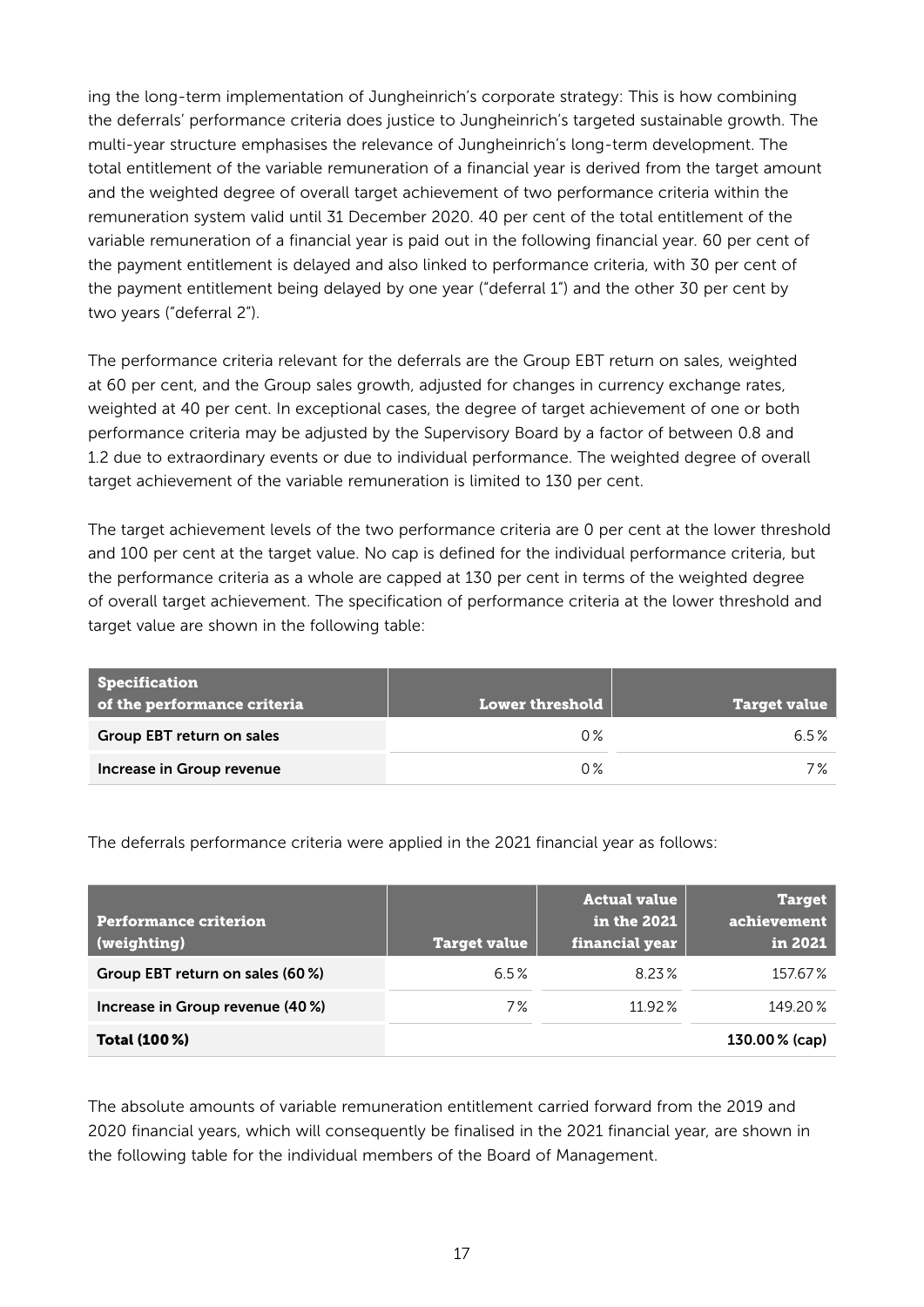| Deferral 1<br>$(2021 - 2022)$ | <b>Amount of</b><br>remuneration<br>deferred<br>(in $\epsilon$ thousand) | <b>Target</b><br>achievement<br>in 2021 | <b>Discretionary</b><br>factor | Deferral 1<br>amount |
|-------------------------------|--------------------------------------------------------------------------|-----------------------------------------|--------------------------------|----------------------|
| Dr Lars Brzoska               | 405                                                                      | 130.00%                                 | 1.0                            | 526                  |
| <b>Christian Erlach</b>       | 254                                                                      | 130.00%                                 | 1.0                            | 330                  |
| Dr Volker Hues                | 254                                                                      | 130.00%                                 | 1.0                            | 330                  |
| <b>Sabine Neuß</b>            | 254                                                                      | 130.00%                                 | 1.0                            | 330                  |

| Deferral 2<br>$(2020 - 2021)$ | <b>Amount of</b><br>remuneration<br>deferred<br>(in $\epsilon$ thousand) | <b>Target</b><br>achievement<br>in 2021 | <b>Discretionary</b><br>factor | <b>Deferral 2</b><br>amount |
|-------------------------------|--------------------------------------------------------------------------|-----------------------------------------|--------------------------------|-----------------------------|
| Dr Lars Brzoska               | 242                                                                      | 130.00%                                 | 1.0                            | 315                         |
| <b>Christian Erlach</b>       | 202                                                                      | 130.00%                                 | 1.0                            | 263                         |
| Dr Volker Hues                | 202                                                                      | 130.00%                                 | 1.0                            | 263                         |
| Sabine Neuß <sup>1</sup>      |                                                                          |                                         |                                |                             |

 $1$  As Ms Neuß was not yet a member of the Board of Management in the 2019 financial year, Ms Neuß is not entitled to the 2019 variable remuneration and is therefore not entitled to deferral 2 (2020–2021).

#### 5. Other

#### Malus and clawback

The short-term variable remuneration and virtual performance shares are subject to malus and clawback conditions. For significant, deliberate or grossly negligent breaches of duty by the members of the Board of Management, the Supervisory Board is entitled to retain some of any as yet unpaid variable remuneration granted (malus) and to reclaim some of the variable remuneration already paid (clawback). The Supervisory Board's decision in this regard is based on its prudent judgement. In the 2021 financial year, the Supervisory Board did not retain or reclaim any variable remuneration components.

#### Compliance with the maximum remuneration

In addition to limiting the variable remuneration components, the Supervisory Board has set a maximum remuneration in accordance with Section 87a Paragraph 1 Sentence 2 Item 1 of the German Stock Corporation Act limiting the payable remuneration that is granted for a financial year. This maximum remuneration comprises the basic remuneration, ancillary benefits, pension and payments under the STI and LTI. The maximum remuneration for the members of the Board of Management is as follows: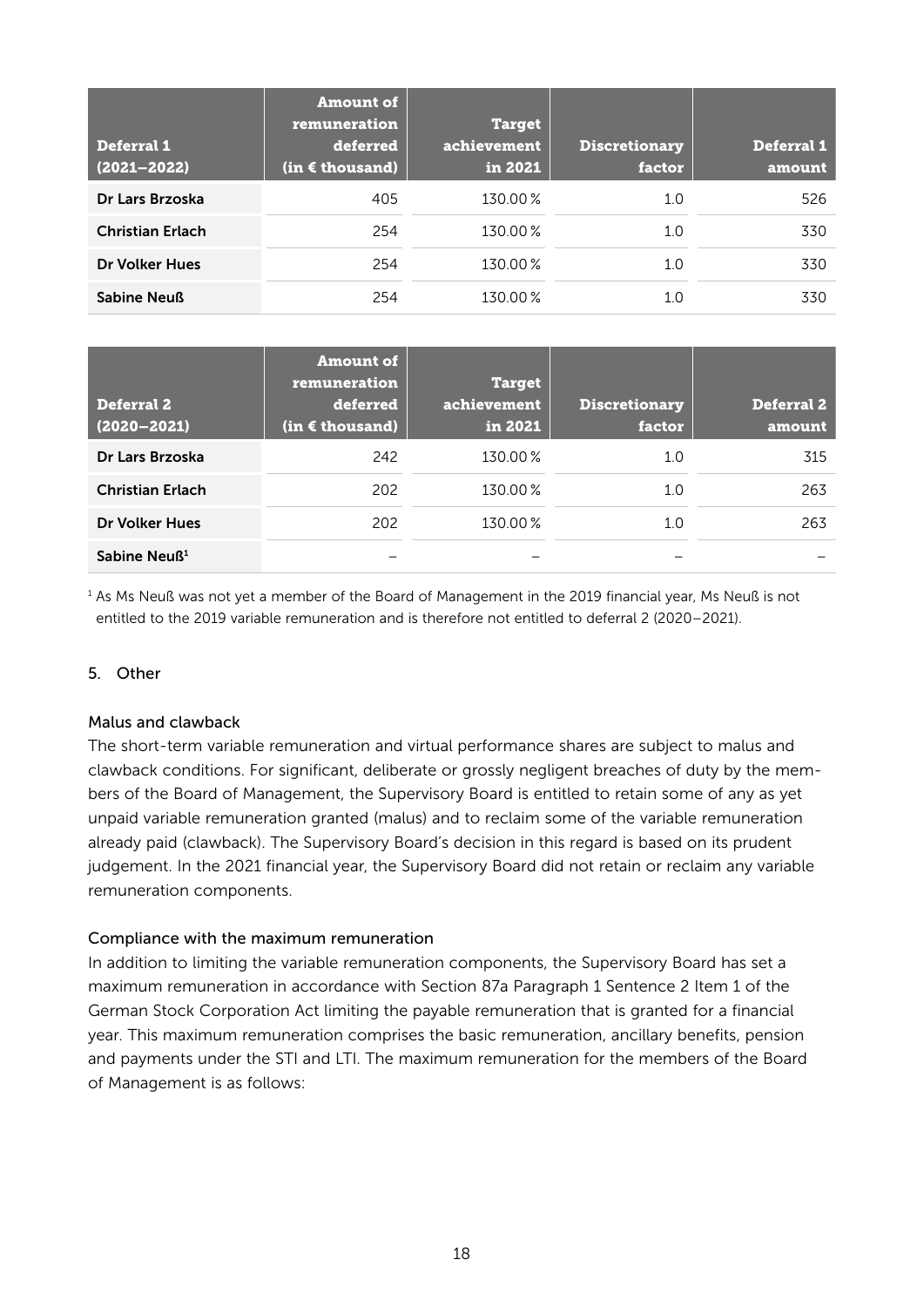| in $\bm{\epsilon}$ thousand | Maximum remuneration pursuant to Section 87a Paragraph 1<br>Sentence 2 Item 1 of the German Stock Corporation Act |
|-----------------------------|-------------------------------------------------------------------------------------------------------------------|
| Dr Lars Brzoska             | 3,500                                                                                                             |
| <b>Christian Erlach</b>     | 2,300                                                                                                             |
| Dr Volker Hues              | 2,300                                                                                                             |
| <b>Sabine Neuß</b>          | 2.300                                                                                                             |

Regarding the basic remuneration, ancillary benefits, retirement benefits and the payout from the STI for the 2021 financial year, the rule on maximum remuneration was adhered to without having to reduce any component. As the payment for the multi-year variable remuneration is not available until the second year after the end of the reporting year given the three-year performance period, compliance with the maximum remuneration for the 2021 financial year can only be conclusively reported on in the remuneration report for the 2023 financial year.

#### Benefits in the event of premature termination of membership of the Board of Management

In the event of a premature termination of the appointment of Dr Lars Brzoska, Christian Erlach, Dr Volker Hues or Sabine Neuß as members of the Board of Management or the employment contract, any payments to the member of the Board of Management that may be required (in the absence of cause as defined in Section 626 of the German Civil Code), including ancillary benefits, should not exceed the value of annual basic remuneration, STI remuneration and LTI remuneration or the value of the remuneration for the remaining term of the employment contract (severance cap).

In the 2021 financial year, neither an appointment as a member of the Board of Management nor the employment contract of an active member of the Board of Management was terminated prematurely. The severance cap was therefore not applied.

# C. Amount of Board of Management remuneration in the 2021 financial year

#### 1. Remuneration of the members of the Board of Management active in the financial year

Remuneration granted and owed as well as promised remuneration in the 2021 financial year The following tables show the remuneration granted and owed to the members of the Board of Management in the 2021 financial year. The remuneration promised to members of the Board of Management in the 2021 financial year is also voluntarily presented. For the definitions of granted and owed remuneration as well as promised remuneration, please refer to section I. B. 4. "Performance-related remuneration".

The remuneration granted and owed pursuant to Section 162 Paragraph 1 Sentence 1 of the German Stock Corporation Act is made up of the following components for the 2021 financial year:

- Basic remuneration: Payment in the 2021 financial year
- Ancillary benefits: Payment in the 2021 financial year
- STI: Amount granted for the 2021 financial year (2021 performance period) in accordance with target achievement; payment in the 2022 financial year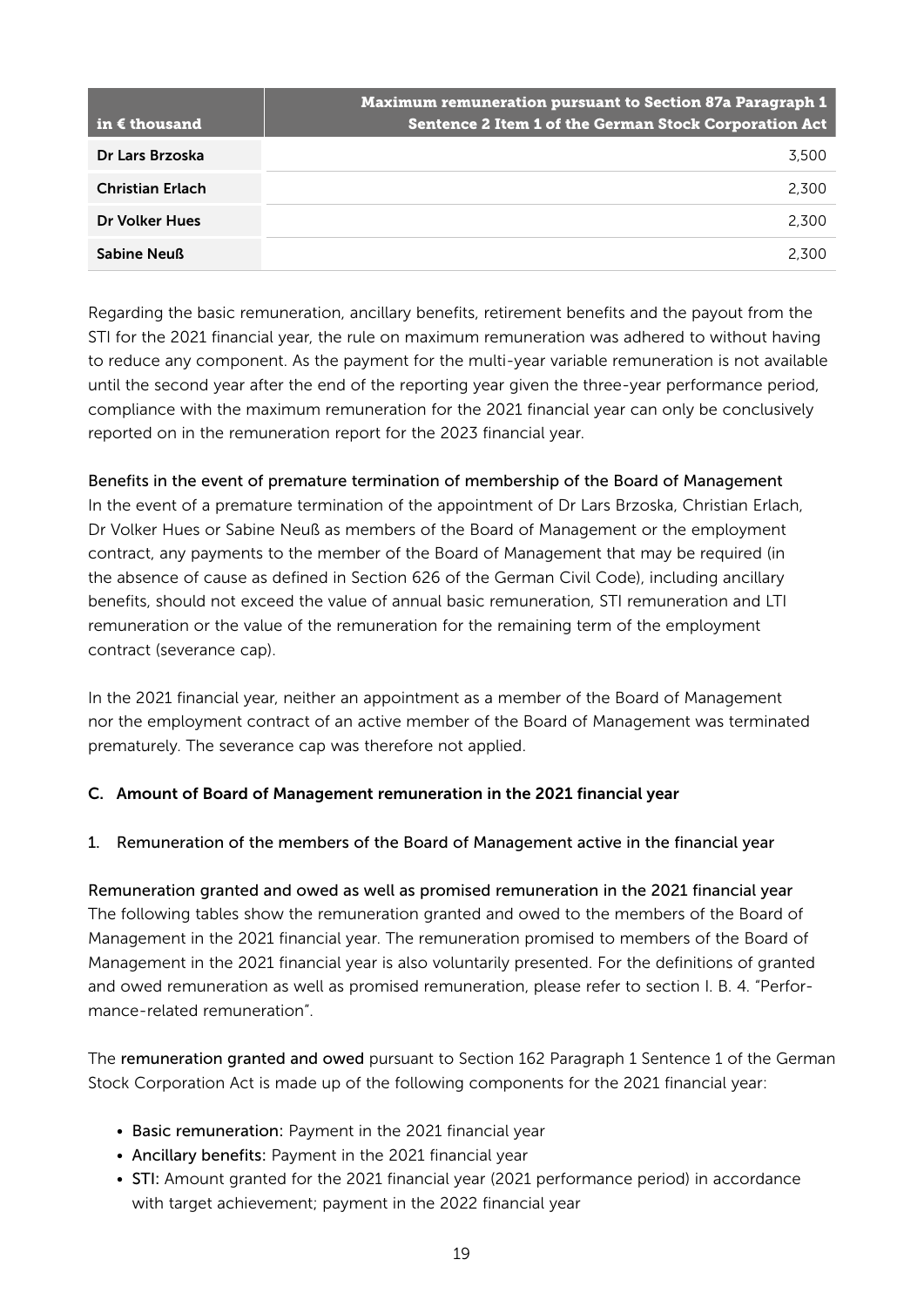• LTI: Amounts of the LTI tranches granted whose performance periods ended in the 2021 financial year (second deferral 2020–2021 and first deferral 2021–2022); payment in the 2022 financial year

The promised remuneration (target remuneration) for the 2021 financial year is made up of the following components:

- Basic remuneration: Promised for the 2021 financial year
- Ancillary benefits: Promised for the 2021 financial year
- Pension expense: Amount set aside in the 2021 financial year
- STI: Promised amount for the 2021 financial year (2021 performance period) based on 100 per cent target achievement
- LTI: Promised amount for the 2021 financial year (performance period 2021–2023) assuming 100 per cent target achievement and constant share price

The remuneration granted and owed to the members of the Board of Management in the 2021 financial year pursuant to Section 162 Paragraph 1 Sentence 1 of the German Stock Corporation Act is as follows:

| <b>Granted and</b>                |                        | Dr Lars Brzoska (2021) |                        | <b>Christian Erlach (2021)</b> |
|-----------------------------------|------------------------|------------------------|------------------------|--------------------------------|
| owed remuneration                 | in $\epsilon$ thousand | $\frac{9}{6}$          | in $\epsilon$ thousand | $\%$                           |
| <b>Basic remuneration</b>         | 1.261                  | 43.7                   | 726                    | 40.1                           |
| <b>Ancillary benefits</b>         | 11                     | 0.4                    | 46                     | 2.5                            |
| Total                             | 1,272                  | 44.1                   | 772                    | 42.6                           |
| Single-year variable remuneration | 775                    | 26.8                   | 446                    | 24.6                           |
| Multi-year variable remuneration  | 841                    | 29.1                   | 593                    | 32.7                           |
| <b>Total</b>                      | 1,616                  | 55.9                   | 1.039                  | 57.4                           |
| <b>Total remuneration</b>         | 2,888                  | 100.0                  | 1,811                  | 100.0                          |

| <b>Granted and</b>                |                        | Dr Volker Hues (2021) | <b>Sabine Neuß (2021)</b> |                   |
|-----------------------------------|------------------------|-----------------------|---------------------------|-------------------|
| owed remuneration                 | in $\epsilon$ thousand | $\frac{9}{6}$         | in € thousand             | %                 |
| <b>Basic remuneration</b>         | 726                    | 40.7                  | 726                       | 46.9              |
| <b>Ancillary benefits</b>         | 19                     | 1.1                   | 45                        | 2.9               |
| Total                             | 745                    | 41.8                  | 771                       | 49.8              |
| Single-year variable remuneration | 446                    | 25.0                  | 446                       | 28.8              |
| Multi-year variable remuneration  | 593                    | 33.2                  | 330                       | 21.3              |
| <b>Total</b>                      | 1,039                  | 58.2                  | 776                       | 50.2 <sup>1</sup> |
| <b>Total remuneration</b>         | 1,784                  | 100.0                 | 1,547                     | 100.0             |

<sup>1</sup> The amount shown differs from the total of the individual remuneration components due to rounding differences.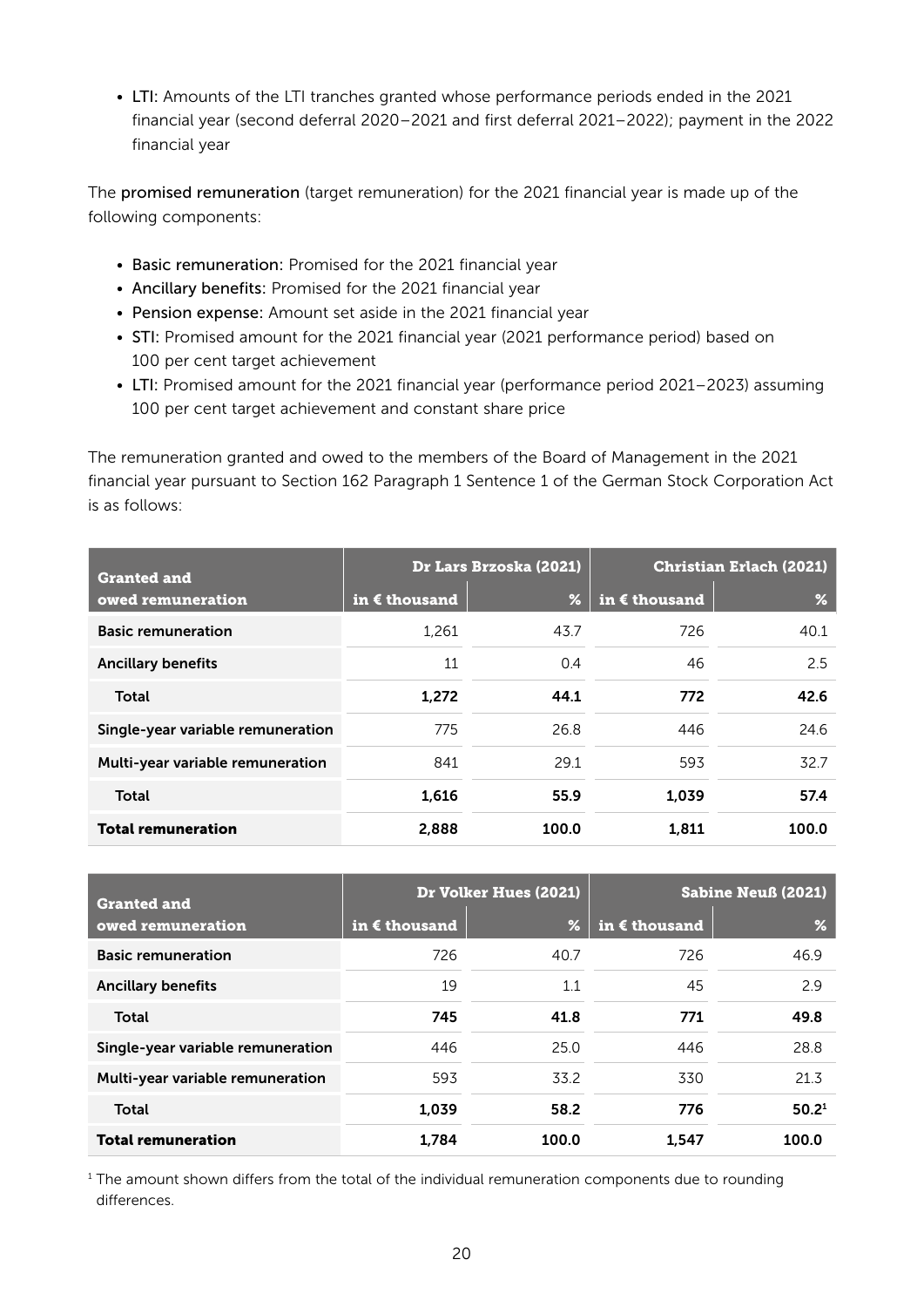The remuneration promised to the members of the Board of Management in the 2021 financial year (target remuneration) is as follows:

|                                   |               | Dr Lars Brzoska (2021) | <b>Christian Erlach (2021)</b> |               |
|-----------------------------------|---------------|------------------------|--------------------------------|---------------|
| <b>Target remuneration</b>        | in € thousand | %                      | in $\epsilon$ thousand         | $\frac{9}{6}$ |
| <b>Basic remuneration</b>         | 1.261         | 47.2                   | 726                            | 41.3          |
| <b>Ancillary benefits</b>         | 11            | 0.4                    | 46                             | 2.6           |
| Total                             | 1,272         | 47.6                   | 772                            | 43.9          |
| Single-year variable remuneration | 567           | 21.2                   | 327                            | 18.6          |
| Multi-year variable remuneration  | 694           | 26.0                   | 399                            | 22.7          |
| Total                             | 1,261         | 47.2                   | 726                            | 41.3          |
| <b>Pension expense</b>            | 139           | 5.2                    | 260                            | 14.8          |
| <b>Total remuneration</b>         | 2,672         | 100.0                  | 1,758                          | 100.0         |

|                                   |                        | Dr Volker Hues (2021) | <b>Sabine Neuß (2021)</b> |                   |  |
|-----------------------------------|------------------------|-----------------------|---------------------------|-------------------|--|
| <b>Target remuneration</b>        | in $\epsilon$ thousand | $\%$                  | in € thousand             | $\%$              |  |
| <b>Basic remuneration</b>         | 726                    | 44.9                  | 726                       | 42.8              |  |
| <b>Ancillary benefits</b>         | 19                     | 1.2                   | 45                        | 2.7               |  |
| Total                             | 745                    | 46.1                  | 771                       | 45.4              |  |
| Single-year variable remuneration | 327                    | 20.2                  | 327                       | 19.2              |  |
| Multi-year variable remuneration  | 399                    | 24.7                  | 399                       | 23.5              |  |
| Total                             | 726                    | 44.9                  | 726                       | 42.8 <sup>1</sup> |  |
| <b>Pension expense</b>            | 146                    | 9.0                   | 201                       | 11.8              |  |
| <b>Total remuneration</b>         | 1,617                  | 100.0                 | 1,698                     | 100.0             |  |

<sup>1</sup> The amount shown differs from the total of the individual remuneration components due to rounding differences.

#### Review of the customary nature of Board of Management remuneration

To ensure market-standard, competitive remuneration, the Supervisory Board reviews the remuneration amounts of the Board of Management every two years. As part of the review, the degree to which the remuneration is horizontally standard (comparison with Board of Management remuneration at other companies) and vertically standard (remuneration and employment conditions within Jungheinrich) is examined and assessed. For horizontal comparison, companies that are comparable with Jungheinrich, particularly with regard to country, sector and size, are used. Within Jungheinrich, top level management and the company's overall workforce are used for the vertical comparison both for current ratios and for ratios as they have developed over time.

The customary nature of Board of Management remuneration was last reviewed in the 2020 financial year and found to be customary. In order to assess the horizontal customary nature, a comparison group was formed primarily of German companies from the SDAX and MDAX that are comparable in terms of industry and the size criteria of revenue, employees and market capitalisation.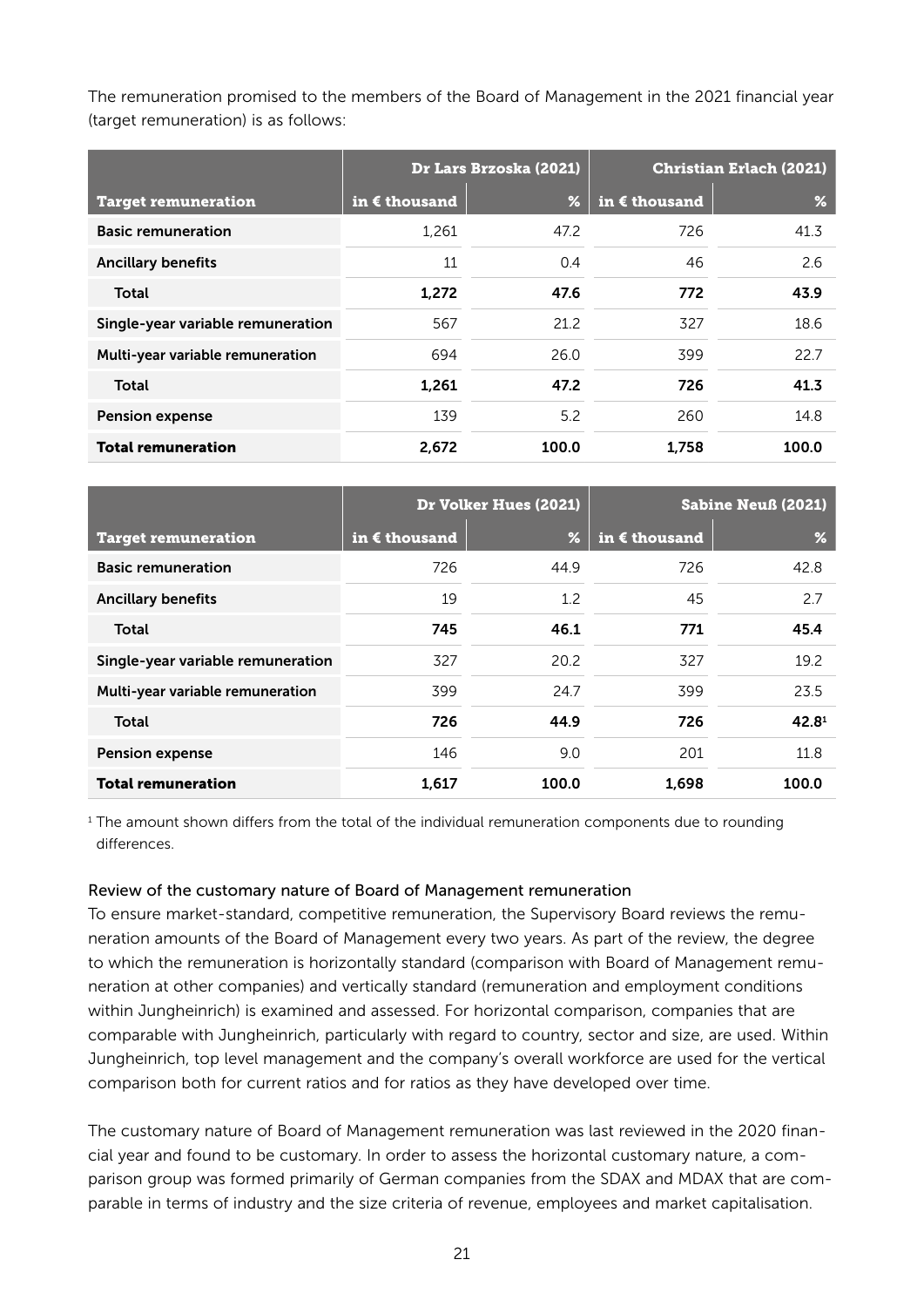Other comparable stock-market-listed companies from Germany, Austria, Switzerland and Finland as well as non-stock-market-listed companies from Germany were also part of the comparison group in 2020.

## 2. Remuneration of former members of the Board of Management

The remuneration of former members of the Board of Management amounted to a total of €1,174 thousand in the 2021 financial year. The remuneration granted and owed to Dr Klaus-Dieter Rosenbach, who left in the 2020 financial year, amounted to €71 thousand for the 2021 financial year and consists entirely of retirement benefits. The remuneration granted and owed to Mr Hans-Georg Frey, who left in the 2019 financial year, amounted to €82 thousand for the 2021 financial year and consists entirely of retirement benefits. Dr Helmut Limberg, who left the Board of Management in the 2013 financial year, was granted €259 thousand for retirement benefits in the 2021 financial year. The remaining payments were attributable to former members of the Board of Management and their surviving dependants who left the Board of Management of Jungheinrich AG more than ten years ago. Provisions for pensions for former members of the Board of Management and their surviving dependants amounted to €16,391 thousand according to IFRS.

# 3. Information on the relative development of Board of Management remuneration, other employee remuneration, and the company's earnings trend

The following table shows the development of the remuneration granted and owed to members of the Board of Management in the financial year, the earnings trend of Jungheinrich AG and the Jungheinrich Group as well as the development of workforce remuneration compared to the preceding financial year. The remuneration granted and owed to the members of the Board of Management corresponds to the remuneration presented above (see section "Remuneration granted and owed in the 2021 financial year"). Jungheinrich's earnings trend is presented using the financial indicators for Jungheinrich AG's net profit for the year and the Jungheinrich Group's EBT. The workforce remuneration is based on the average remuneration of the Jungheinrich Group's salaried employees and workers in Germany (excluding trainees and interns). To ensure comparability, the remuneration of part-time employees was extrapolated to full-time equivalents.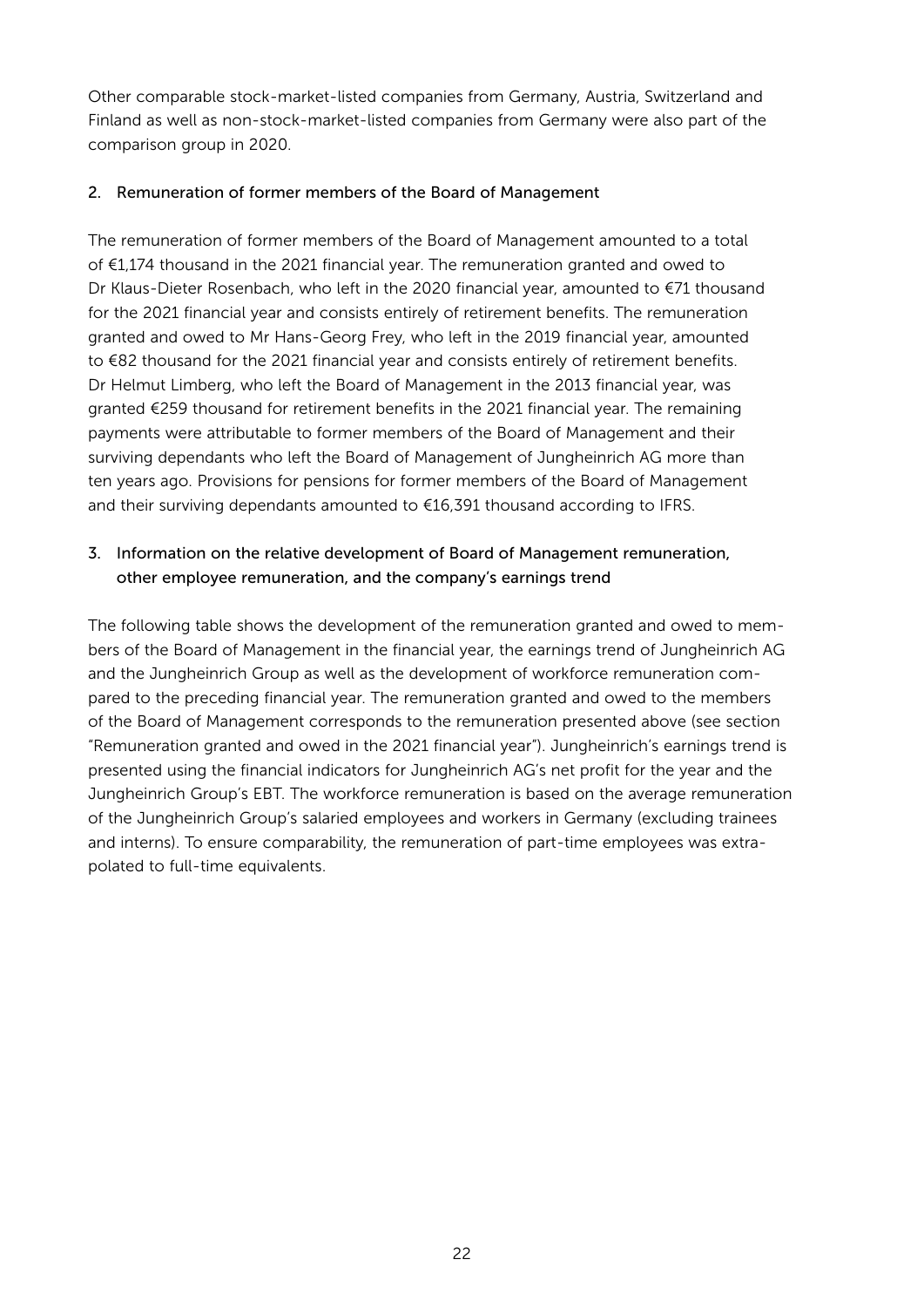| <b>Annual change in %</b>                          | 2021 vs. 2020                       | 2020 vs. 2019 | 2019 vs. 2018 | 2018 vs. 2017 |  |  |  |
|----------------------------------------------------|-------------------------------------|---------------|---------------|---------------|--|--|--|
|                                                    | Total remuneration granted and owed |               |               |               |  |  |  |
| Dr Lars Brzoska                                    | 28.1                                | 35.7          | 7.7           | $-2.3$        |  |  |  |
| <b>Christian Erlach</b>                            | 26.7                                | 30.0          | 219.5         |               |  |  |  |
| <b>Dr Volker Hues</b>                              | 12.2                                | 7.9           | $-4.7$        | $-2.3$        |  |  |  |
| <b>Sabine Neuß</b>                                 | 41.8                                |               |               |               |  |  |  |
| <b>Hans-Georg Frey</b><br>(until 31 August 2019)   | 2.5                                 | $-97.3$       | 20.7          | 0.0           |  |  |  |
| Dr Helmut Limberg<br>(until 15 November 2013)      | 280.9                               | 0.0           | 100.0         |               |  |  |  |
| Dr Klaus-Dieter Rosenbach<br>(until 31 March 2020) | $-96.0$                             | 21.4          | $-4.7$        | $-2.3$        |  |  |  |
| <b>Earnings trend</b>                              |                                     |               |               |               |  |  |  |
| Net profit for the year of<br>Jungheinrich AG      | 11.0                                | $-4.2$        | 2.2           | $-19.1$       |  |  |  |
| <b>EBT of the Jungheinrich Group</b>               | 74.5                                | $-17.4$       | $-2.8$        | 2.5           |  |  |  |
| <b>Average workforce remuneration</b>              |                                     |               |               |               |  |  |  |
| Workforce                                          | 1.6                                 | 0.1           | 3.6           | 1.8           |  |  |  |

#### II. Remuneration of members of the Supervisory Board

#### A. Remuneration system in 2021

The remuneration system of the Supervisory Board was adjusted with retroactive effect from 1 January 2021 by way of resolution of the Annual General Meeting on 11 May 2021. Under the new system, the members of the Supervisory Board will no longer receive variable remuneration components as of the financial year beginning on 1 January 2021 in accordance with Section 18 of the articles of association, but only fixed remuneration. This consists of an annual fixed basic remuneration and additional fixed remuneration for participation in committees, due after the end of the respective year in question. The basic remuneration and the committee remuneration are intended to attract highly qualified members to the Supervisory Board and to keep them in the company. In this way, the Supervisory Board can monitor the work of the Board of Management and act in an advisory capacity when strategy is developed.

Each ordinary member of the Supervisory Board receives an annual fixed basic remuneration of €55,000. The Chairman of the Supervisory Board receives €165,000, the Deputy Chairman €82,500. Membership of the Finance and Audit Committee is also remunerated annually at €30,000 and its chairmanship at €75,000. Each ordinary member of the Personnel Committee also receives an annual fixed remuneration of €25,000 and the Chairman receives €50,000. The remuneration for any ad hoc committees is structured in the same ways as the remuneration for the Personnel Committee.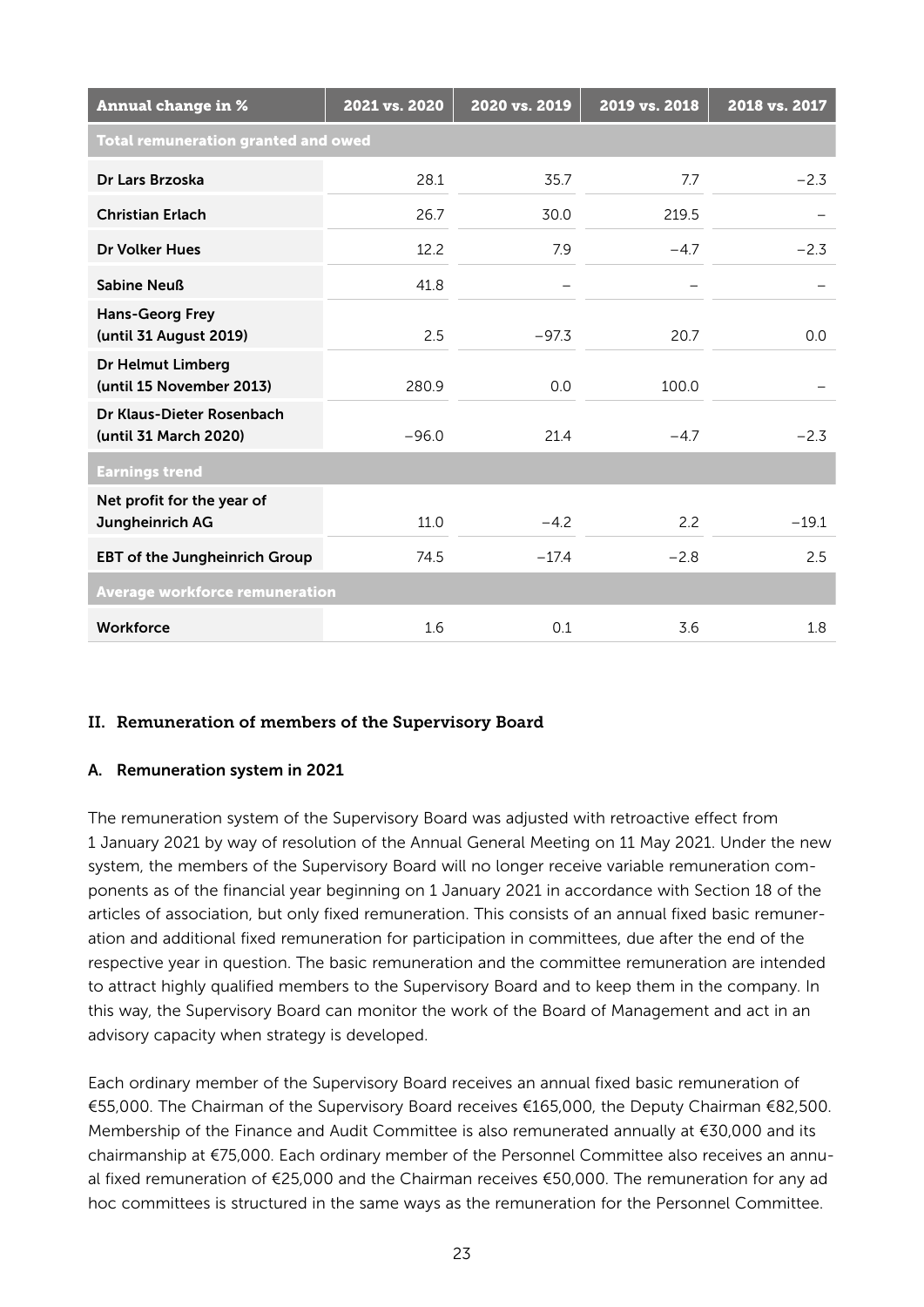Supervisory Board members receive a pro rata basic and committee remuneration if they join or leave the Supervisory Board during the year. The pro rata calculation refers to the quarters begun in which a Supervisory Board member has been a member of the Supervisory Board or in which a Supervisory Board member has been a member of a committee that comes with remuneration. Jungheinrich AG also reimburses expenses incurred, the value-added tax payable on the Supervisory Board's remuneration, and premiums for directors and officers liability insurance in an appropriate amount.

#### B. Remuneration granted and owed in the 2021 financial year

This chapter provides an overview of the remuneration granted and owed in the 2021 financial year. The remuneration granted refers to the remuneration for which the (one-year) activity on which the remuneration is based has been fully performed. Remuneration is owed if Jungheinrich has a legally existing obligation towards the Supervisory Board member that is due but has not yet been fulfilled.

The remuneration granted and owed for the 2021 financial year amounted to a total of €1,121 thousand for all members of the Supervisory Board. The breakdown of total remuneration by the individual members of the Supervisory Board is shown in the table below.

|                                                            |                         | <b>Fixed basic remuneration</b> |                         | Remuneration<br>for committee work | Total remu-<br>neration  |
|------------------------------------------------------------|-------------------------|---------------------------------|-------------------------|------------------------------------|--------------------------|
| <b>Granted and owed</b><br>remuneration                    | in<br><b>€ thousand</b> | $\frac{9}{6}$                   | in<br><b>€ thousand</b> | $\frac{9}{6}$                      | in.<br><b>€ thousand</b> |
| <b>Hans-Georg Frey</b><br>(Chairman)                       | 165                     | 76.7                            | 50                      | 23.3                               | 215                      |
| Markus Haase <sup>1</sup><br>(Deputy Chairman)             | 83                      | 76.9                            | 25                      | 23.1                               | 108                      |
| <b>Antoinette P. Aris</b>                                  | 55                      | 50.0                            | 55                      | 50.0                               | 110                      |
| Dagmar Bieber <sup>1</sup>                                 | 55                      | 100.0                           |                         |                                    | 55                       |
| Rainer Breitschädel <sup>1</sup>                           | 55                      | 100.0                           |                         |                                    | 55                       |
| Birgit von Garrel <sup>1</sup><br>(until 11 May 2021)      | 27                      | 100.0                           |                         |                                    | 27                       |
| <b>Beate Klose</b>                                         | 55                      | 100.0                           |                         |                                    | 55                       |
| <b>Wolff Lange</b>                                         | 55                      | 68.7                            | 25                      | 31.3                               | 80                       |
| Mike Retz <sup>1</sup>                                     | 55                      | 100.0                           |                         |                                    | 55                       |
| Dr Ulrich Schmidt                                          | 55                      | 42.3                            | 75                      | 57.7                               | 130                      |
| Steffen Schwarz <sup>1</sup>                               | 55                      | 50.0                            | 55                      | 50.0                               | 110                      |
| Kristina Thurau-Vetter <sup>1</sup><br>(since 11 May 2021) | 41                      | 100.0                           |                         |                                    | 41                       |
| <b>Andreas Wolf</b>                                        | 55                      | 68.7                            | 25                      | 31.3                               | 80                       |
| <b>Total remuneration</b>                                  | 811                     |                                 | 310                     |                                    | 1,121                    |

1 Employee representative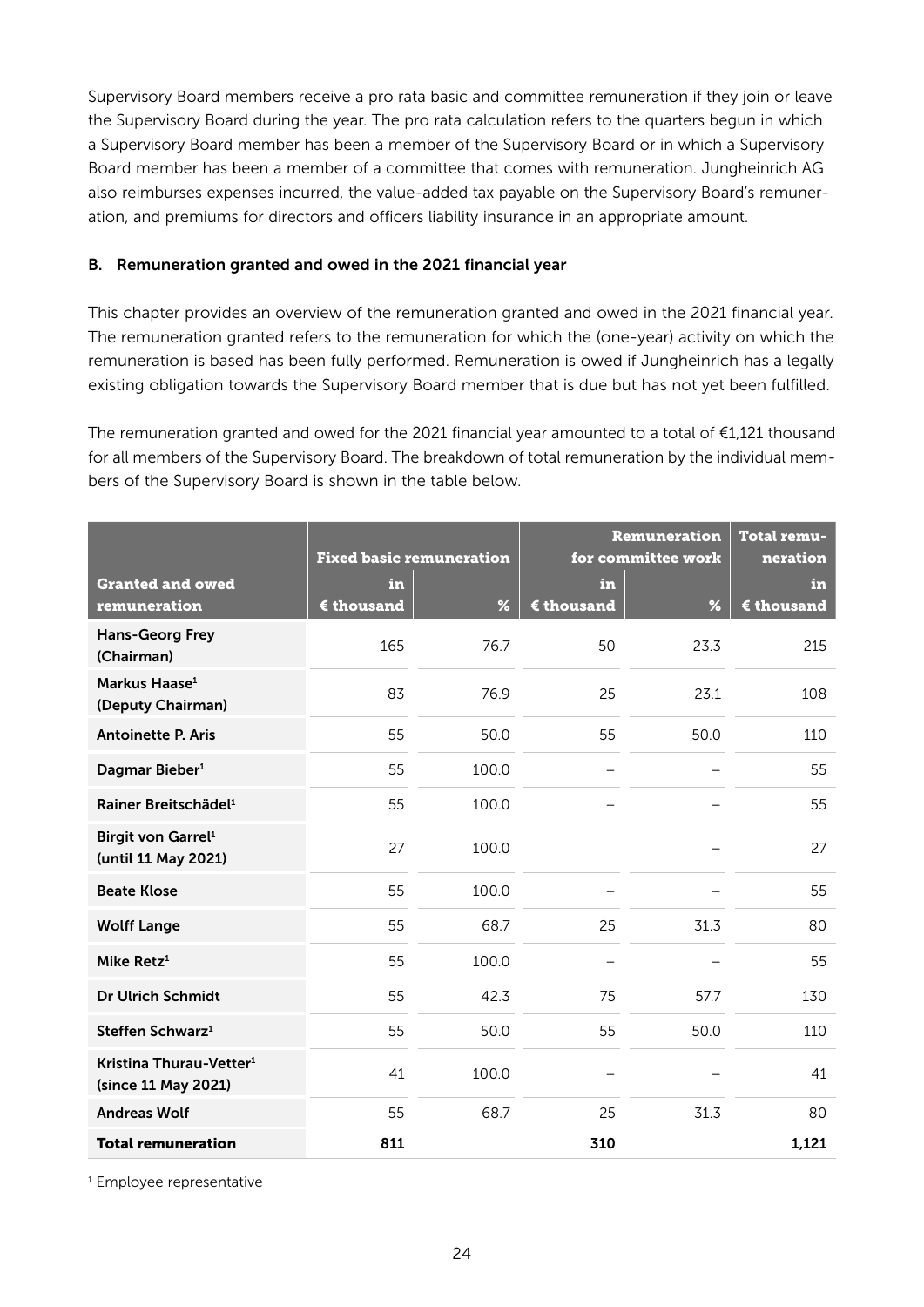# C. Information on the relative development of Supervisory Board remuneration, other employee remuneration, and the company's earnings trend

The following table shows the development of the remuneration granted and owed to members of the Supervisory Board in the financial year, the earnings trend of Jungheinrich AG and the Jungheinrich Group as well as the development of workforce remuneration compared to the preceding financial year. The earnings trend and workforce remuneration is structured in the same way as the comparison of the remuneration of the Board of Management.

The amount of remuneration paid to the members of the Supervisory Board in the 2021 financial year has changed as a result of the new remuneration system that took effect this year. Prior to the 2021 financial year, the remuneration of the Supervisory Board was last adjusted in the 2014 financial year, meaning that it remained unchanged for seven years. Since then, the demands on the members of the Supervisory Board have steadily increased and the workload for Supervisory Board activities has greatly increased. Supervisory Board remuneration was therefore overhauled so as to continue to secure and retain qualified candidates to serve as members of the Supervisory Board of Jungheinrich in the future.

| <b>Annual change in %</b>                                    | 2021 vs. 2020 | 2020 vs. 2019                     | 2019 vs. 2018 | 2018 vs. 2017            |  |
|--------------------------------------------------------------|---------------|-----------------------------------|---------------|--------------------------|--|
| Total remuneration granted and owed                          |               |                                   |               |                          |  |
| Hans-Georg Frey (Chairman)                                   | 47.3          | 50.5                              |               |                          |  |
| Markus Haase <sup>1</sup> (Deputy Chairman)                  | 47.3          | $-24.7$                           | $-5.8$        | $-5.5$                   |  |
| <b>Antoinette P. Aris</b>                                    | 77.4          | $-20.5$                           | $-4.9$        | $-4.7$                   |  |
| Dagmar Bieber <sup>1</sup>                                   | 129.2         |                                   |               |                          |  |
| Rainer Breitschädel <sup>1</sup>                             | 71.9          | $-33.3$                           | $-7.7$        | $-7.1$                   |  |
| Birgit von Garrel <sup>1</sup><br>(until 11 May 2021)        | $-14.1$       | $-33.3$                           | $-7.7$        | $-7.1$                   |  |
| <b>Beate Klose</b>                                           | 71.9          | $-33.3$                           | $-7.7$        | $-7.1$                   |  |
| <b>Wolff Lange</b>                                           | 40.4          | $-21.9$                           | $-5.2$        | $-4.9$                   |  |
| Mike Retz <sup>1</sup>                                       | 129.2         | $\overbrace{\phantom{123221111}}$ |               | $\overline{\phantom{m}}$ |  |
| <b>Dr Ulrich Schmidt</b>                                     | 21.5          | $-13.0$                           | $-3.1$        | $-3.1$                   |  |
| Steffen Schwarz <sup>1</sup>                                 | 36.2          | 3.5                               | $-4.9$        | $-4.7$                   |  |
| Kristina Thurau-Vetter <sup>1 2</sup><br>(since 11 May 2021) |               |                                   |               |                          |  |
| <b>Andreas Wolf</b>                                          | 40.4          | $-21.9$                           | 26.4          |                          |  |
| <b>Earnings trend</b>                                        |               |                                   |               |                          |  |
| Net profit for the year of                                   |               |                                   |               |                          |  |
| Jungheinrich AG                                              | 11.0          | $-4.2$                            | 2.2           | $-19.1$                  |  |
| <b>EBT of the Jungheinrich Group</b>                         | 74.5          | $-17.4$                           | $-2.8$        | 2.5                      |  |
| <b>Average workforce remuneration</b>                        |               |                                   |               |                          |  |
| Workforce                                                    | 1.6           | 0.1                               | 3.6           | 1.8                      |  |

1 Employee representative

<sup>2</sup> No information as they joined the Supervisory Board in the 2021 financial year.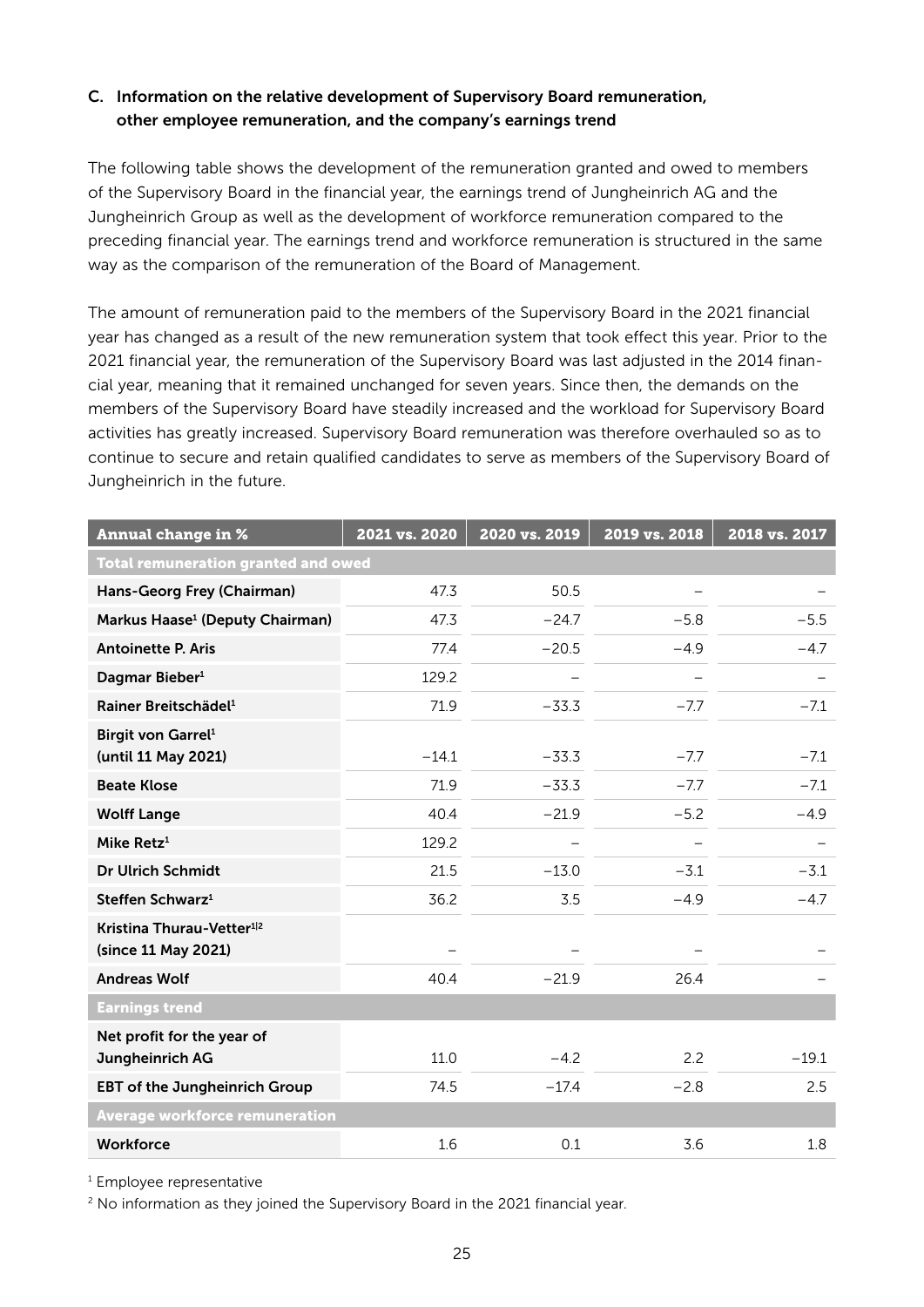#### D. Review of Supervisory Board remuneration

To ensure market-standard, competitive remuneration, the Supervisory Board reviewed the remuneration amounts of the Supervisory Board in 2020. As part of the review, the horizontal customary nature of the remuneration (compared with supervisory board remuneration in other companies) was examined and assessed.

The comparison group to assess the horizontal customary nature of the Supervisory Board remuneration was formed in a similar way to the one set up to assess Board of Management remuneration, namely primarily comprising German companies from the SDAX and MDAX that are comparable in terms of industry and the size criteria of revenue, employees and market capitalisation. To make the horizontal comparison of Supervisory Board remuneration, only stock-market-listed German companies from the Board of Management comparison group were used in order to reflect the dualistic system with a separate supervisory body.

#### III. Auditor's report

To Jungheinrich Aktiengesellschaft, Hamburg

#### Opinion

We formally audited the remuneration report of Jungheinrich Aktiengesellschaft, Hamburg, for the financial year from 1 January to 31 December 2021 to examine whether the disclosures required under Section 162, Paragraphs 1 and 2 of the German Stock Corporation Act were made. In accordance with Section 162, Paragraph 3 of the German Stock Corporation Act, we did not audit the content of the remuneration report.

In our opinion, the disclosures required under Section 162, Paragraphs 1 and 2 of the German Stock Corporation Act were made in the enclosed remuneration report in all material aspects. Our opinion does not cover the content of the remuneration report.

#### Basis for the Opinion

We conducted our audit of the remuneration report in accordance with Section 162, Paragraph 3 of the German Stock Corporation Act while taking account of IDW Audit Standard: Auditing the Remuneration Report in accordance with Section 162, Paragraph 3 of the German Stock Corporation Act (IDW PS 870). Our responsibilities under this requirement and this standard are further described in the "Public Auditor's Responsibilities" section of our report. As a public auditor practice, we applied the requirements of IDW Quality Control Standard: Requirements regarding Quality Control in the Public Auditor Practice (IDW QS 1). We complied with the professional obligations pursuant to the German Law Regulating the Profession of Wirtschaftsprüfer (public auditors) and the code of professional conduct for public auditors/sworn accountants including the requirements regarding independence.

#### Responsibilities of management and the Supervisory Board

Management and the Supervisory Board are responsible for preparing the remuneration report, including the associated disclosures, that meets the requirements of Section 162 of the German Stock Corporation Act. In addition, they are responsible for such internal control as they deem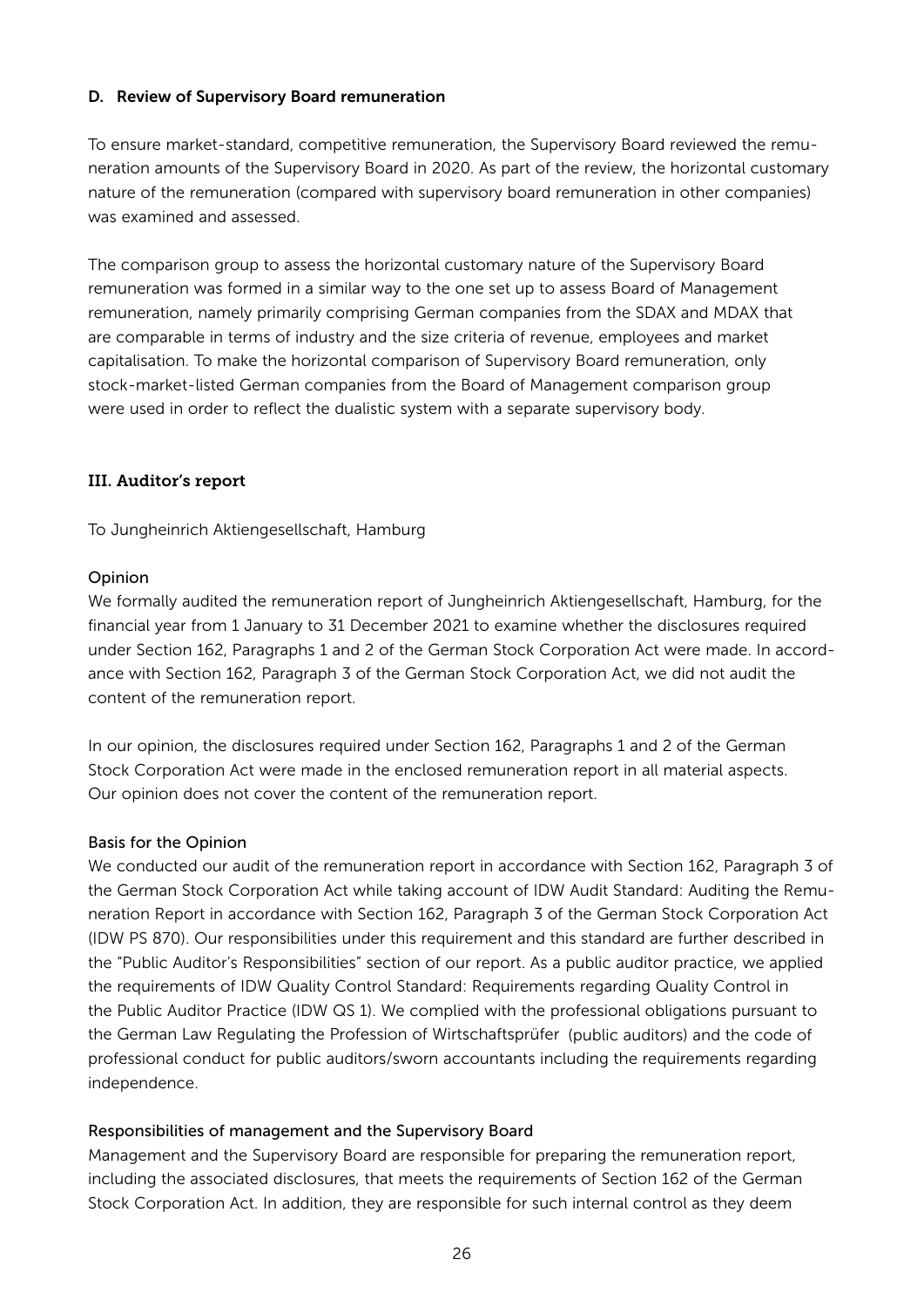necessary to enable the preparation of a remuneration report, including the associated disclosures, that is free from material misstatement, whether due to fraud or error.

#### Public auditor's responsibilities

Our objective is to obtain sufficient certainty as to whether the disclosures required under Section 162, Paragraphs 1 and 2 of the German Stock Corporation Act were made in the enclosed remuneration report in all material aspects and to issue a corresponding opinion in a report.

We planned and conducted our audit in such a way that we were able to establish the formal completeness of the remuneration report by comparing the disclosures made in the remuneration report with the disclosures required under Section 162, Paragraph 1 and 2 of the German Stock Corporation Act. In accordance with Section 162, Paragraph 3 of the German Stock Corporation Act, we did not audit the accuracy of the disclosures or the completeness of the individual disclosures in terms of their content, or the appropriate presentation of the remuneration report.

Hamburg, 29 March 2022

PricewaterhouseCoopers GmbH Wirtschaftsprüfungsgesellschaft

Thorsten Dzulko **Alexander Fernis** Wirtschaftsprüfer [German Public Auditor] Wirtschaftsprüfer [German Public Auditor]

# 2. Details in accordance with Section 87a, Paragraph 1 of the German Stock Corporation Act to describe the modified remuneration system of the members of the Board of Management of Jungheinrich AG (for agenda item 7)

#### Preamble

In December 2021, the Supervisory Board of Jungheinrich AG (hereinafter "Jungheinrich") decided to amend certain aspects of the remuneration system for the members of the Board of Management approved by the Annual General Meeting on 11 May 2021. The amendments essentially relate to the structure of the company pension for newly appointed members of the Board of Management as well as to the refinement of the amendment options for variable remuneration in the event of extraordinary developments and the definition of the severance cap. The slightly modified remuneration system presented below took effect retroactively as of 1 January 2022. This remuneration system enables the implementation of the legal provisions for remunerating the Board of Management based on the act transposing the second Shareholder Rights Directive. In addition, the system fundamentally takes account of the recommendations of the German Corporate Governance Code (GCGC) dated 16 December 2019 and published in the German Federal Gazette on 20 March 2020.

The new remuneration system is applicable to all new employment contracts with members of the Board of Management and to contract extensions. The existing members of the Board of Management can be transferred to the new remuneration system with retroactive effect from 1 January 2022.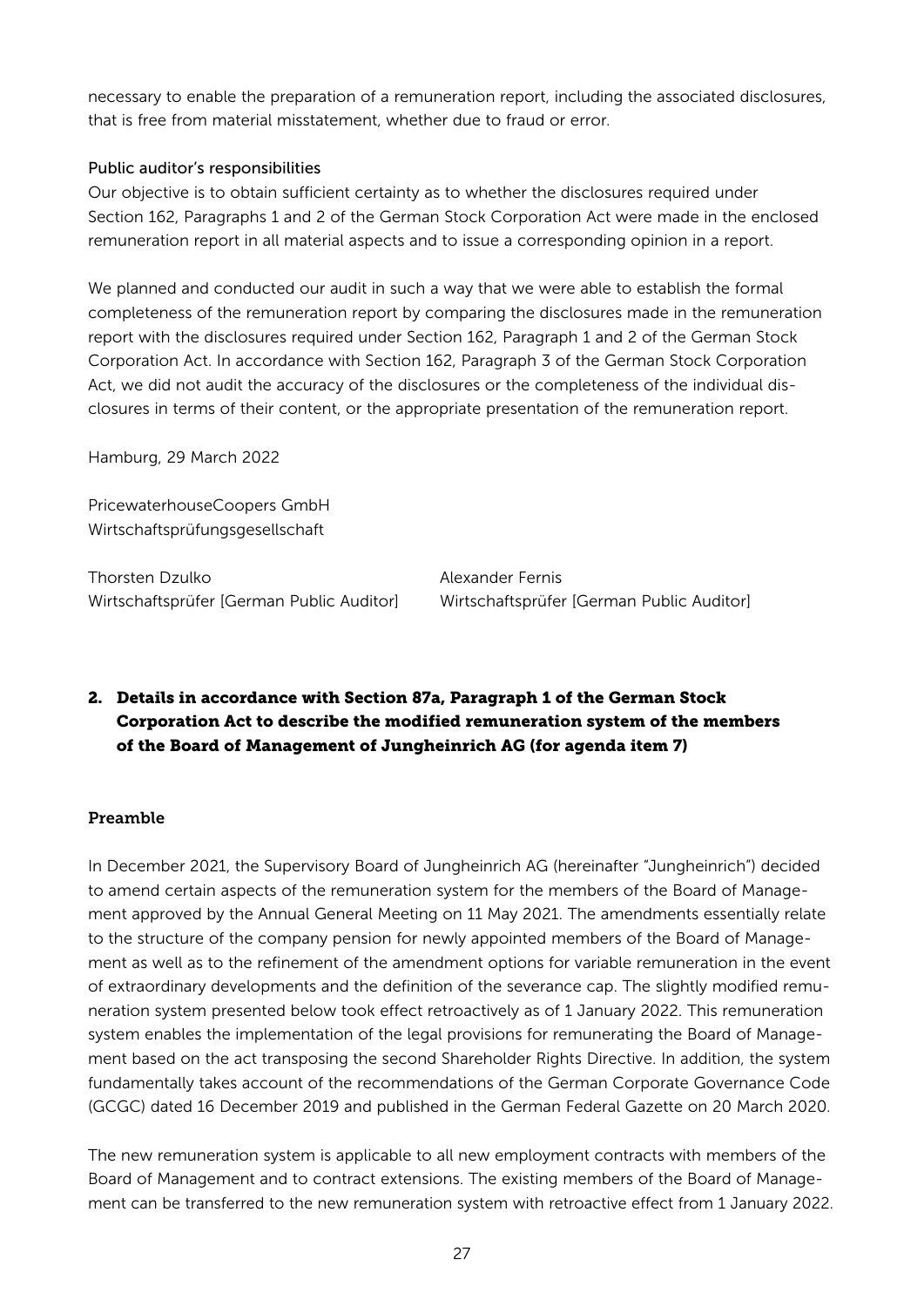# I. Principles of the remuneration system and contribution to advancing the business strategy and to long-term performance

In enhancing the Board of Management remuneration system, the Supervisory Board has pursued specific overall objectives:

## Focus on strategy

The aim of the remuneration system is to support the achievement of Jungheinrich's strategic goals and to ensure appropriate remuneration for the members of the Board of Management. By selecting performance criteria for short-term and long-term variable remuneration and setting ambitious targets for the individual performance criteria, the Supervisory Board has ensured that the remuneration system is consistent with Jungheinrich's long-term business strategy.

#### Sustainability

The Board of Management remuneration system is consistent with Jungheinrich's corporate strategy, which is focused on creating sustainable value in addition to achieving profitable growth. Incorporating sustainability targets into short and long-term variable remuneration gives greater priority to social and environmental issues and promotes sustainable action by the company.

## The character of a family business

The remuneration system reflects Jungheinrich's character as a family business and places a focus on trust and long-term relationships. Any tendency towards too high a level of short-term risk is counteracted by an emphasis on the fixed remuneration components.

# Interests of shareholders and other stakeholders

Jungheinrich's remuneration system takes the interests of shareholders into consideration in addition to those of the Board of Management members, employees and customers. The share aspect of the long-term variable remuneration and the incorporation of share-based performance criteria take account of shareholders' interests.

#### Clarity and comprehensibility

The remuneration system for the members of Jungheinrich's Board of Management is clearly and comprehensibly structured. It complies with the provisions of the German Stock Corporation Act in the version of the act transposing the second Shareholder Rights Directive dated 12 December 2019 and fundamentally takes account of the recommendations of the German Corporate Governance Code dated 16 December 2019.

#### II. Method for establishing, implementing and reviewing the remuneration system

The Personnel Committee develops recommendations for the Board of Management remuneration system that are based, among other things, on the recommendations and suggestions of the German Corporate Governance Code in its applicable version. The Supervisory Board deliberates on the recommendations of the Personnel Committee and decides on the system for remunerating the Board of Management. The Supervisory Board can bring in an external consultant and ensure their independence in the appointment process.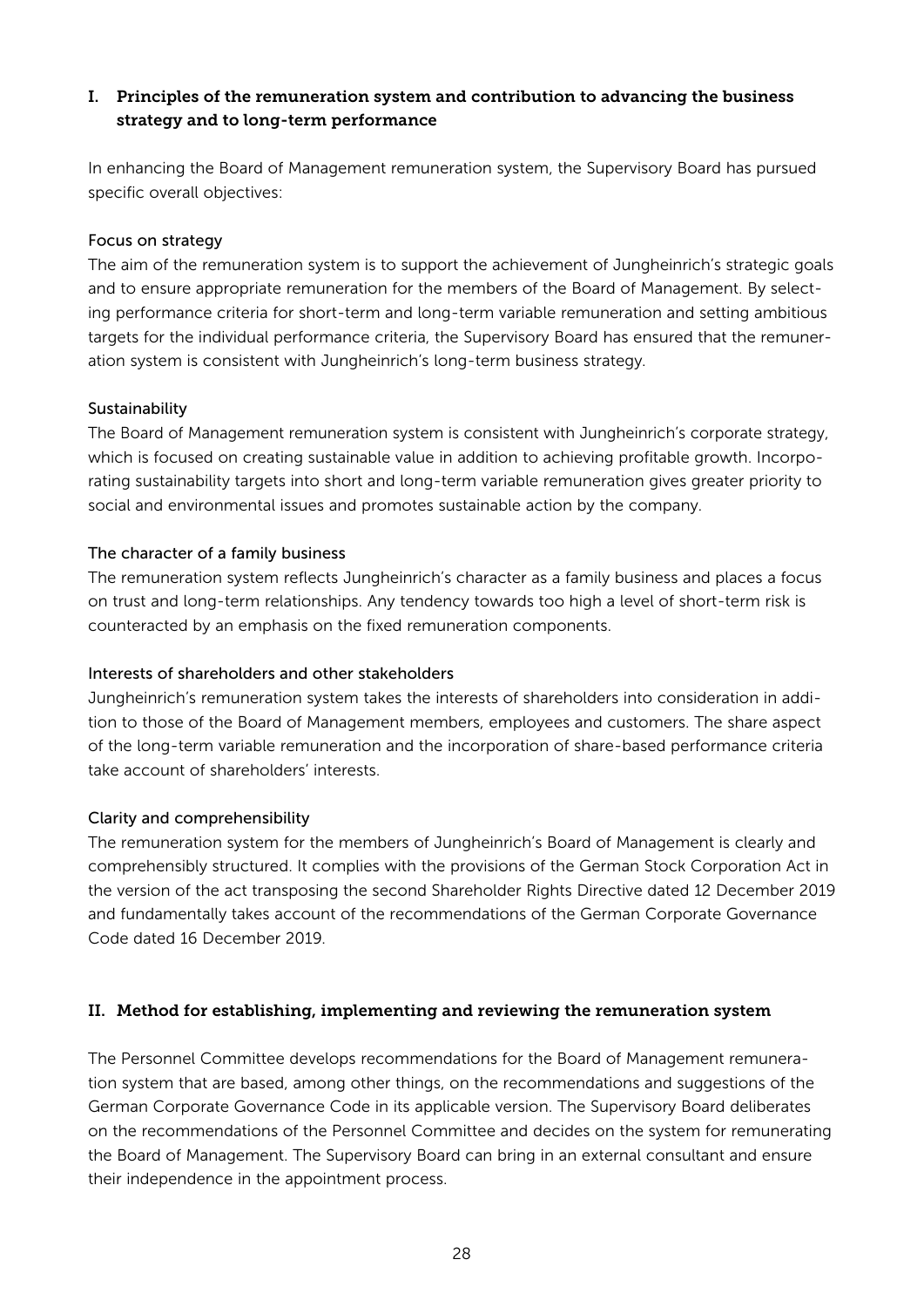The Supervisory Board presents the remuneration system that it has decided on to the Annual General Meeting for approval. If the Annual General Meeting does not approve the system presented, the Supervisory Board presents a reviewed remuneration system to the next Annual General Meeting at the latest for approval.

In accordance with the remuneration system presented to the Annual General Meeting, the Supervisory Board determines the specific target remuneration as well as the short and long-term performance criteria of the variable remuneration components for the upcoming financial year.

To ensure market-standard, competitive remuneration, the Supervisory Board reviews the remuneration system and remuneration amounts of the Board of Management every two years. The Personnel Committee supports the Supervisory Board with this review by undertaking preparations and providing recommendations.

As part of the review, the degree to which the remuneration is horizontally standard (comparison with Board of Management remuneration at other companies) and vertically standard (remuneration and employment conditions within Jungheinrich) is examined and assessed. For horizontal comparison, companies that are comparable with Jungheinrich, particularly with regard to country, sector and size, are used. Within Jungheinrich, top level management and the company's overall workforce are used for the vertical comparison both for current ratios and for ratios as they have developed over time. Top level management comprises executive level management and level one management in Germany. The company's overall workforce consists of its other salaried employees in Germany (excluding trainees and apprentices).

Changes to the remuneration system are made by the Supervisory Board if needed. The remuneration system is presented to the Annual General Meeting again for approval at least once every four years or in the event that significant changes are decided on.

With regard to the method for establishing, implementing and reviewing the remuneration system, the provisions applicable for handling conflicts of interest are also observed.

#### III. Components of the remuneration system

#### A. Overview of the remuneration components

The annual remuneration of the members of Jungheinrich's Board of Management comprises non-performance-related and performance-related remuneration components. The non-performance-related component consists of three elements: basic remuneration, ancillary benefits and company pension. The performance-related remuneration consists of two elements: A member of the Board of Management receives short-term variable remuneration with a one-year term as a short-term incentive (STI) and virtual performance shares with a term of three years as a long-term incentive (LTI).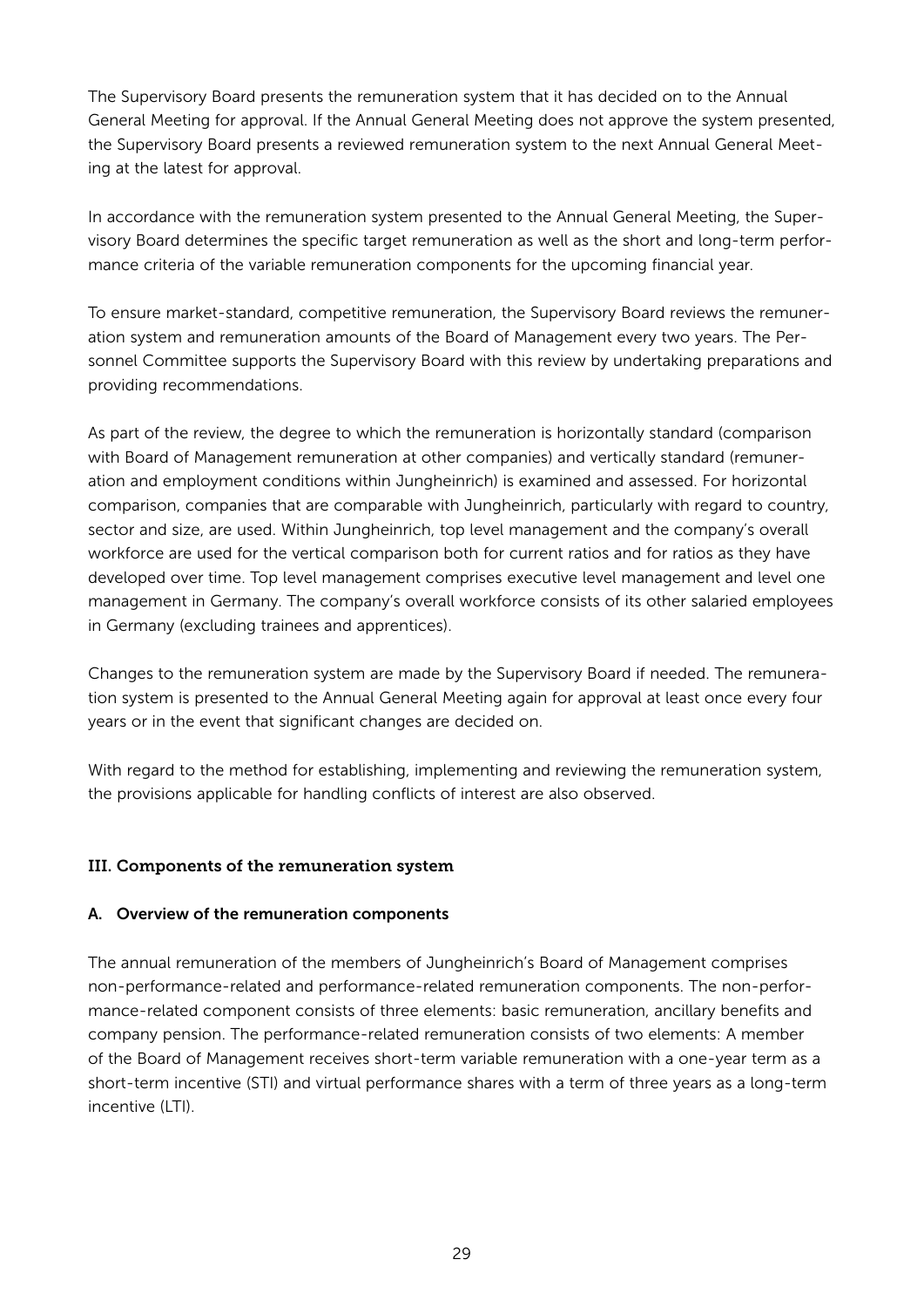| Remuneration<br>components              | <b>Arrangement</b>                           |                                                                                                                                                          |  |  |
|-----------------------------------------|----------------------------------------------|----------------------------------------------------------------------------------------------------------------------------------------------------------|--|--|
| Non-performance-related remuneration    |                                              |                                                                                                                                                          |  |  |
| <b>Basic remuneration</b>               |                                              | Fixed remuneration paid as monthly payments                                                                                                              |  |  |
| <b>Ancillary benefits</b>               | Primarily company car and insurance policies |                                                                                                                                                          |  |  |
| Pension                                 | Members of the Board of Management           | Defined benefit commitment for current Members of the Board of<br>Management and general fixed benefit compensation for newly appointed                  |  |  |
| <b>Performance-related remuneration</b> |                                              |                                                                                                                                                          |  |  |
| <b>Short-term variable</b>              | Plan type                                    | • Target bonus                                                                                                                                           |  |  |
| remuneration                            | Performance criteria                         | • 45% Group EBT return on sales                                                                                                                          |  |  |
|                                         |                                              | • 35% Increase in Group revenue                                                                                                                          |  |  |
|                                         |                                              | • 20% Lithium-ion equipment ratio                                                                                                                        |  |  |
|                                         | Discretionary factor                         | • Factor of 0.8 to 1.2                                                                                                                                   |  |  |
|                                         | Payment limit                                | • 150% of target amount                                                                                                                                  |  |  |
|                                         | Term                                         | • One year                                                                                                                                               |  |  |
| Long-term variable                      | Plan type                                    | • Virtual performance share plan                                                                                                                         |  |  |
| remuneration                            | Performance criteria                         | • 60% Return on capital employed (ROCE)                                                                                                                  |  |  |
|                                         |                                              | • 20% Relative total shareholder return (TSR)<br>compared with an individual peer group                                                                  |  |  |
|                                         |                                              | • 20% Sustainability target                                                                                                                              |  |  |
|                                         | Discretionary factor                         | • Factor of 0.8 to 1.2                                                                                                                                   |  |  |
|                                         | Payment limit                                | • 180% of target amount                                                                                                                                  |  |  |
|                                         | Term                                         | • Three years                                                                                                                                            |  |  |
| Other                                   |                                              |                                                                                                                                                          |  |  |
| Malus/Clawback                          |                                              | Option to reduce or reclaim variable remuneration on a pro rata basis in the<br>event of significant, deliberate or grossly negligent breaches of duty   |  |  |
| <b>Maximum remuneration</b>             |                                              | Limit on total remuneration granted for one financial year in accordance with<br>Section 87a Paragraph 1 Sentence 2 Item 1 German Stock Corporation Act: |  |  |
|                                         |                                              | • Chairman of the Board of Management: €3,500,000.00                                                                                                     |  |  |
|                                         |                                              | • Ordinary members of the Board of Management: €2,300,000.00 each                                                                                        |  |  |
| Severance cap                           | remainder of the term of office              | Maximal termination payment of one annual basic remuneration,<br>STI remuneration and LTI remuneration or the maximum amount for the                     |  |  |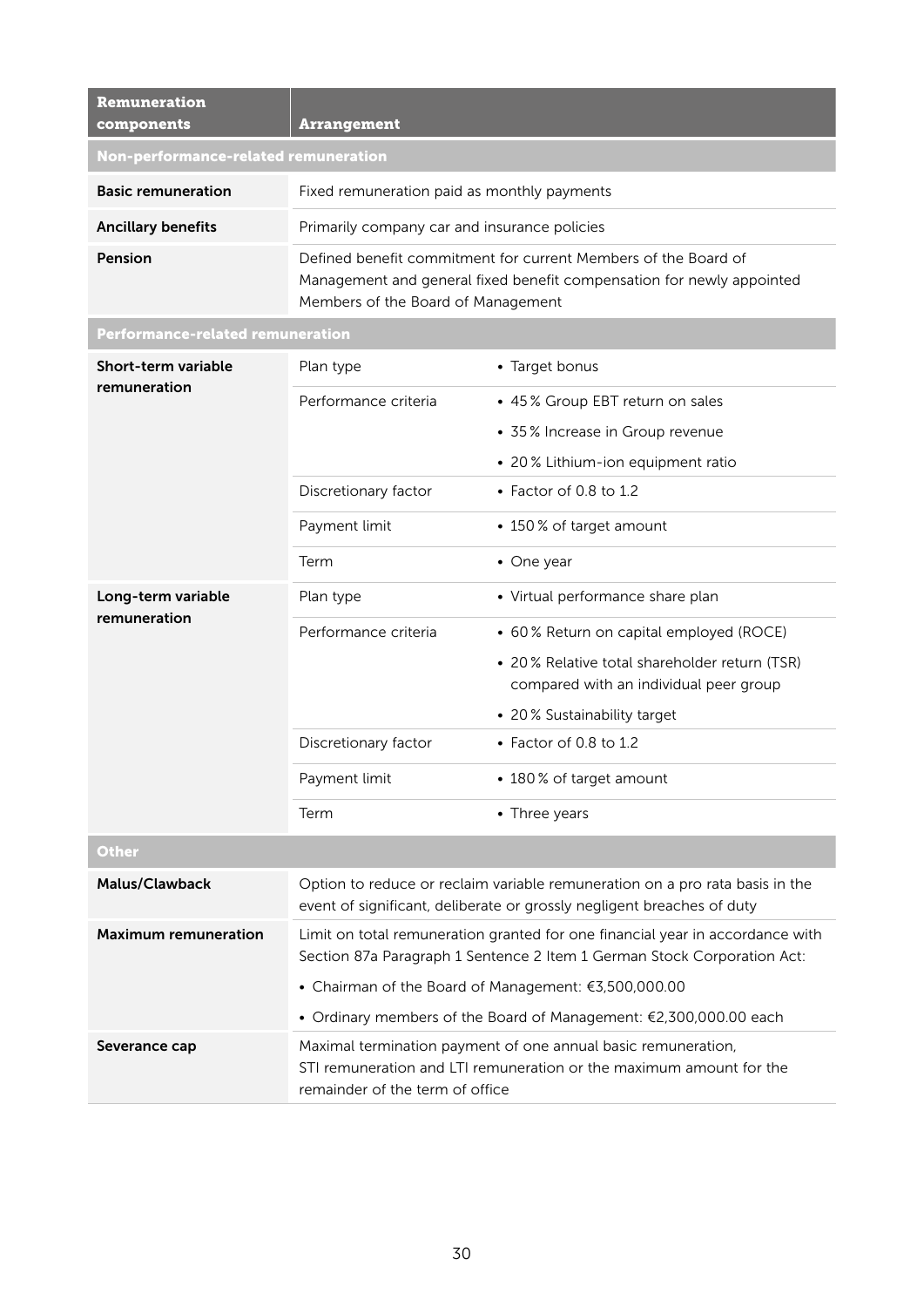The target total remuneration comprises the total of the non-performance-related and performancerelated remuneration components. The STI and LTI are used as a basis with their target amount, i.e. the amount when target achievement is 100 %. The share of long-term variable remuneration is higher than the share of one-year variable remuneration. The shares of the remuneration components in the target total remuneration are as follows:

| <b>Remuneration component</b> | Share in target total remuneration |
|-------------------------------|------------------------------------|
| <b>Basic remuneration</b>     | $\sim$ 40-50 %                     |
| <b>Ancillary benefits</b>     | $\sim$ 1-5%                        |
| <b>Pension</b>                | $\sim 5 - 15\%$                    |
| Short-term incentive          | $\sim$ 15 – 25 %                   |
| Long-term incentive           | $\sim$ 20 – 30 %                   |

#### B. Non-performance-related remuneration

The non-performance-related remuneration comprises the basic remuneration, ancillary benefits and pension.

#### 1. Basic remuneration

The basic remuneration is a fixed amount and is paid as monthly payments.

#### 2. Ancillary benefits

Each member of the Board of Management also receives ancillary benefits in the form of emoluments in kind and other emoluments. The ancillary benefits essentially consist of a company car and accident insurance for members of the Board of Management.

#### 3. Pension

The current members of Jungheinrich's Board of Management are entitled to a retirement and disability pension as well as support for surviving family members. The pension takes the form of a defined benefit commitment that entitles the member of the Board of Management to a pension payable for life from the end of their 63rd year.

| <b>Aspect</b>                                      | <b>Specificity</b>                      |
|----------------------------------------------------|-----------------------------------------|
| <b>Commitment type</b>                             | Defined benefit commitment              |
| <b>Commencement of pension</b>                     | End of $63rd$ year                      |
| <b>Basic amount</b>                                | €30,000.00 per year                     |
| Increase per year on<br><b>Board of Management</b> | €4,200.00 per year                      |
| <b>Payment options</b>                             | Monthly payment (annual increase of 1%) |
| Disability/death                                   | Disability: 100%<br>Death: 50%          |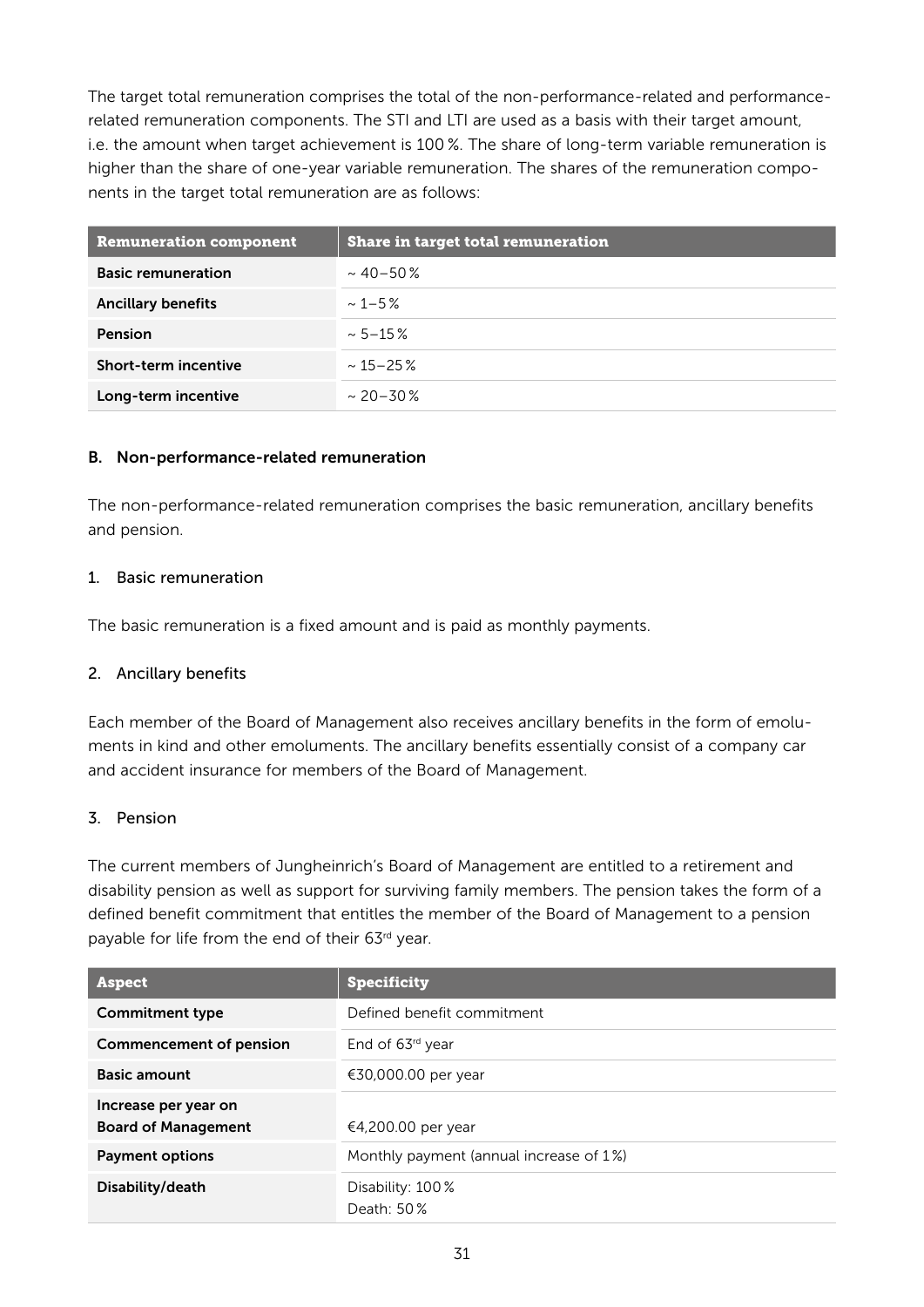Newly appointed members of the Board of Management are granted a fixed annual maintenance payment which is paid once a year in addition to the fixed remuneration. These members of the Board of Management can use the maintenance payment to operate their pension on an independent basis. Apart from this, these members of the Board of Management are granted no other company pension from Jungheinrich. In the case of new members of the Board of Management who were already salaried employees of the Jungheinrich Group before their appointment and therefore have a commitment to receive a company pension, the Supervisory Board can continue this commitment as an exception instead of granting a maintenance payment.

#### C. Performance-related remuneration

The performance-related remuneration comprises the short-term variable remuneration with a one-year term and the virtual performance shares with a three-year term. It incentivises the implementation of Jungheinrich's strategy as well as the long-term and sustainable performance of the company. The Supervisory Board sets ambitious short and long-term targets for the performance criteria every year that are based on operating management and the corporate strategy. The amount of the variable remuneration depends on the achievement of the targets set, among other things.

## 1. Short-term variable remuneration (STI)

The short-term variable remuneration contributes to the advancement of the business strategy by rewarding the operational implementation of the corporate strategy within a financial year. The breakdown of the relevant performance criteria for assessing success is 45 % for the Group earnings-before-tax return on sales, (Group EBT return on sales), 35 % for the increase in Group revenue and 20 % for the equipment ratio of trucks with lithium-ion batteries. The Group EBT return on sales and the increase in Group revenue feed into Jungheinrich's strategy to achieve profitable growth. The equipment ratio of trucks with lithium-ion batteries reflects Jungheinrich's social and environmental responsibility in the form of a sustainability target. The expansion of the product portfolio to include additional trucks with fully integrated lithium-ion batteries is an important strategic initiative that makes an effective contribution to sustainability.

Before or at the start of the financial year, challenging threshold, target and cap values are set for each performance criterion. The target values are derived from the operating or strategic corporate planning. If the performance is below the threshold value, the target achievement is 0 % and the STI can be completely disregarded as a result. At the upper end, target achievement is capped at 150 per cent.

For the financial targets and the "lithium-ion equipment ratio" sustainability target, a graph of the bonus curves looks as follows: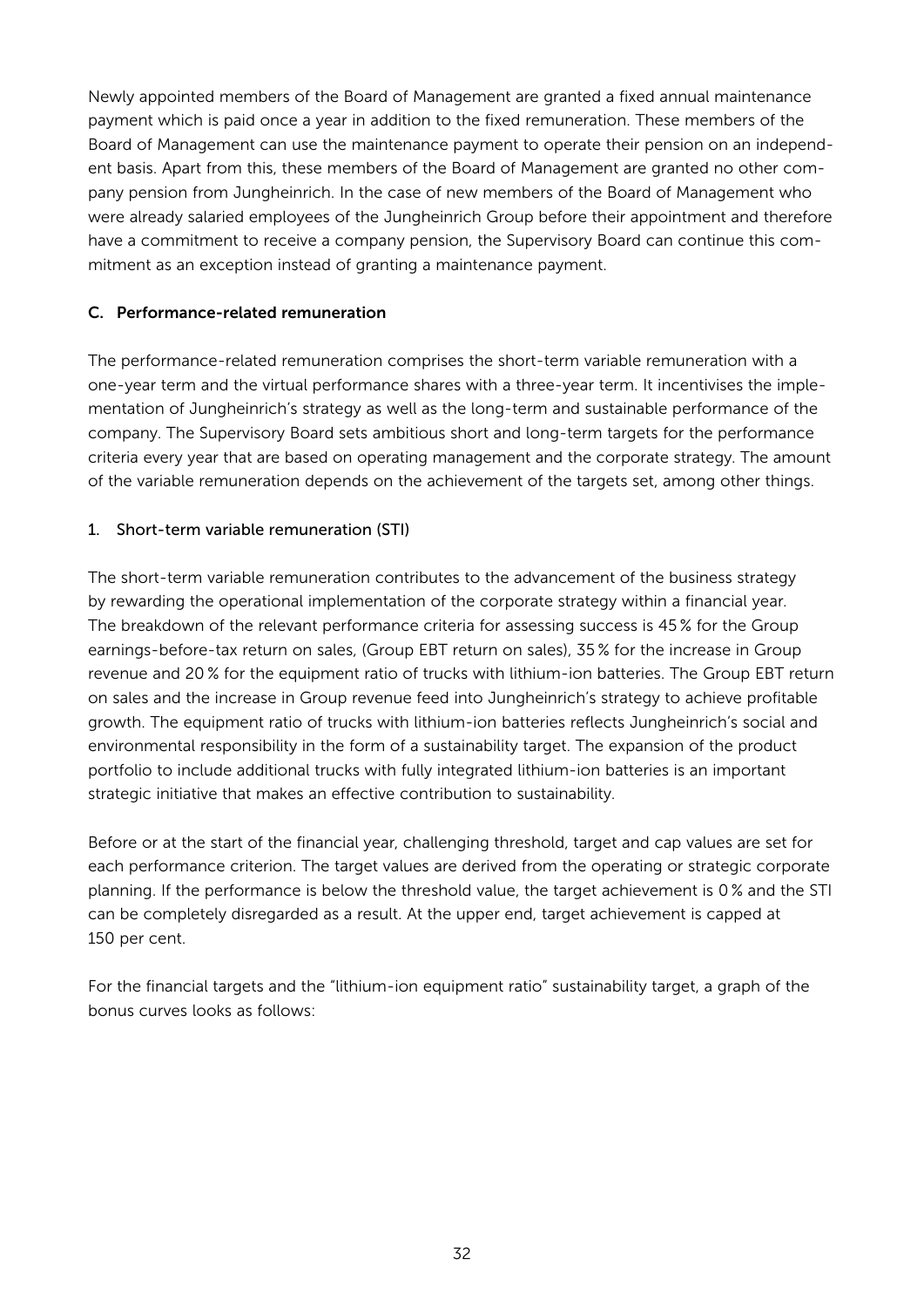

The threshold, target and cap values of the STI performance criteria are published in the remuneration report for the respective financial year provided that this is not detrimental to Jungheinrich's market position.

The amount of the short-term variable remuneration for a financial year is determined using the target achievement of the set performance criteria. After the Supervisory Board approves the consolidated financial statements relevant for the financial year, the target achievement is determined for each performance criterion. This is done by comparing the actual values achieved with the set target values. The degrees of target achievement calculated in this way are multiplied by the respective weighting of the performance criterion and then added together to determine the overall target achievement. On an exceptional basis, the Supervisory Board can multiply the degree of overall target achievement by a factor of between 0.8 and 1.2 in the form of a discretionary decision due to extraordinary events or due to the individual performance of one or more members of the Board of Management and amend it as a result. The overall target achievement is multiplied by the target amount to determine the payment amount. This is limited to 150 per cent of the target amount.



The performance criteria and target values for the performance criteria may not be subsequently changed in principle. The Supervisory Board may take extraordinary developments into account as appropriate in accordance with the recommendation in G.11 of the German Corporate Governance Code in justified exceptional cases that are not related to the Board of Management's performance based on its prudent judgement when calculating the degrees of target achievement or by subsequently adjusting the LTI target values and performance criteria during the current performance period. Extraordinary developments refer solely to significant business changes not taken into consideration in operational planning, in particular significant purchases or sales of companies,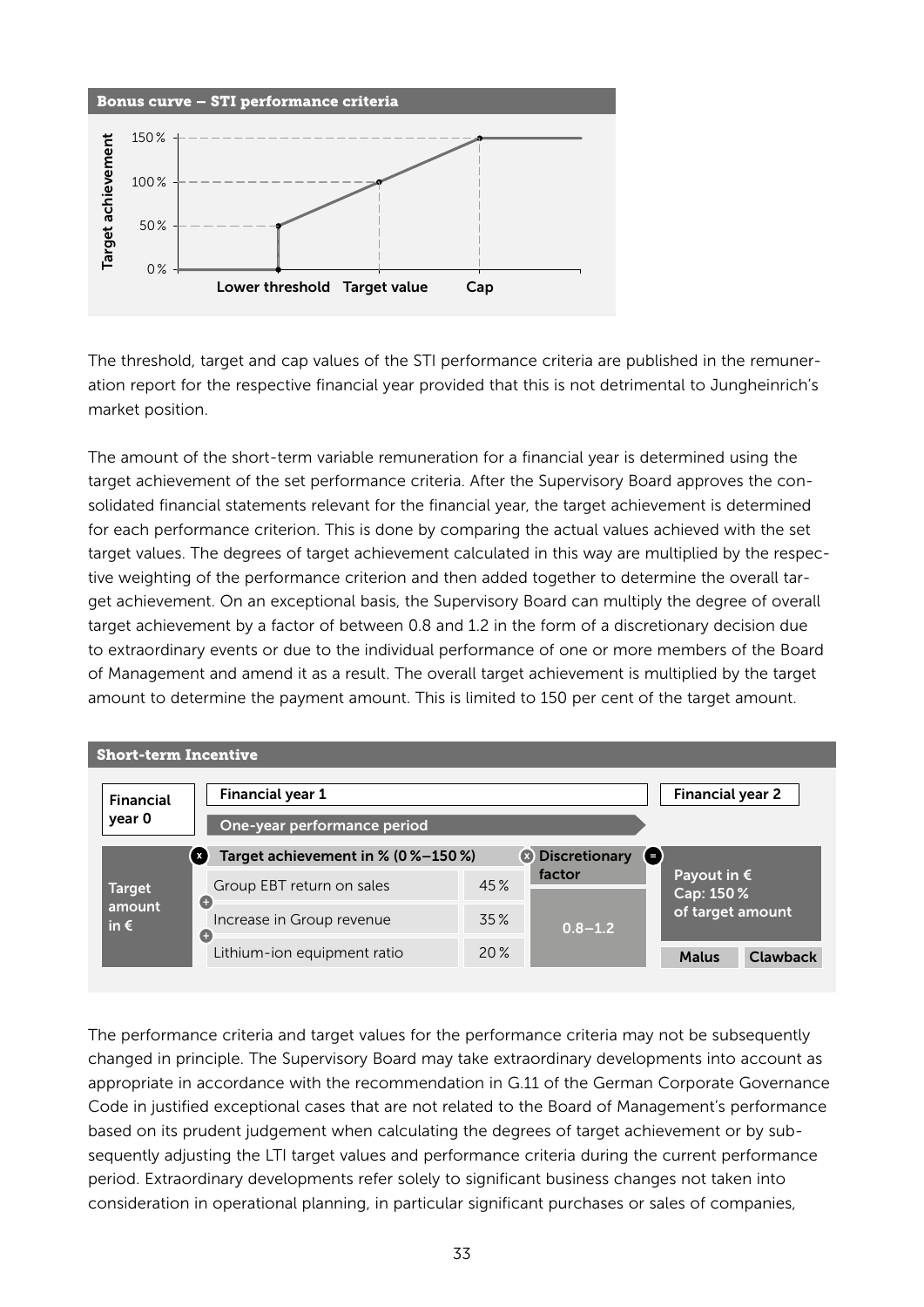restructurings, changes to the corporate strategy or business model, changes to tax or accounting regulations with substantial effects, or far-reaching and unforeseeable changes to the economic situation (for example, as a result of severe economic crises), the effects of which are not sufficiently reflected in the target achievement. Generally unfavourable market developments are expressly not considered to be exceptional developments. If exceptional developments that require an adjustment as outlined above occur, corresponding details will be provided in the next annual remuneration report.

## 2. Long-term variable remuneration (LTI)

The share-based LTI contributes to the advancement of the business strategy by rewarding a longterm increase in Jungheinrich's value. Since the strategy of achieving profitable growth is largely dependent on the capital available, it is particularly important to focus on value in the long term with regard to the use of the capital employed. By incorporating absolute and relative share price performance, the LTI helps to link the interests of shareholders and members of the Board of Management more closely together. Overall, an incentive is created to increase the company's value on a long-term and sustainable basis.

The LTI is granted every year as a tranche in the form of virtual performance shares and is therefore share-based. At the start of the term, the target amount of the LTI is divided by Jungheinrich's average share price (arithmetic mean of the closing prices in the last 120 trading days before the start of the performance period) to calculate the number of virtual shares assigned conditionally (virtual performance shares – VPSs). This number of VPSs can increase or decrease depending on the target achievement of the cumulatively linked performance criteria of return on capital employed (ROCE), relative total shareholder return (TSR) compared with an individual peer group, and a sustainability target. The number of VPSs can also be completely disregarded if the targets set are missed by a significant amount.

The first LTI performance criterion is the ROCE, which is weighted at 60 per cent. Before or at the start of every financial year, the Supervisory Board decides on challenging threshold, target and cap values for the ROCE of the respective new tranche which are valid for the entire three-year term of the tranche. The target value set by the Supervisory Board every year is based on the return on capital employed strategically expected. After the Supervisory Board approves the consolidated financial statements relevant for the last financial year in the performance period, the target achievement is determined for the ROCE. This is done by comparing the actual ROCE value achieved at the end of the three-year performance period with the set target value.

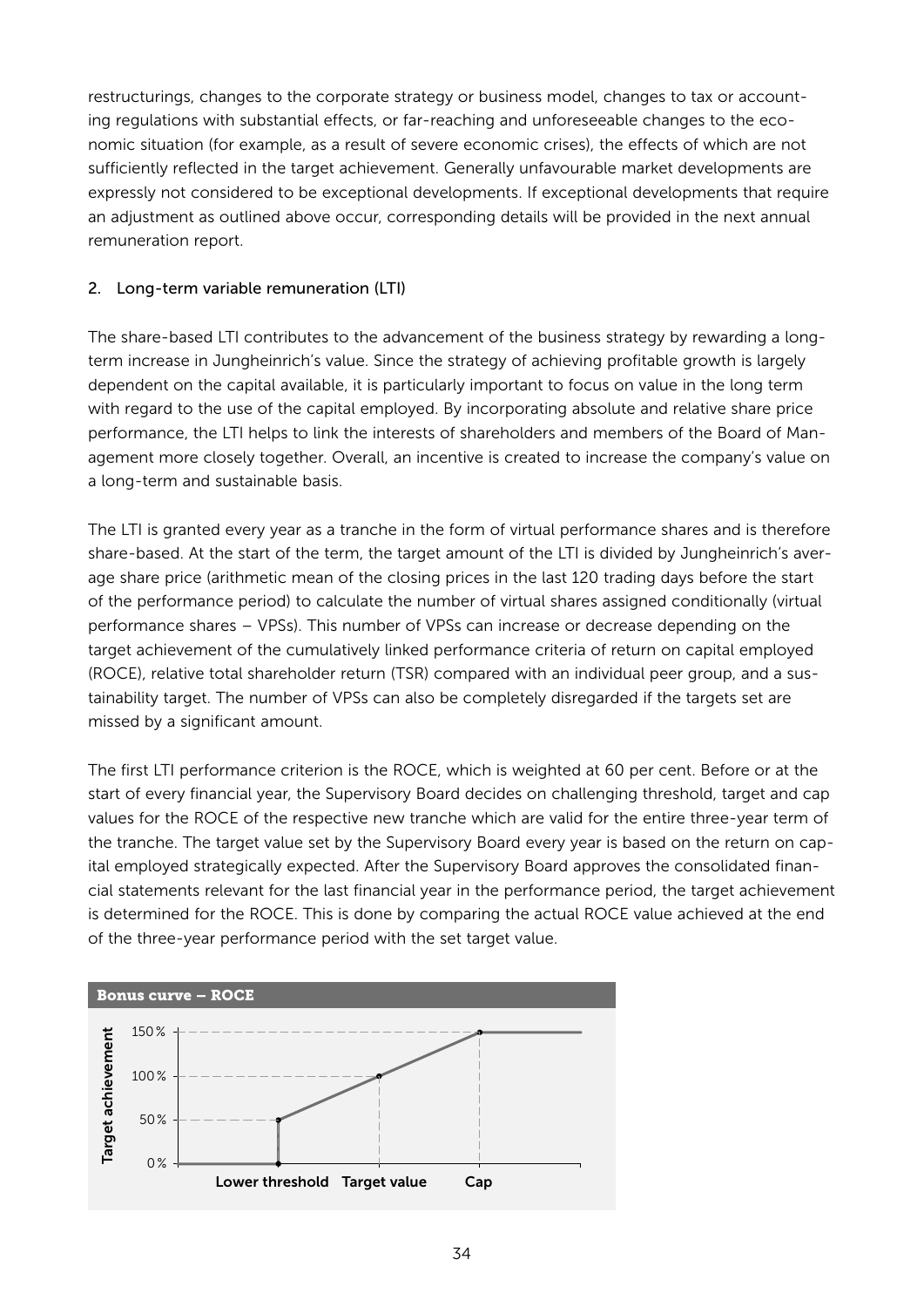The second performance criterion, the relative TSR, compares the TSR performance of Jungheinrich with the TSR performance of an individual peer group and is weighted at 20 per cent. The peer group comprises the same listed companies that are used for the horizontal market comparison. The TSR performance is calculated as the ratio of the share price performance plus dividends paid at the end of the performance period to the value at the start of the performance period. The TSR performance is determined for each company in the peer group and Jungheinrich after the performance period ends. The resulting individual values are subsequently ranked and given a percentile ranking, whereby the 0th percentile ranking corresponds to the lowest TSR performance and the 100<sup>th</sup> percentile ranking to the highest TSR performance.

The target achievement for the relative TSR is determined after the performance period ends based on Jungheinrich's percentile ranking: Up to the 25<sup>th</sup> percentile ranking corresponds to 0 per cent target achievement; at the  $25<sup>th</sup>$  percentile ranking, 50 per cent; at the  $50<sup>th</sup>$  percentile ranking, 100 per cent; and from the 75<sup>th</sup> percentile ranking upwards, 150 per cent. Between the percentile rankings mentioned, the target achievement is interpolated on a linear basis.



The third performance criterion is a non-financial target which is weighted at 20 per cent. The non-financial target is newly set by the Supervisory Board every year and can be selected from a catalogue of criteria for new LTI tranches. This catalogue includes but is not limited to the following criteria: lithium-ion equipment ratio, CO2 reduction. The specific details of the sustainability target are published in the remuneration report provided that this is not detrimental to Jungheinrich's competitive position.

The degrees of target achievement calculated for the ROCE, the relative TSR and the non-financial target are multiplied by the respective weighting of the performance criterion and then added together to determine the overall target achievement.

The final number of virtual performance shares is determined after the performance period ends by multiplying the number of VPSs assigned originally by the overall target achievement. The final number of virtual performance shares is subsequently multiplied by the average share price at the end of the performance period (arithmetic mean of the closing prices in the last 120 trading days before the end of the performance period) to determine the payment amount. On an exceptional basis, the Supervisory Board can multiply the payment amount by a factor of between 0.8 and 1.2 in the form of a discretionary decision due to extraordinary events or due to the individual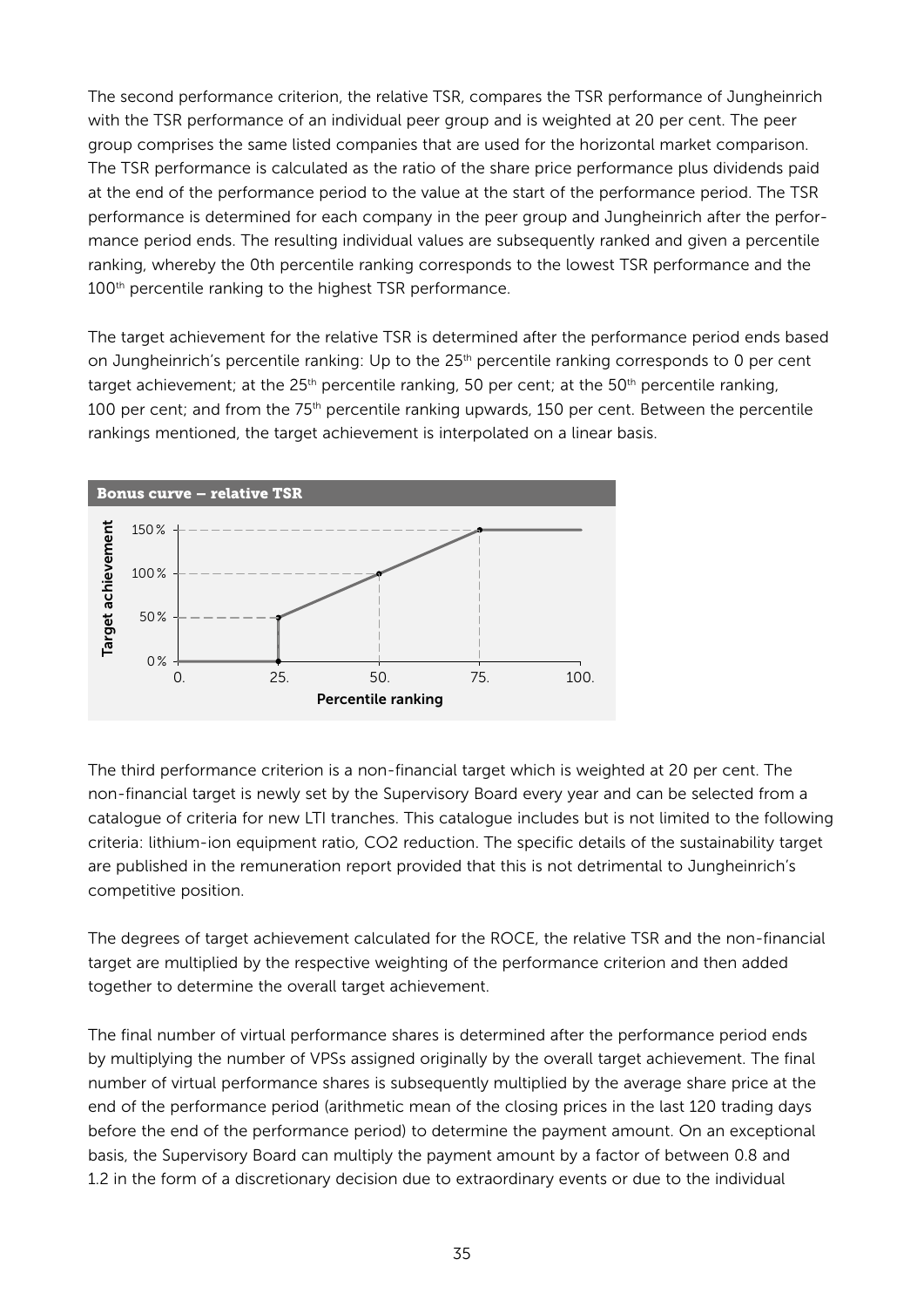performance of one or more members of the Board of Management and amend it as a result. In all cases, the payment amount is limited to 180 per cent of the target amount.



The performance criteria and target values for the performance criteria may not be subsequently changed in principle. The Supervisory Board may take extraordinary developments into account as appropriate in accordance with the recommendation in G.11 of the German Corporate Governance Code in justified exceptional cases that are not related to the Board of Management's performance based on its prudent judgement when calculating the degrees of target achievement or by subsequently adjusting the LTI target values and performance criteria during the current performance period. Extraordinary developments refer solely to significant business changes not taken into consideration in operational planning, in particular significant purchases or sales of companies, restructurings, changes to the corporate strategy or business model, changes to tax or accounting regulations with substantial effects, or far-reaching and unforeseeable changes to the economic situation (for example, as a result of severe economic crises), the effects of which are not sufficiently reflected in the target achievement. Generally unfavourable market developments are expressly not considered to be exceptional developments. If exceptional developments that require an adjustment as outlined above occur, corresponding details will be provided in the next annual remuneration report.

Due to the switch to the new remuneration system, there is a modified payment structure for the current members of the Board of Management, as a result of which certain remuneration elements will be paid at a later stage. To make the transition to the new system easier for the members of the Board of Management, they will receive a one-off transition payment in return in 2023 which will be offset against later payments.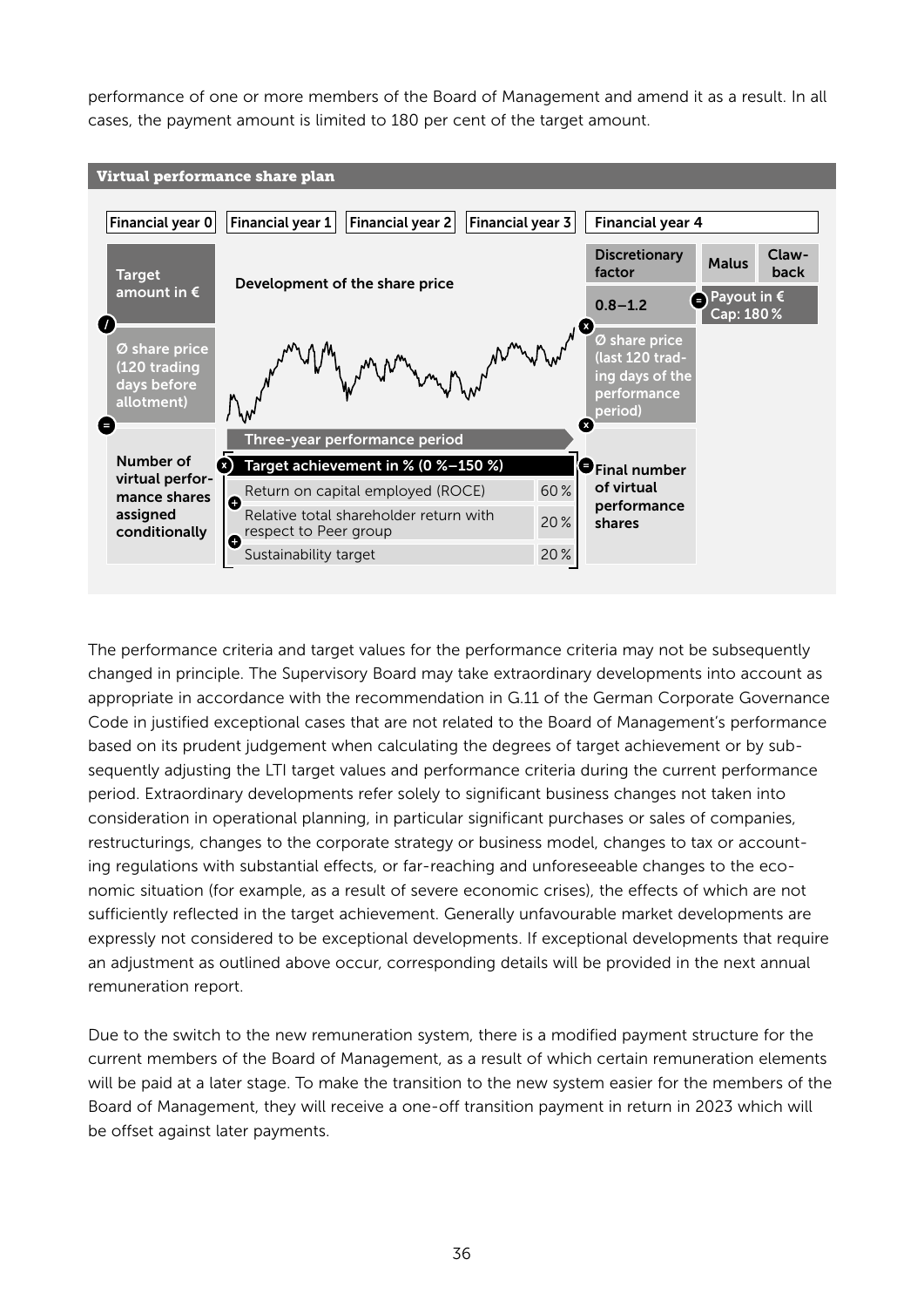# D. Other

# 1. Malus and clawback

The short-term variable remuneration and virtual performance shares are subject to malus and clawback conditions. For significant, deliberate or grossly negligent breaches of duty by the members of the Board of Management, the Supervisory Board is entitled to retain up to 50 per cent of the as yet unpaid variable remuneration granted for the financial year in which the breach of duty occurs (malus) and to reclaim up to 50 per cent of the variable remuneration already paid for a specific period of time (clawback). The Supervisory Board's decision in this regard is based on its prudent judgement. The potential liability of the member of the Management Board for damages to the company in accordance with Section 93, Paragraph 2 of the German Stock Corporation Act is not affected by this.

# 2. Maximum remuneration

The remuneration of the Board of Management is limited in two regards. First, the variable remuneration components are limited in terms of their amount (short-term variable remuneration: 150 per cent of the target amount, virtual performance shares: 180 per cent of the target amount). Second, the Supervisory Board has set a maximum remuneration in accordance with Section 87a, Paragraph 1, Sentence 2, Item 1 of the German Stock Corporation Act limiting the payable remuneration that is granted for a financial year. This maximum remuneration comprises the basic remuneration, ancillary benefits, pension and payments under the STI and LTI. The maximum remuneration is €3,500,000.00 for the Chairman of the Board of Management and €2,300,000.00 for each of the ordinary members of the Board of Management:

# IV. Remuneration-related legal transactions

# A. Terms of Board of Management employment contracts

The Board of Management employment contracts are concluded for the duration of the respective appointment and extended for the duration of the re-appointment. Ordinary members of the Board of Management are appointed for three years as a rule and the Chairman of the Board of Management for four years as a rule.

The Board of Management employment contracts do not contain an ordinary termination option for either party. This does not affect the mutual right to terminate the Board of Management employment contract without notice for good cause.

# B. Benefits upon contract termination

In the event of a premature termination of either the appointment of the member of the Board of Management as a member of the Board of Management or the employment contract, any payments to the member of the Board of Management that may be required (in the absence of good cause as defined in Section 626 of the German Civil Code), including ancillary benefits,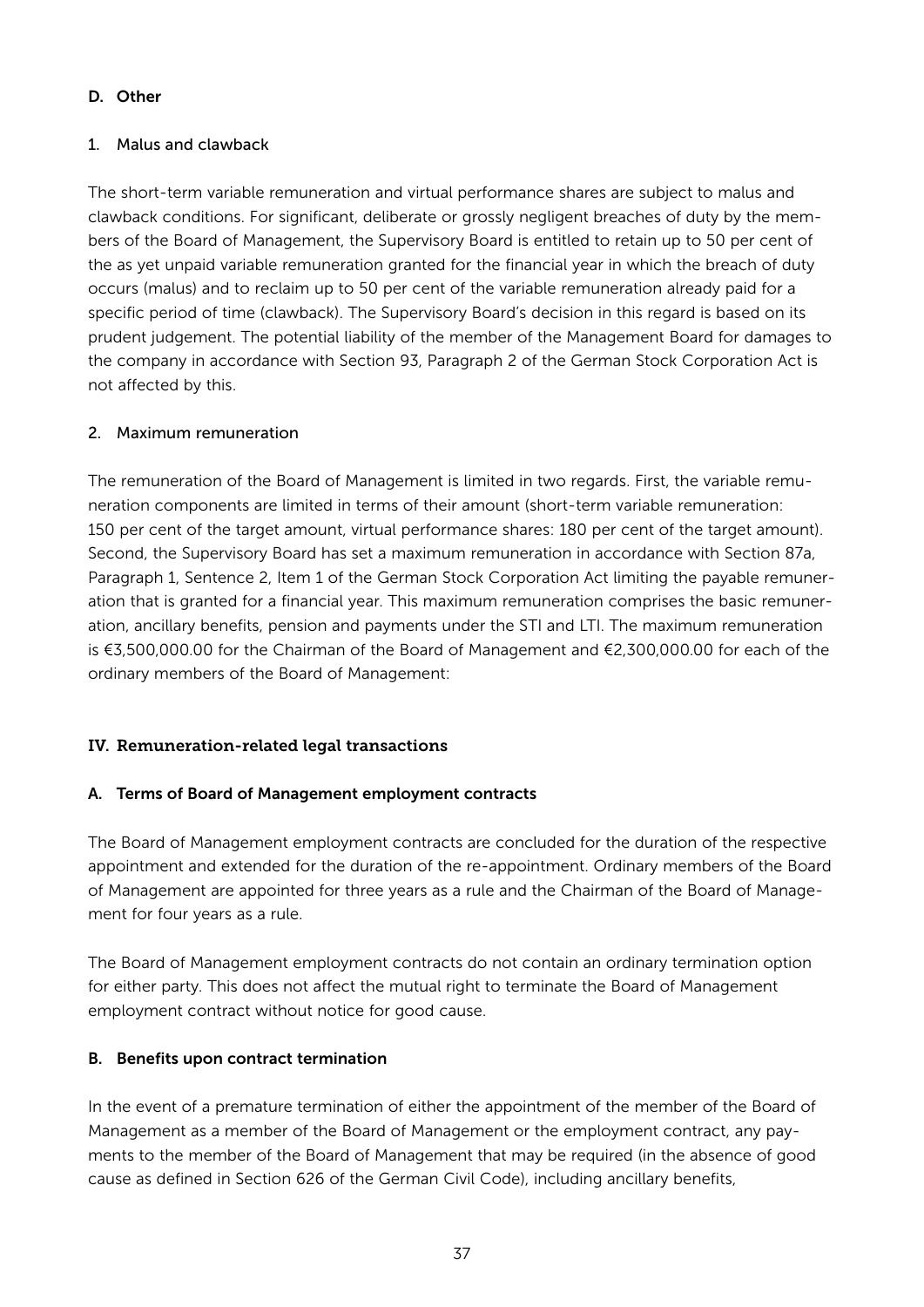should not exceed the sum of an annual total remuneration, STI remuneration and LTI remuneration or the value of the remuneration for the remaining term of the employment contract (severance cap).

# C. Change of control

There are no commitments in the event of a premature termination of a position on the Board of Management as a result of a change of control.

# D. Appointment or departure during the year

If a member joins or leaves the Board of Management during a financial year, the remuneration is granted pro rata temporis.

In the event of a (premature) termination of the employment contract or the commencement of a pension, the as yet unpaid virtual performance shares of the ongoing LTI tranches will remain at the agreed amount and be paid after the Supervisory Board assesses the target achievement in accordance with the regular specifications. Early payment will not occur. Virtual performance shares from ongoing tranches will cease without any substitution if the employment contract of a member of the Board of Management is extraordinarily terminated by the company for good cause or the member of the Board of Management resigns from their position.

# E. Remuneration of Supervisory Board mandates within and outside of the Jungheinrich Group

Any remuneration of a member of the Board of Management for Supervisory Board mandates at companies in which Jungheinrich or a company affiliated with Jungheinrich has a significant shareholding are taken into account for the emoluments of the member of the Board of Management. The Supervisory Board has the right to decide whether and to what extent the remuneration payable to the member of the Board of Management for holding Supervisory Board mandates outside of the Group should be taken into account for the emoluments of the member of the Board of Management.

# V. Temporary deviation from the remuneration system

The Supervisory Board may deviate from the remuneration system on an exceptional basis in accordance with the legal provision of Section 87a, Paragraph 2, Sentence 2 of the German Stock Corporation Act if extraordinary circumstances necessitate a deviation in the interest of the company's long-term welfare. This requires a Supervisory Board resolution that establishes the need for a deviation in a transparent and justified manner. The components of the remuneration system which may be deviated from under the circumstances mentioned are the remuneration structure as well as the set performance criteria and targets in the STI and LTI. If this happens, the Supervisory Board may also grant additional remuneration components on a temporary basis. In addition, the components tangibly affected by the deviation from the remuneration system and the need for this deviation must be detailed to the shareholders in the remuneration report.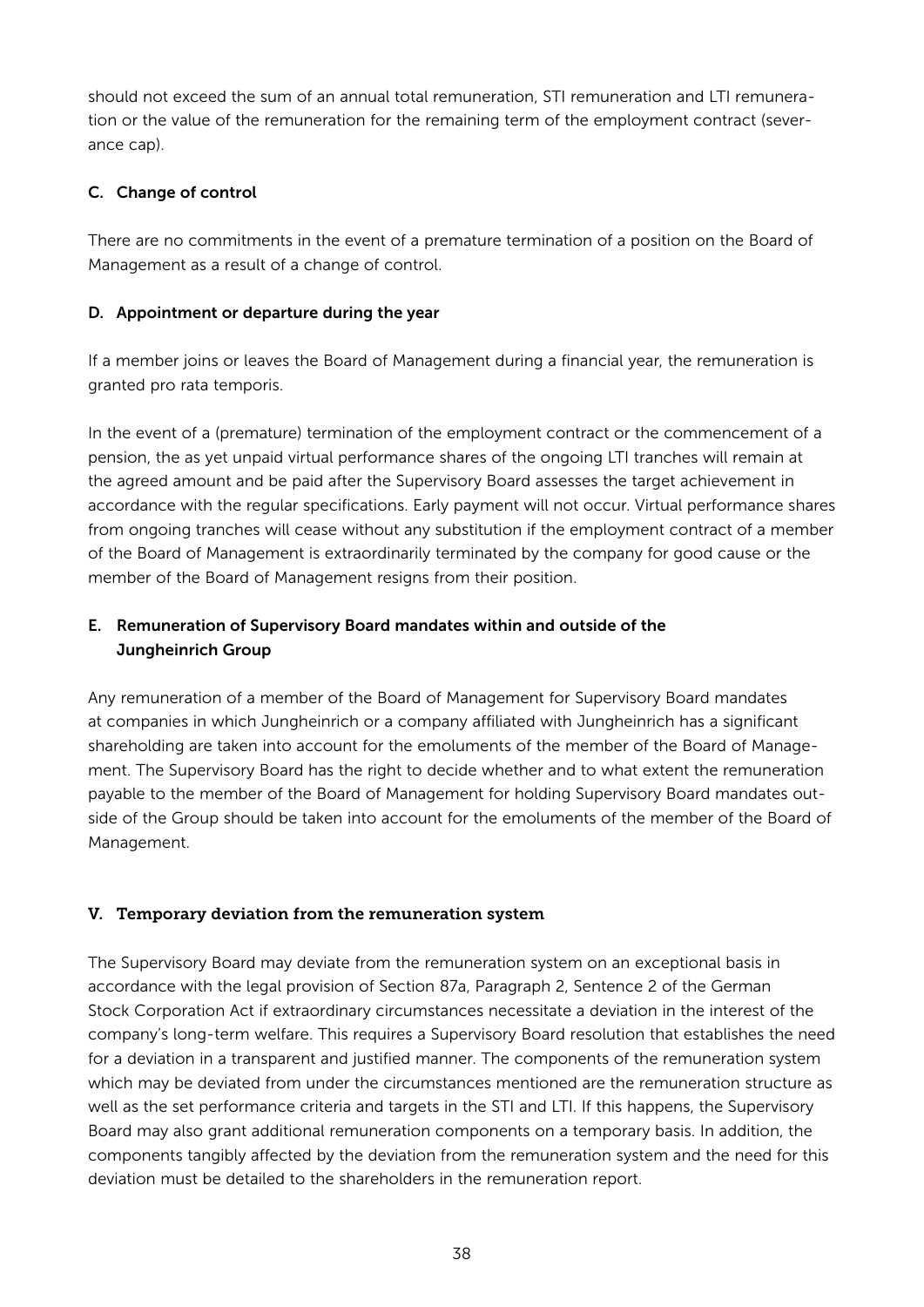# III. Further information on convening and conducting the Annual General Meeting, on conditions for attending the virtual Annual General Meeting, for the exercise of voting rights by ordinary shareholders and other shareholder rights

# 1. Notifications pursuant to Section 49, Paragraph 1, Sentence 1, Item 1 of the German Securities Trading Act

The company's share capital at the time the notice convening the Annual General Meeting was published in the Federal Gazette was €102,000,000.00, which is divided into 102,000,000 shares consisting of 54,000,000 no-par-value ordinary shares and 48,000,000 no-par-value preferred shares without voting rights. Each ordinary share has one vote at the Annual General Meeting, so that the total number of voting rights at the time the notice convening the Annual General Meeting was published in the Federal Gazette was 54,000,000. No voting rights may be exercised from treasury shares held by the company. The company currently holds no treasury shares.

# 2. Virtual Annual General Meeting without the physical presence of the shareholders or their proxies, conditions for attending the virtual Annual General Meeting

On the basis of Section 1, Paragraph 2 and Paragraph 6 as well as Section 7, Paragraph 1 of the Act Concerning Measures Under the Law of Companies, Cooperative Societies, Associations, Foundations and Commonhold Property to Combat the Effects of the COVID-19 Pandemic, which came into force on 28 March 2020, was amended by the Act to Further Shorten the Residual Debt Discharge Procedure and to Amend Pandemic-related Provisions in the Law of Companies, Cooperative Societies, Associations and Foundations as well as in Tenancy and Lease Law dated 22 December 2020 and was most recently applicable on 15 September 2021 through the Act to Establish a "Reconstruction Aid 2021" Fund and Temporarily Suspend the Insolvency Filing Obligation on Account of Heavy Rainfall and Floods in July 2021 and Amend Further Acts dated 10 September 2021 ("COVID-19 Act"), the Annual General Meeting will be held without the physical presence of shareholders or their proxies exclusively as a virtual Annual General Meeting as per the decision taken by the Board of Management and approved by the Supervisory Board. Ordinary shareholders and their proxies can exercise their voting rights at the virtual Annual General Meeting by means of postal voting or by issuing instructions by proxy to the company proxy in accordance with the following provisions. Electronic attendance at the Annual General Meeting as defined in Section 118, Paragraph 1, Sentence 2 of the German Stock Corporation Act is not possible.

All of the time details in this notice to convene the Annual General Meeting are in Central European Summer Time (CEST) as relevant for Germany.

Properly registered shareholders will be able to follow the entire Annual General Meeting by online audio and video stream in the company's password-protected AGM shareholder portal, which can be found on the company website at

https://www.jungheinrich.com/investor-relations/hauptversammlung-1310.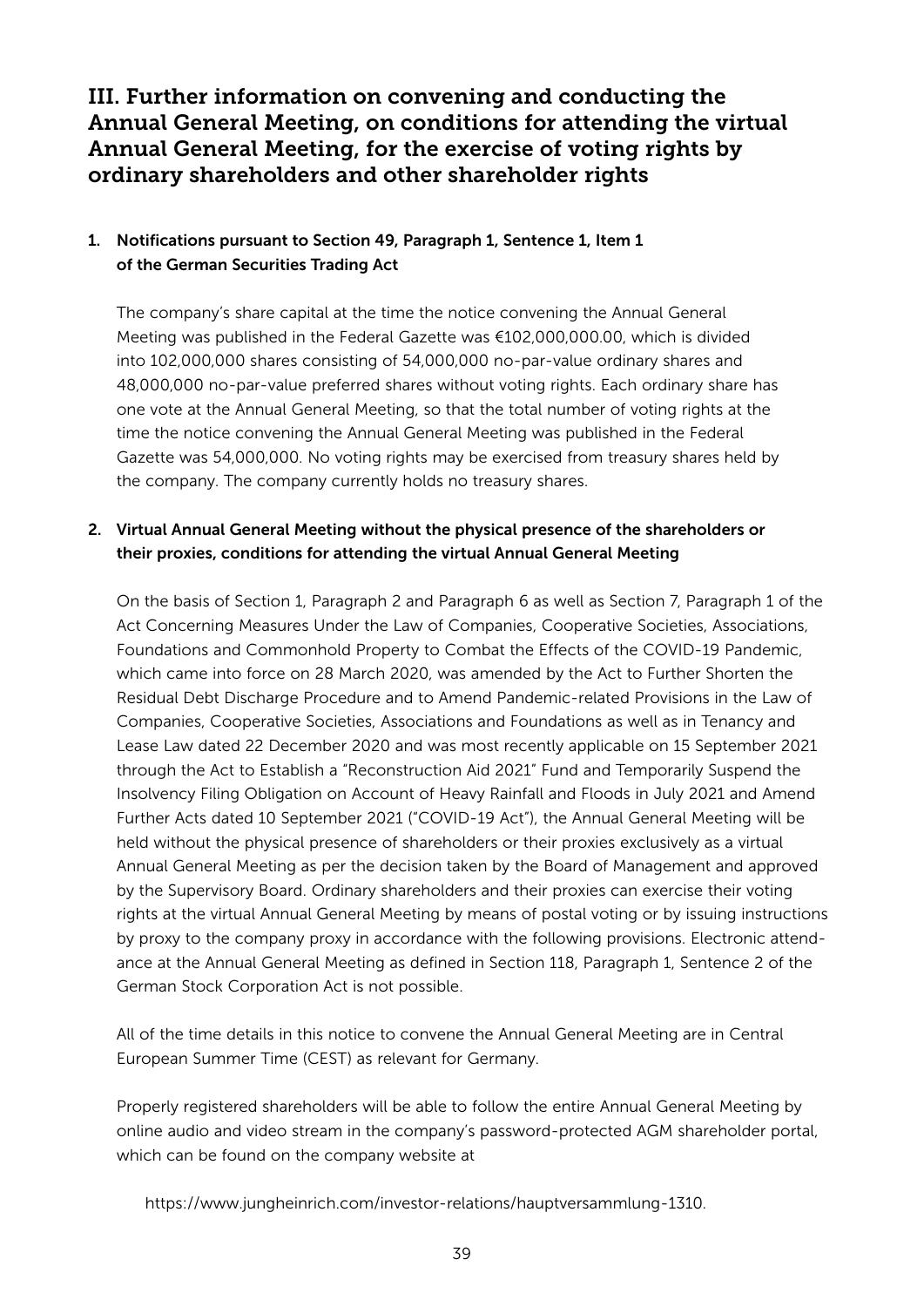For all interested parties, a freely accessible streaming link will be made available in the section on the company website mentioned above, which can be used to follow the speeches of the Chairmen of the Supervisory Board and the Board of Management.

Holders of ordinary and preferred shares who wish to attend the virtual Annual General Meeting, and holders of ordinary shares who wish to exercise their voting rights, must register. Registration must be received by the company at the following address:

Jungheinrich AG c/o Deutsche Bank AG Securities Production General Meetings P.O. Box 20 01 07 60605 Frankfurt

Fax: +49 69 12012 86045 Email: wp.hv@db-is.com

no later than

# 3 May 2022 (midnight CEST)

in text form (Section 126b of the German Civil Code) in German or English.

The following provisions apply to bearer shares. Holders of ordinary and preferred shares who wish to attend the Annual General Meeting, and holders of ordinary shares who wish to exercise their voting rights, must provide a share certificate. Holders of bearer shares demonstrate their right to attend the Annual General Meeting and exercise their voting rights by means of a share certificate issued in accordance with Section 67c, Paragraph 3 of the German Stock Corporation Act by the final intermediary, which may also be sent directly to the company by the final intermediary. Holders of bearer shares who do not keep their shares in a securities account managed by an intermediary demonstrate their right to attend the Annual General Meeting and exercise their voting rights by means of a share certificate issued by the company, a notary registered within the European Union, a securities depository or an intermediary. The share certificate for bearer shares must refer to the beginning of the twenty-first day prior to the Annual General Meeting (certificate date), i.e.

# 19 April 2022 (00.00 CEST),

and must be received by the company no later than

# 3 May 2022 (midnight CEST)

at the address provided above for the registration.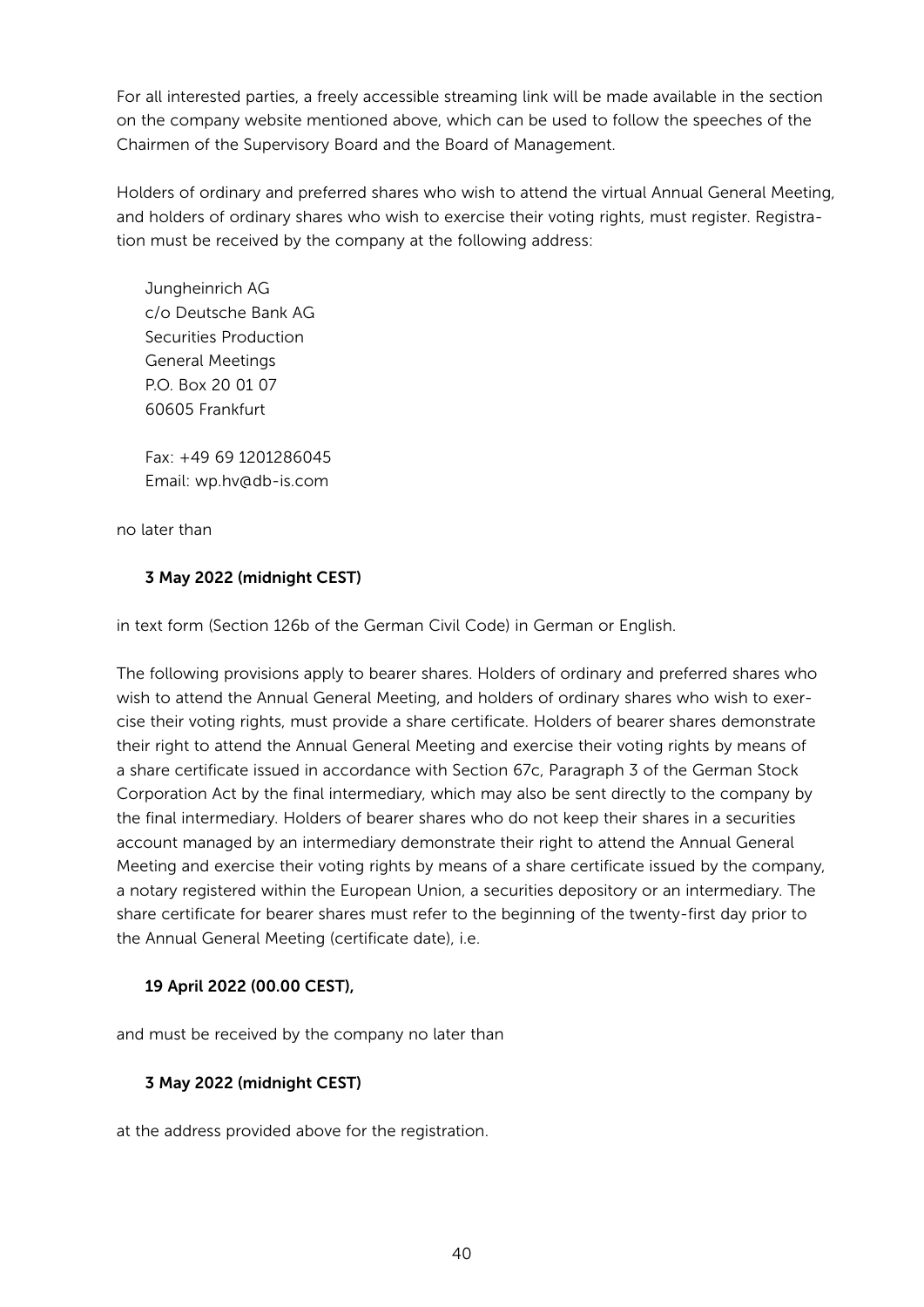In relation to the company, only those holders of bearer shares who provide evidence of their shareholding as described above prior to the deadline will be permitted to participate in the Annual General Meeting and to exercise their voting rights. In particular, with relation to the company, disposals or other share transfers that take place after the certificate date have no effect on the scope and the exercise of the previous shareholder's statutory rights to attend and vote. The same applies to the purchase of shares after the certificate date. Persons who do not hold shares as of the certificate date and only become holders of bearer shares at a later date are not entitled to attend or to exercise voting rights. The certificate date has no bearing on dividend rights.

#### 3. Exercising of voting rights and authorisation

Properly registered shareholders can also exercise their voting rights via a proxy, e.g. an intermediary, a shareholder association or another person of their choice. In this case, the rules as described above for bearer shares regarding registering in the required from before the deadline, and providing a share certificate in the required from before the deadline, also apply. The proxy must generally be appointed in text form (Section 126b of the German Civil Code) in accordance with Section 134, Paragraph 3, Sentence 3 of the German Stock Corporation Act.

Holders of ordinary and preferred shares may appoint a proxy by completing the proxy form on the access card and giving the access card with the access data for the password-protected AGM shareholder to the proxy. Proxies can also be appointed electronically online by means of the procedure defined by the company, using the data on the access card. By using the password-protected AGM shareholder portal and entering the name and surname and place of residence of the proxy, the proxy confirms that they have been properly appointed. In this case, additional evidence of the appointment must be sent to the company as described below by the end of the Annual General Meeting.

If an intermediary, a shareholder association or another institution or person deemed to be equivalent as per Section 135 of the German Stock Corporation Act is to be appointed as a proxy, there is no requirement for text form. In this case, the formal requirements are defined in Section 135 of the German Stock Corporation Act. However, we should point out that in this case the institutions or persons to be appointed may require a special proxy form, because according to Section 135 of the German Stock Corporation Act, they are obliged to maintain documented proof of their authority. If you intend to appoint as a proxy an intermediary, a shareholder association or another institution or person deemed equivalent in Section 135 of the German Stock Corporation Act, please ask these institutions or persons about any formal requirements. Section 67a, Paragraph 4 of the German Stock Corporation Act defines an intermediary as a person providing custodial or administrative services for securities, or managing securities accounts for shareholders or others, if the services are related to shares in companies registered in a member state of the European Union or another signatory state to the agreement on the European Economic Area. The term intermediary therefore particularly includes banks within the meaning of Article 4, Paragraph 1, Item 1 of the Capital Requirements Regulation (Regulation (EU) No. 575/2013). Section 67a, Paragraph 5, Sentence 2 of the German Stock Corporation Act defines a final intermediary as an intermediary holding company shares in custody for a shareholder.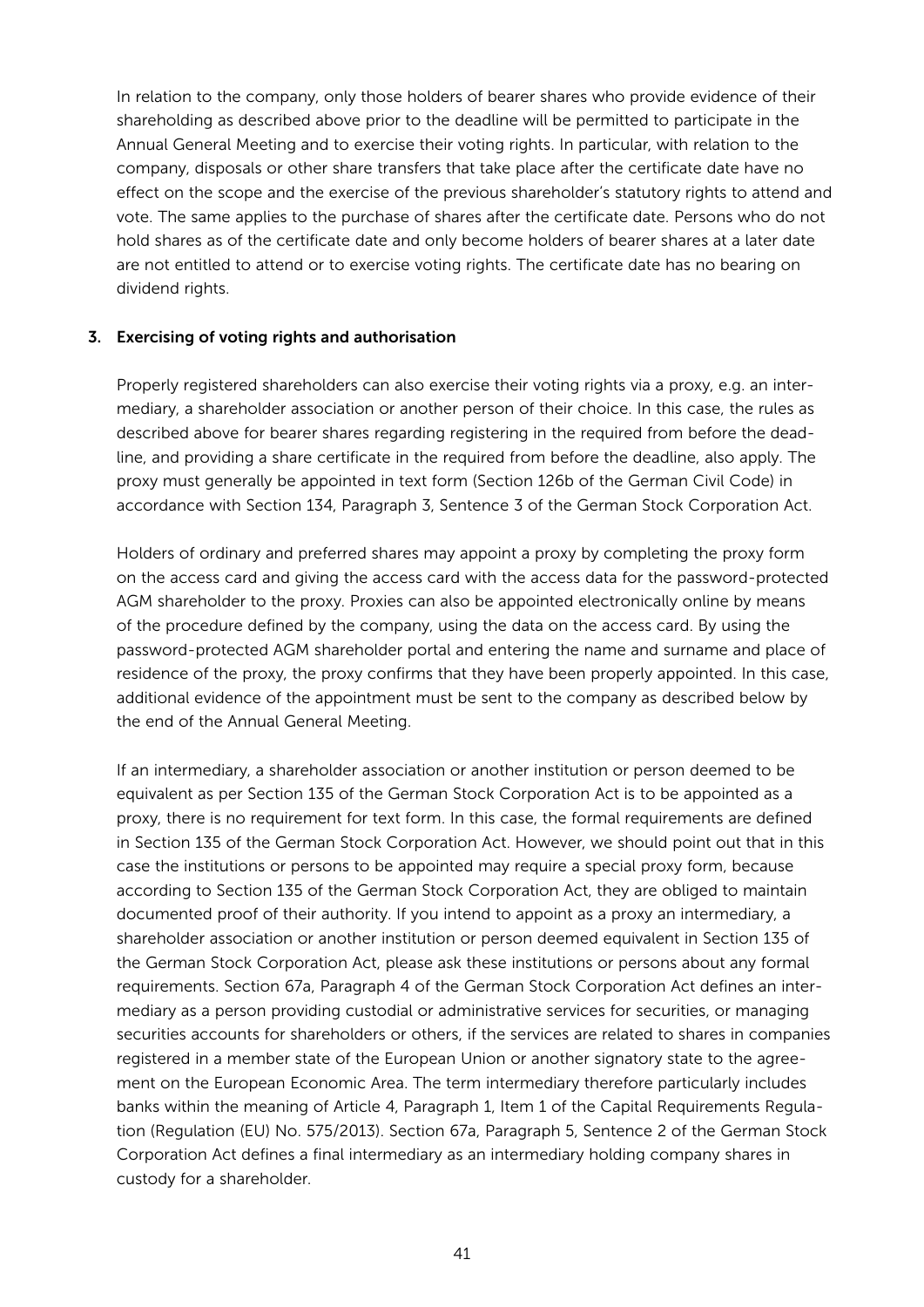The proof of authorisation must either be uploaded to the password-protected AGM shareholder portal by the proxy on the day of the Annual General Meeting or sent to the company at the following address:

Jungheinrich AG AGM Department Friedrich-Ebert-Damm 129 22047 Hamburg, Germany Fax: +49 40 6948-1288 Email: hv@jungheinrich.de

Shareholders will receive a registration form for the Annual General Meeting. Shareholders who wish to follow the Annual General Meeting or attend by proxy must use this form to request an access card in their name or that of the proxy.

We give shareholders with voting rights the option of appointing the proxy designated by the company to represent them in the virtual Annual General Meeting. Holders of ordinary shares wishing to appoint the proxy designated by the company must also request an access card for the Annual General Meeting. For organisational reasons, the proxy form and voting instructions for the company proxy must be received by the company no later than 8 May 2022 (date of receipt) at the following address:

Jungheinrich AG AGM Department Friedrich-Ebert-Damm 129 22047 Hamburg, Germany Fax: +49 40 6948-1288 Email: hv@jungheinrich.de

Alternatively the company proxy can be appointed in advance via the password-protected AGM shareholder portal by shareholders with voting rights. Proxies and voting instructions given to the company proxy via the AGM shareholder portal must be given in full by the time voting starts. Up to this point it is also possible to revoke proxies or change instructions given via the online portal. The login data (access number and PIN) printed on the access card is required to use the password-protected AGM shareholder portal. Shareholders can log in via the company website

https://www.jungheinrich.com/investor-relations/hauptversammlung-1310.

Further details will be sent in writing to ordinary shareholders with voting rights.

If a shareholder appoints more than one proxy, the company may reject one or more of them.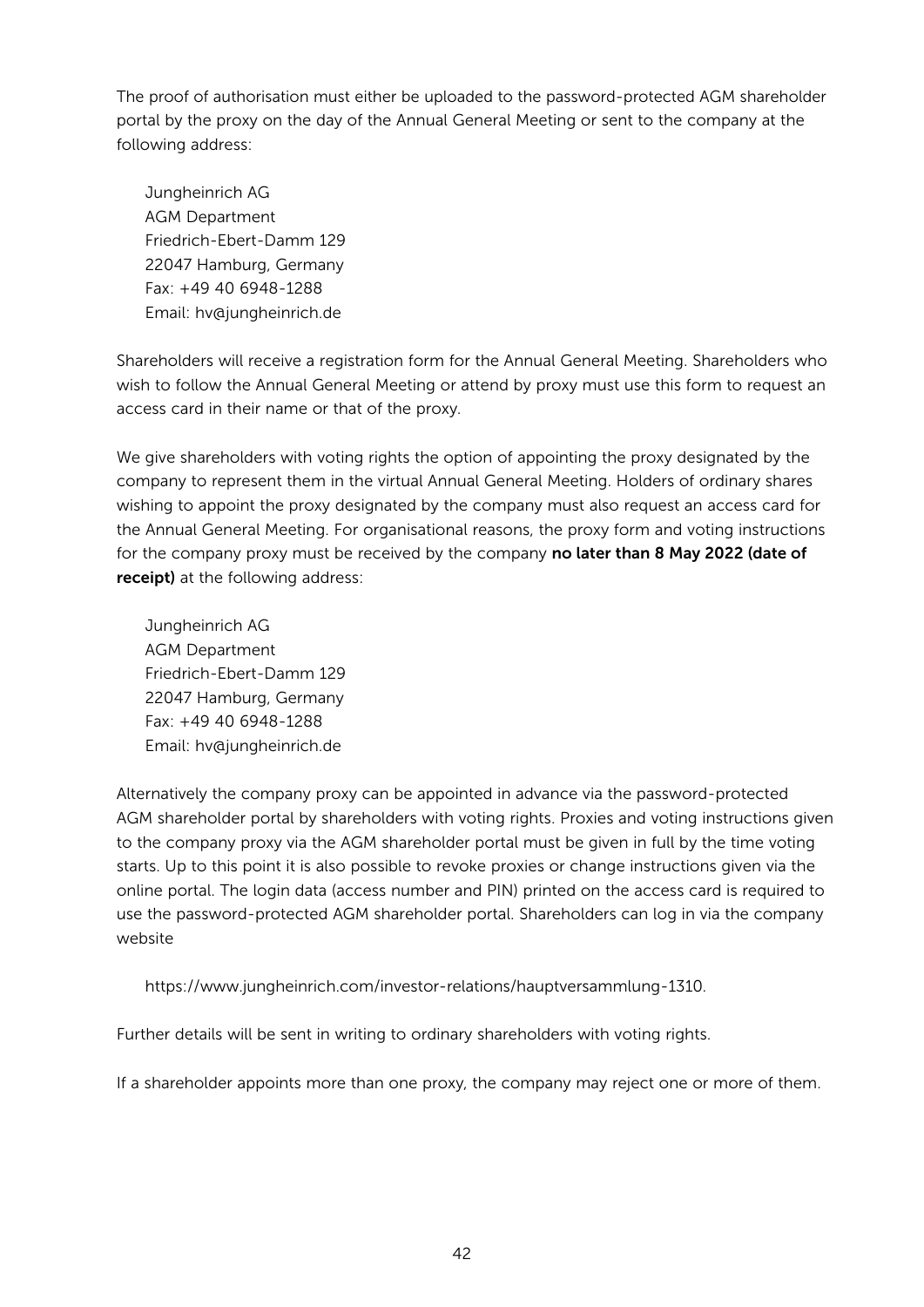#### 4. Procedure for exercising voting rights by postal vote

Ordinary shareholders can only cast their votes electronically or in writing without taking part in the Annual General Meeting (postal vote). Registration for the Annual General Meeting in the required form before the deadline is a prerequisite for the exercise of voting rights.

For electronic postal voting, the company's password-protected AGM shareholder portal is available at

https://www.jungheinrich.com/investor-relations/hauptversammlung-1310

from 19 April 2022 until the start of voting at the Annual General Meeting. Ordinary shareholders with voting rights will receive their access data after registration.

Alternatively, ordinary shareholders with voting rights can use the form sent with the access card for postal voting once they have registered. Postal votes must be received by the company no later than 8 May 2022 (date of receipt) at the following address:

Jungheinrich AG AGM Department Friedrich-Ebert-Damm 129 22047 Hamburg, Germany Fax: +49 40 6948-1288 Email: hv@jungheinrich.de

#### 5. Motions and election proposals by shareholders

Shareholders whose shares account in aggregate for one-twentieth, or €500,000.00, of share capital (corresponding to 500,000 shares) may request that items be added to the agenda and made public in accordance with Section 122, Paragraph 2 of the German Stock Corporation Act.

The shareholders must demonstrate that they have held the shares for at least 90 days prior to receipt of the request and that they hold the shares until the decision on their motion has been made by the Board of Management. An explanatory statement or draft resolution must be enclosed with each new agenda item.

The request must be received by the company at the following address:

Jungheinrich AG Board of Management Friedrich-Ebert-Damm 129 22047 Hamburg, Germany

or in electronic form pursuant to Section 126a of the German Civil Code at

Email: hv@jungheinrich.de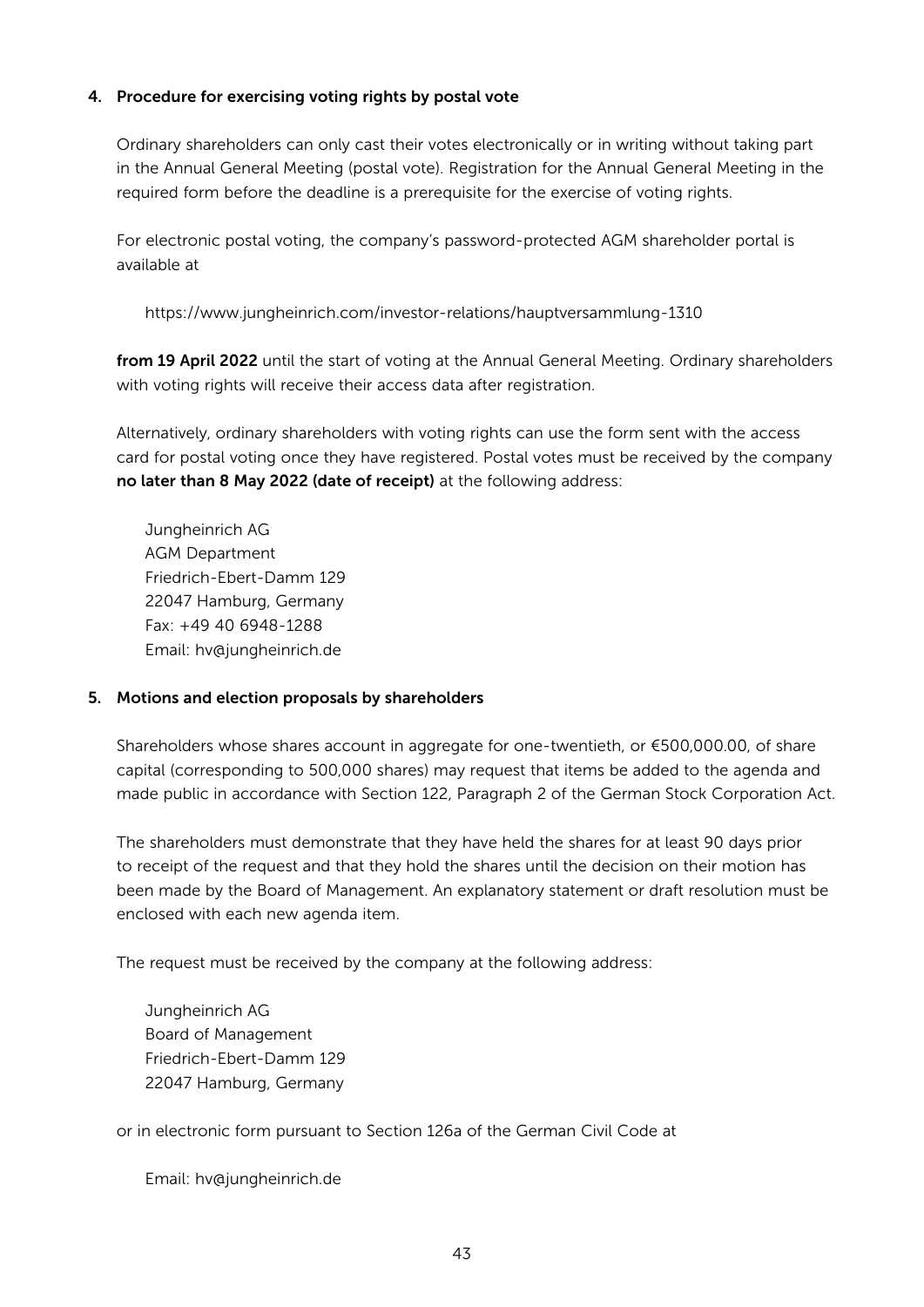at least 30 days prior to the Annual General Meeting, i.e. no later than the close of

## 9 April 2022 (midnight CEST).

Countermotions with explanatory statements by shareholders opposing a proposal by the Board of Management and Supervisory Board on a particular agenda item pursuant to Section 126 of the German Stock Corporation Act, or proposals from shareholders on the election of Supervisory Board members or auditors pursuant to Section 127 of the German Stock Corporation Act, may only be sent to the following address as original documents, by fax or email.

Jungheinrich AG AGM Department Friedrich-Ebert-Damm 129 22047 Hamburg, Germany Fax: +49 40 6948-1288 Email: hv@jungheinrich.de

Countermotions and election proposals from shareholders received at least 14 days prior to the date of the Annual General Meeting, i.e. no later than the close of

## 25 April 2022 (midnight CEST),

at the above address, together with any comment by the management, will be made immediately available to all shareholders online at

#### https://www.jungheinrich.com/investor-relations/hauptversammlung-1310

provided that the other conditions for mandatory publication as defined in Section 126 or 127 of the German Stock Corporation Act are satisfied. This is particularly the case when a share certificate is presented for bearer shares. Countermotions from shareholders sent to a different address will not be considered.

Countermotions registered in the required form before the deadline as per the above provisions in accordance with Sections 126 and 127 of the German Stock Corporation Act and/or election proposals by shareholders are valid in accordance with Section 1, Paragraph 2, Sentence 3 of the COVID-19 Act if the shareholder bringing forward a motion or election proposal is duly legitimised and registered for the Annual General Meeting.

#### 6. Right to submit questions by means of electronic communications

Shareholders do not have a right to demand information orally from the administration at the Annual General Meeting in accordance with Section 131, Paragraph 1 and Paragraph 4 of the German Stock Corporation Act. However, shareholders who have registered for the Annual General Meeting and provided their share certificates in the required form before the deadline as per the above provisions have the right to submit questions by means of electronic communication in accordance with Section 1, Paragraph 2, Sentence 1, Item 3 of the COVID-19 Act.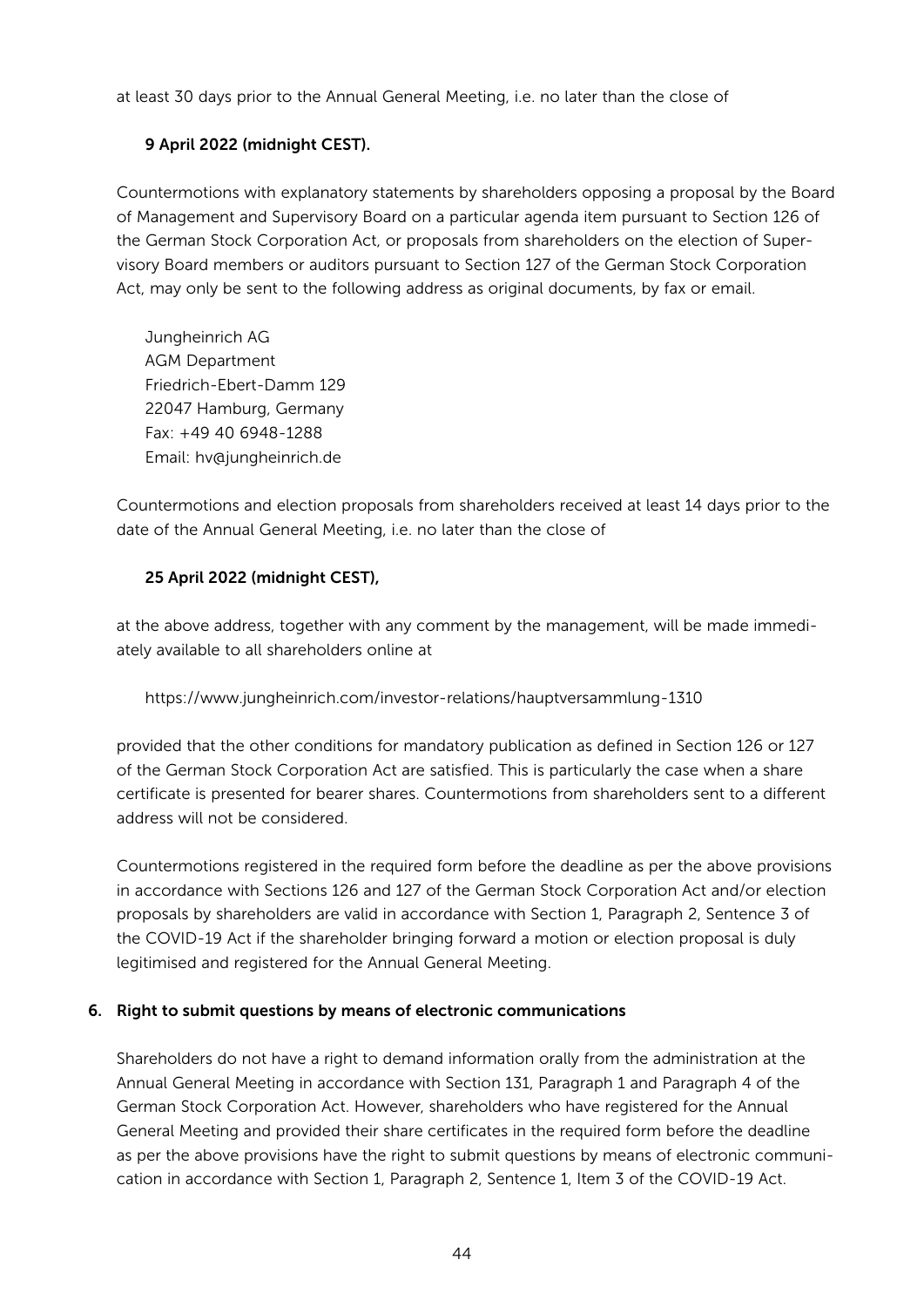The Board of Management decides at its own prudent discretion how it answers questions. Questions submitted in other languages will not be considered.

The company has decided that questions must be submitted at least one full day before the Annual General Meeting by means of electronic communication in order to ensure that the Annual General Meeting runs smoothly.

Questions will therefore only be considered if they have been submitted no later than the close of

## 8 May 2022 (midnight CEST)

via the password-protected AGM shareholder portal at

https://www.jungheinrich.com/investor-relations/hauptversammlung-1310

Annual General Meeting. The company's password-protected AGM shareholder portal and the opportunity to submit questions are available to shareholders and their proxies from 19 April 2022.

## 7. Opportunity to submit statements

When a virtual Annual General Meeting is held without the physical presence of shareholders or their proxies, they do not have an opportunity to express their opinions on the agenda at the Annual General Meeting. For this reason, shareholders and their proxies are given an opportunity – above and beyond the provisions of the COVID-19 Act – to make a statement on the agenda by means of video messages or in text form.

To that end, shareholders who have registered for the Annual General Meeting and provided their share certificates in the required form before the deadline as per the above provisions, as well as their proxies, have an opportunity to submit statements in German in relation to the agenda by video or in text form no later than the close of

# 6 May 2022 (10.00 a.m. CEST)

via the password-protected AGM shareholder portal at

https://www.jungheinrich.com/investor-relations/hauptversammlung-1310.

The company's password-protected AGM shareholder portal and the opportunity to submit statements are available to shareholders and their proxies from 19 April 2022.

The statement in text form should not exceed 10,000 characters and the length of the video message should be no more than three minutes. Statements by video are only permitted if the shareholder or their proxy appears and speaks in the video themselves. A maximum of one statement per shareholder will be published; if a shareholder submits more than one statement, the last one will be published. Statements submitted in other languages will not be considered.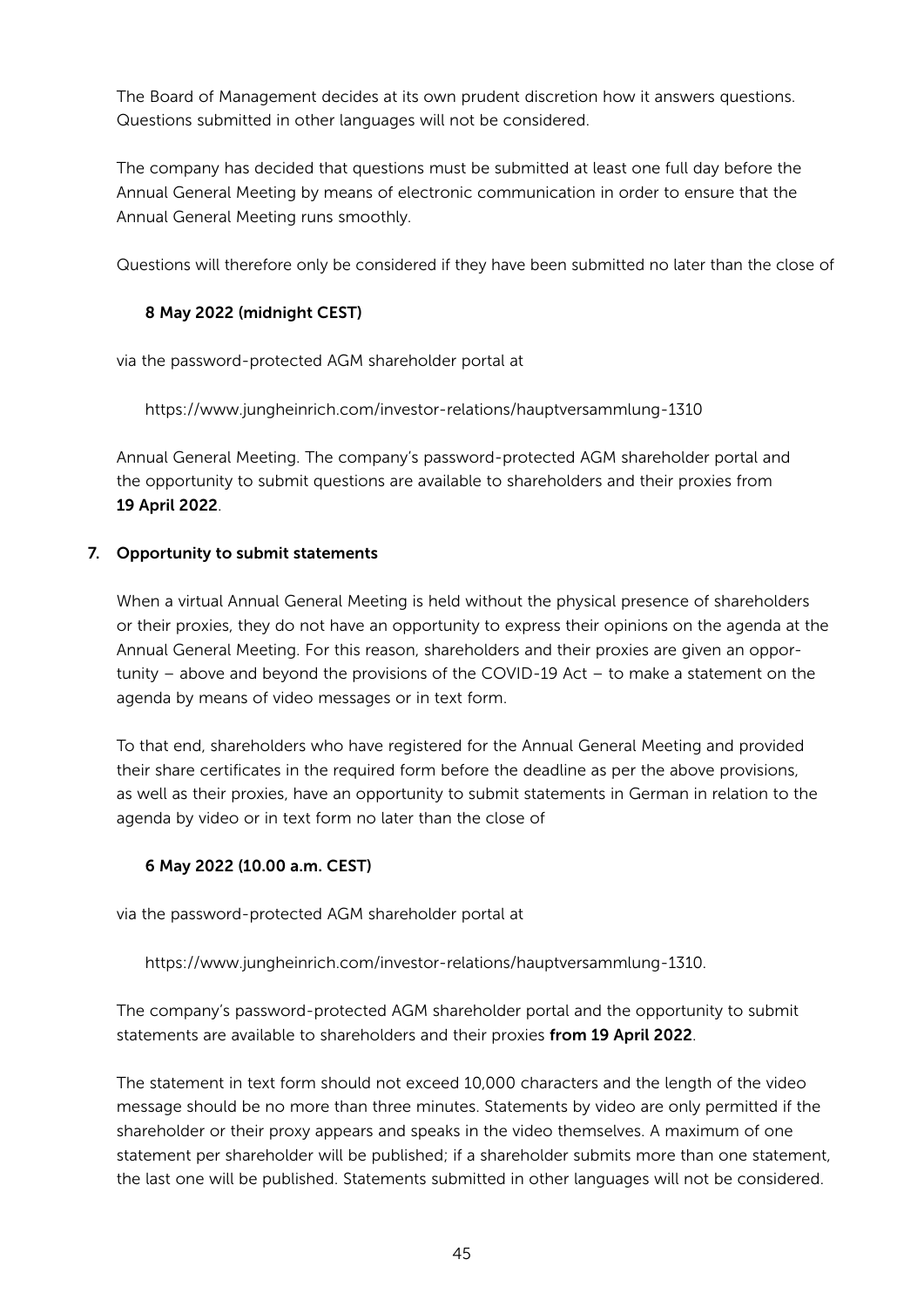We intend to publish the submitted statements before the Annual General Meeting in the password-protected AGM shareholder portal. In submitting a statement, the shareholder or their proxy give their consent to it being published under their name in the password-protected AGM portal.

There is no legal entitlement to have a statement published. In particular, the company reserves the right not to publish statements with offensive, discriminatory, criminally relevant, clearly false or misleading content, or statements that bear no relation to the agenda. The same applies in particular to statements which exceed 10,000 characters, are longer than three minutes or do not meet the technical requirements.

Motions, election proposals or questions by shareholders contained in the statements submitted will not be considered. These may only be submitted using the methods described under items 5 and 6 above.

## 8. Lodging objections

Notwithstanding Section 245, Item 1 of the German Stock Corporation Act, shareholders who have exercised their voting rights as described above have the option of objecting to one or more resolutions of the Annual General Meeting, without attending the Annual General Meeting, by means of electronic communication with the notary recording the proceedings. For the objection to be valid the shareholder or proxy must submit the objection, stating the resolution to which it refers, by the end of the Annual General Meeting via the company's passwordprotected AGM shareholder portal at

https://www.jungheinrich.com/investor-relations/hauptversammlung-1310.

#### 9. Further explanations and publications on the company website

This invitation, further information and detailed comments on shareholder rights can be found online at

https://www.jungheinrich.com/investor-relations/hauptversammlung-1310.

Information pursuant to Section 124a of the German Stock Corporation Act is made available to investors on the company website at

https://www.jungheinrich.com/investor-relations/hauptversammlung-1310.

There is no obligation for the Board of Management to provide a report with explanatory notes pursuant to Sections 315a and 289a of the German Commercial Code since the requirements for this are not met.

As explained above, shareholders and their proxies who are properly registered can follow the entire Annual General Meeting by video and audio in the company's password-protected AGM shareholder portal. The proceedings of the AGM chairperson at the opening of the meeting and the speeches of the Supervisory Board and the Board of Management can be accessed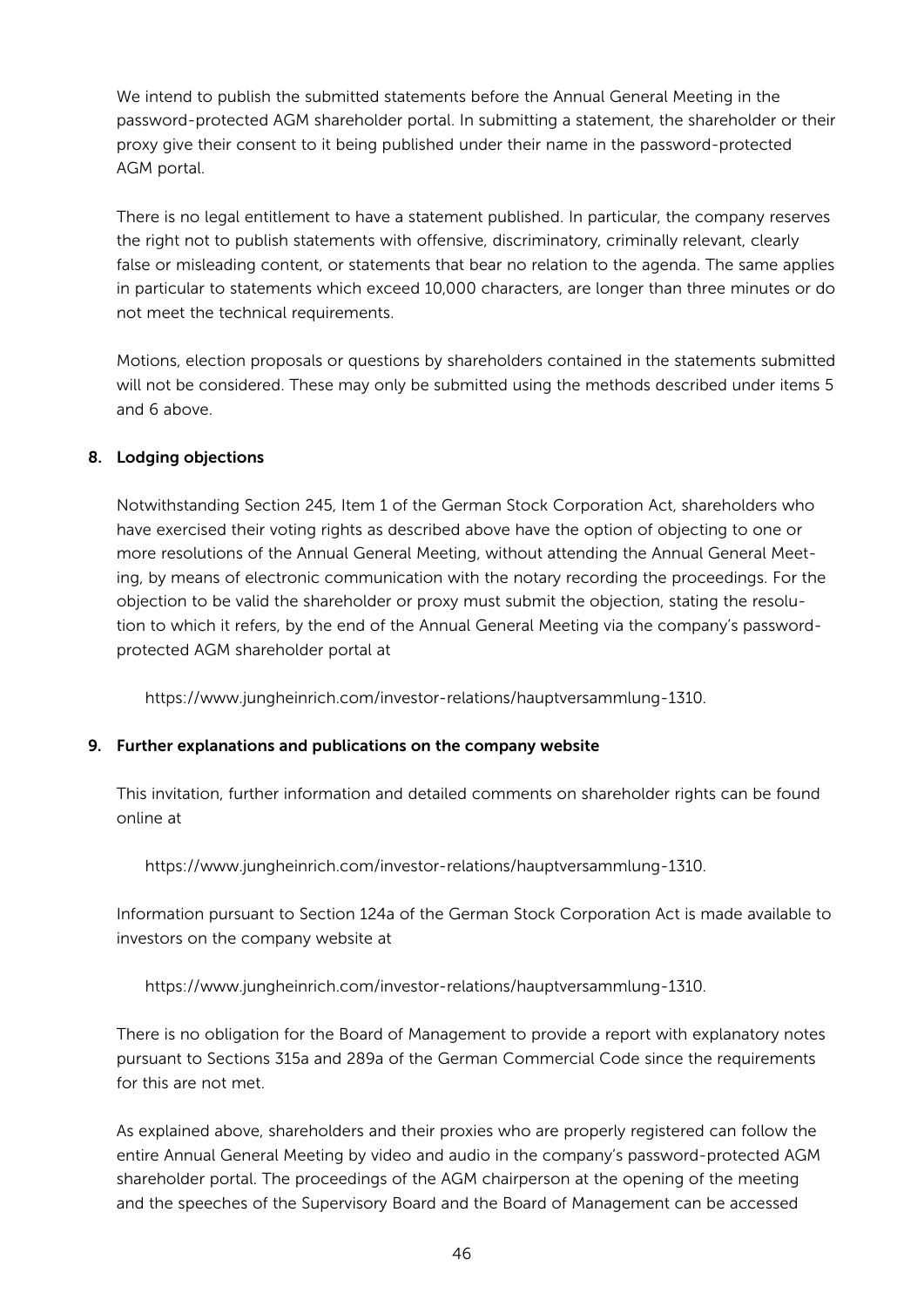by everyone via the freely accessible streaming link provided above, thereby enabling any interested parties to follow the proceedings live.

## 10. Data protection information

In this section we inform you about the personal data that we process from you as our shareholder or from a statutory or appointed proxy in connection with the preparation, realisation and follow-up of our virtual Annual General Meeting and about your rights concerning the processing of your data under Regulation (EU) 2016/679 (General Data Protection Regulation (GDPR)) and the German Federal Data Protection Act.

## Categories of personal data processed

The company processes the following categories of personal data about its shareholders for the organisation of the Annual General Meeting: Contact data (e.g. name and email address), information about your shares (e.g. number of shares) and administrative data (e.g. access number and account data for the password-protected AGM shareholder portal).

When you use our online AGM shareholder portal we collect the data needed to use and provide the shareholder portal. This includes access data (access number and PIN) and the following access and device information, which are logged in the web server's log files: data retrieved or requested; date and time of retrieval; report whether the retrieval was successful; type of web browser used; referrer URL (previously visited page); IP address; shareholder number and session ID; login. Your browser sends us this data automatically when you visit our shareholder portal.

We also process information about questions, other enquiries and statements concerning the Annual General Meeting from shareholders and their proxies submitted via the shareholder portal.

# Legal basis and purpose of data processing

Data is processed to prepare, realise and follow up the Annual General Meeting. The processing of personal data in the context of the Annual General Meeting takes place on the basis of Article 6, Paragraph 1(c) of the GDPR. This provides that the processing of personal data is lawful if it is required to meet a legal obligation. The company is legally obliged to carry out an Annual General Meeting of shareholders. To satisfy this obligation, it is necessary to process the aforementioned categories of personal data. Shareholders cannot register for the Annual General Meeting without providing their personal details.

The processing of the aforementioned access data and device information is necessary for the technical provision of the shareholder portal, identifying any misuse, troubleshooting and ensuring the smooth functioning of the virtual Annual General Meeting. The legal basis for the processing is the legitimate interest of Jungheinrich AG in the purposes of data processing mentioned in this section (Article 6, Paragraph 1(f) of the GDPR).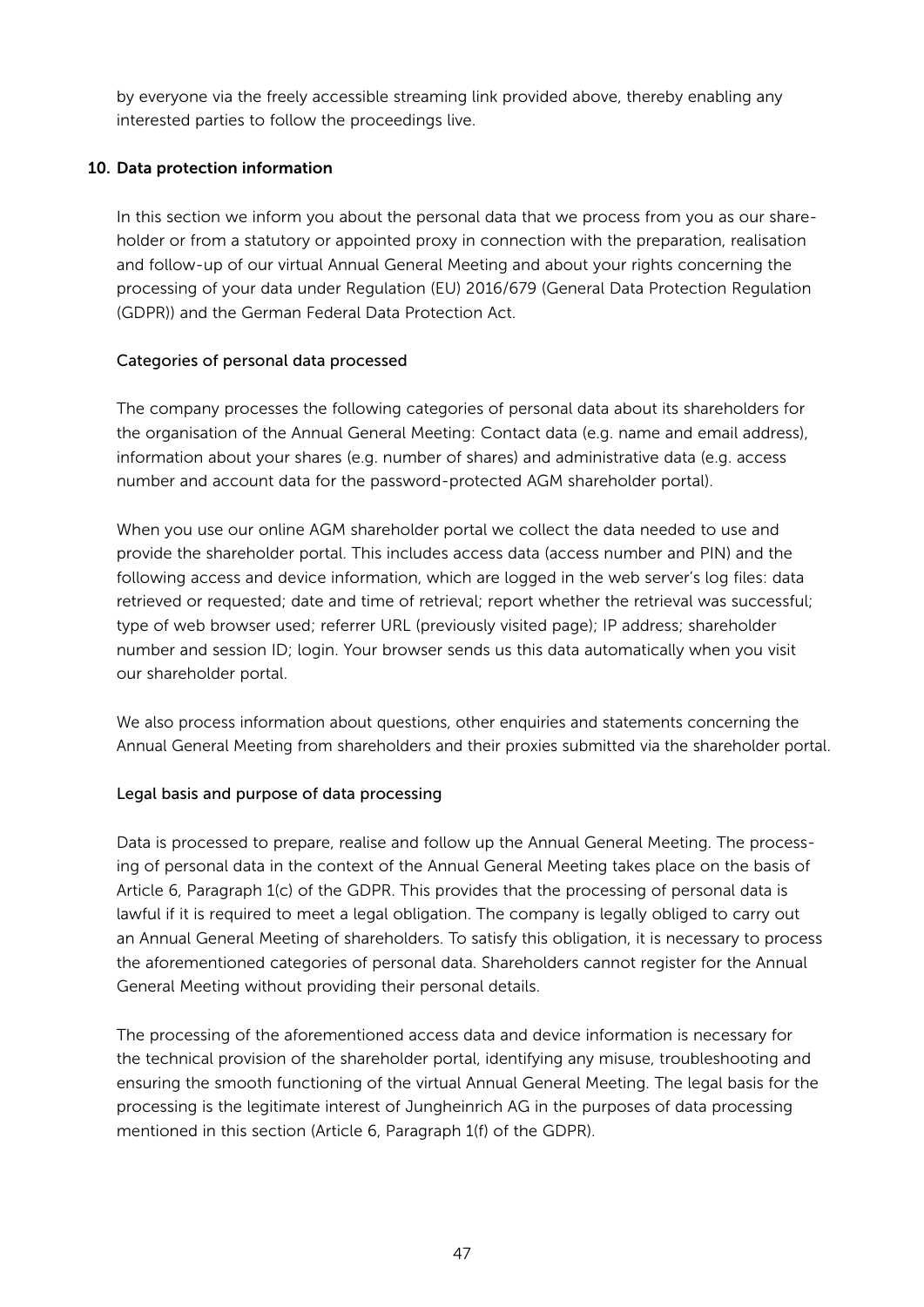## **Controller**

The company is the controller for data processing. Contact information for the controller is:

Jungheinrich AG Group Data Protection Officer Friedrich-Ebert-Damm 129 22047 Hamburg, Germany Email: datenschutz@jungheinrich.de

#### Disclosure of personal data/use of service providers

Personal data concerning shareholders is not generally transferred to third parties. Third parties do exceptionally gain access to the data insofar as they have been engaged by the company to provide services in the context of organising the virtual Annual General Meeting. This relates to typical service providers for shareholder meetings, such as specialised agencies, law firms or public auditors. These service providers only receive personal data to the extent necessary for them to perform the service. The shareholder portal is operated by our service provider UBJ GmbH, Hamburg, exclusively on our behalf and on our instructions.

While exercising their statutory right to inspect the list of people attending the Annual General Meeting, other participants and shareholders may see data about shareholders that is recorded in the list of participants. Shareholders' personal data is also made public in connection with requests to add items to the agenda, countermotions and proposals for election that must be published, if these are made by shareholders.

If you as a shareholder or a proxy make use of the opportunity to submit questions or statements before the virtual Annual General Meeting via our shareholder portal, your name is mentioned – with your consent if you click the appropriate box. Your name can then be seen by other people attending the virtual Annual General Meeting. In submitting a statement, you also give your consent to it being published under your name in the password-protected AGM portal.

#### Retention period

We erase the personal data mentioned above as soon as it is no longer necessary for the purposes mentioned above, as long as we are not required by law to retain the data for longer. Depending on the specific case, the data collected in connection with the Annual General Meeting is retained for up to three years (but not less than two years) after the end of the Annual General Meeting and then erased, unless the further processing of the data is still necessary in the specific case to process proposals, decisions or legal procedures relating to the Annual General Meeting.

The access data and device information mentioned above are generally erased 30 days after the virtual Annual General Meeting, unless they have to be retained with the documents relating to the Annual General Meeting.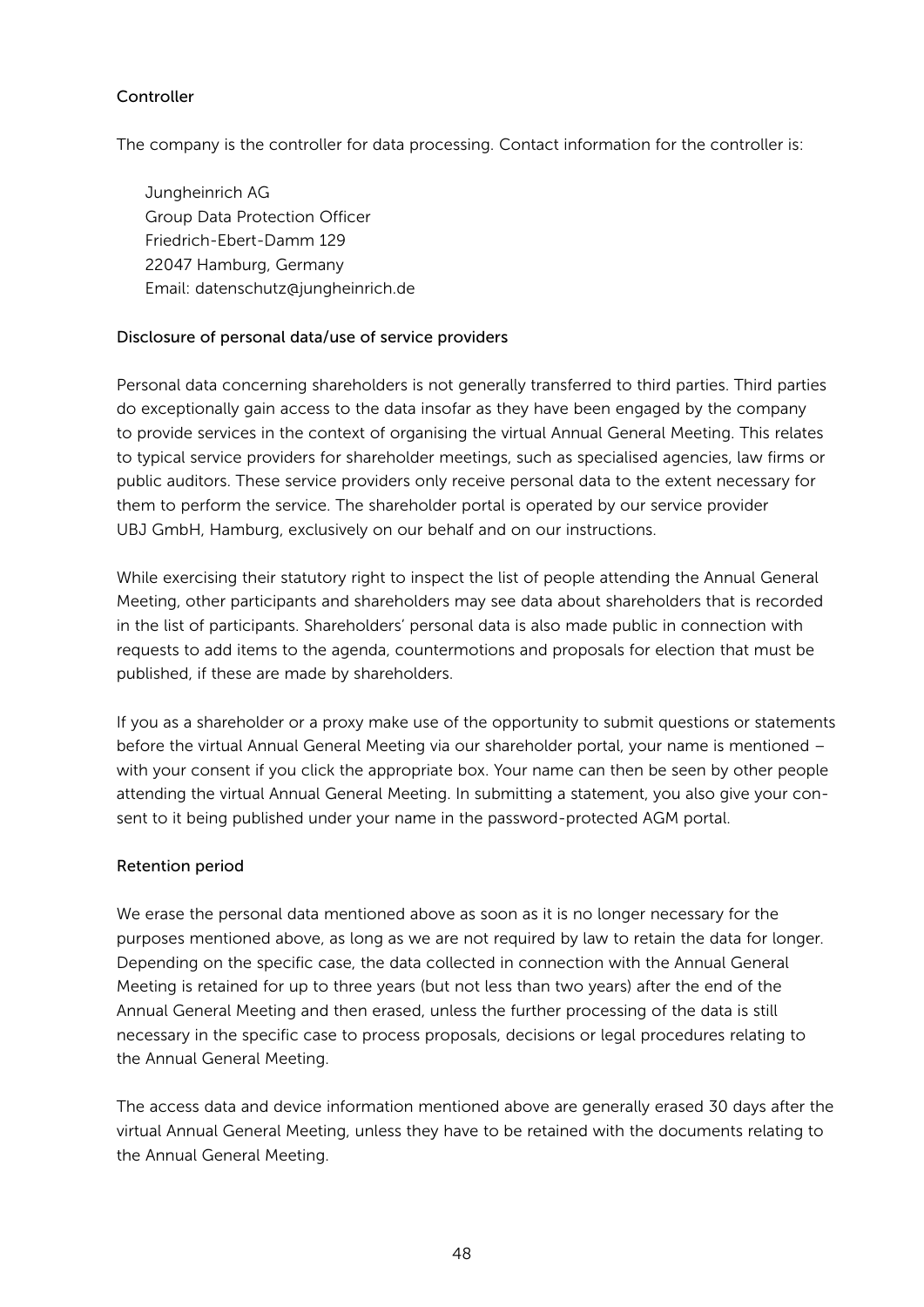#### Your data protection rights

Upon request, shareholders have the right to receive information about stored data that concerns them at no charge (Article 15 of the GDPR). In addition, they have the right to the correction of inaccurate data (Article 16 of the GDPR), the right to demand the restriction of excessive data processing (Article 18 of the GDPR), and the right to demand the erasure of wrongfully processed data or of personal data that has been stored too long (Article 17 of the GDPR – provided this does not conflict with any legal obligation to preserve records or any other reasons stipulated by Article 17(3) of the GDPR). Furthermore, shareholders have the right to receive all data concerning them which is stored by us in a common file format (Article 20 of the GDPR – right to "data portability").

When we process your data for the legitimate interests of Jungheinrich AG, you have the right to object at any time, on grounds relating to your personal situation, to processing of personal data concerning you (Article 21 of the GDPR – right to object). Data processing will then be stopped unless we can demonstrate compelling legitimate grounds for the processing which override your interests, rights and freedoms or the processing is for the establishment, exercise or defence of legal claims.

To exercise these rights, shareholders should simply send an email to:

datenschutz@jungheinrich.de

In addition, shareholders have the right to file a complaint with a data protection supervisory authority.

The data protection officer of Jungheinrich AG can be reached at the following address:

Jungheinrich AG Group Data Protection Officer Friedrich-Ebert-Damm 129 22047 Hamburg, Germany Email: datenschutz@jungheinrich.de

Hamburg, March 2022

Jungheinrich AG The Board of Management

The only relevant document for the purposes of the German Stock Corporation Act is the notice to convene the meeting and invitation published in the Federal Gazette on 31 March 2022.